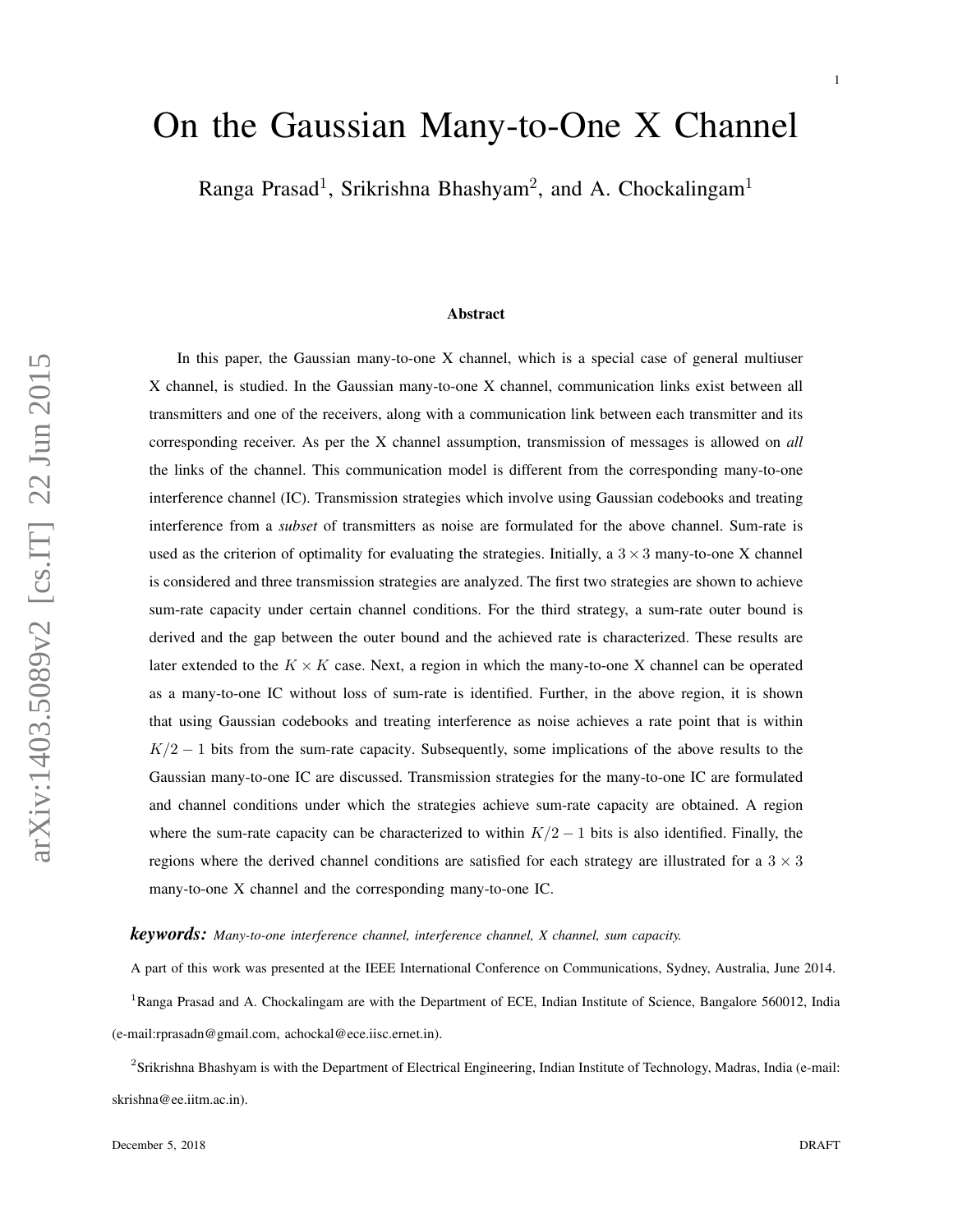#### I. INTRODUCTION

The interference network is a multi-terminal communication network introduced by Carleial  $[1]$ , consisting of M transmitters and N receivers, where each transmitter has an independent message for each of the  $2^N - 1$  possible non-empty subsets of the receivers. The multiple access channel (MAC), broadcast channel, interference channel (IC), and X channel (XC) are all special cases of the interference network.

In the two-user interference channel, each transmitter communicates an independent message to its corresponding receiver, while the cross channels constitute interference at the receivers. The interference channel has been studied extensively in literature. Although the capacity region of the IC is unknown, several inner and outer bounds for the capacity region and sum-rate capacity have been derived in [\[2\]](#page-37-1)–[\[4\]](#page-37-2). In [\[5\]](#page-37-3)–[\[7\]](#page-38-0), sum-rate capacity of the IC is characterized in the low-interference regime: a regime where using Gaussian inputs and treating interference as noise is optimal.

By allowing messages on all the links of the IC, we obtain the X channel, i.e., both transmitters have an independent message for each receiver, for a total of four messages in the system. In this sense, the X channel is a generalization of the IC. The best known achievable region is due to Koyluoglu, Shahmohammadi, and El Gamal [\[8\]](#page-38-1). This rate region when specialized to the IC was shown to reduce to the Han–Kobayashi rate region [\[2\]](#page-37-1), which is the best known achievable region for the IC. The sum-rate capacity result for the Gaussian interference channel in the low-interference regime was extended to the Gaussian X channel in [\[9\]](#page-38-2).

The many-to-one X channel is a special case of a  $K \times K$  XC, i.e., an XC with K transmitters and  $K$  receivers, and can be described as a  $X$  channel with "many-to-one" connectivity. In the many-to-one channel model, communication links exist between all transmitters and one of the receivers, say receiver  $k, k \in \{1, \ldots K\}$ , along with a direct communication link between transmitter i and receiver i,  $i = 1, ..., K$ ,  $i \neq k$ . As per the X channel model assumption, transmission of messages is assumed on *all* the links of the channel. The system model for the  $K \times K$  many-to-one XC is shown in Fig. [1,](#page-2-0) where we have assumed communication links between all transmitters and receiver 1. Thus, for  $i = 2, \ldots, K$ , each transmitter i has two independent messages, one for receiver i, and the other to receiver 1 for a total of  $2K - 1$ messages in the channel. This model has not been studied before.

2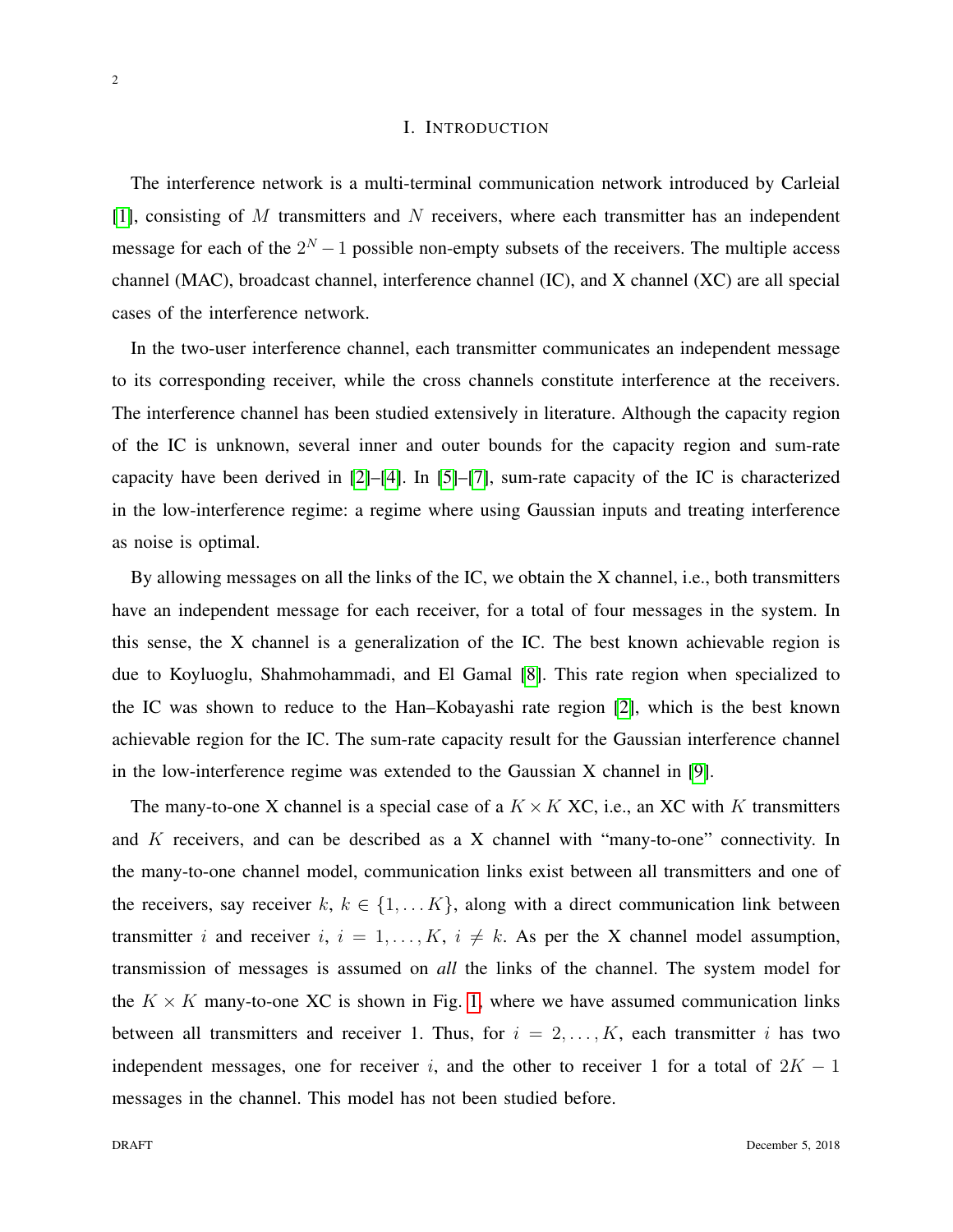

<span id="page-2-0"></span>Fig. 1.  $K \times K$  many-to-one X channel system model

The many-to-one interference channel is a special case of the many-to-one XC, where transmitter i is only interested in communicating with receiver i, i.e., each transmitter has only one message. The many-to-one IC is studied in [\[7\]](#page-38-0), [\[10\]](#page-38-3)–[\[12\]](#page-38-4). In [\[7\]](#page-38-0), [\[10\]](#page-38-3), sum-rate capacity of the many-to-one IC is characterized in the low-interference regime. In [\[11\]](#page-38-5), the capacity region is characterized to within a constant number of bits. The generalized degrees of freedom of the channel is obtained in [\[11\]](#page-38-5), [\[12\]](#page-38-4).

We study the more general many-to-one X channel with messages on all the links. Such a channel could prove useful in the analysis of half-duplex relay networks. See [\[13\]](#page-38-6) for examples of such networks used in optimization of unicast information flow in multistage decode-andforward relay networks.

The many-to-one XC can also occur as a communication model in cellular downlink. Consider the illustration in Fig. [2,](#page-3-0) where user 1 is at the cell edge and receives transmissions from the nearby base stations (BS) along with BS 1, while BS 2 and BS 3 simultaneously communicate with users 2 and 3, respectively. In order to improve the system throughput, all three BSs can communicate independent messages to user 1, provided the channel conditions are conducive. The reverse links of this model for uplink transmission form the one-to-many X channel studied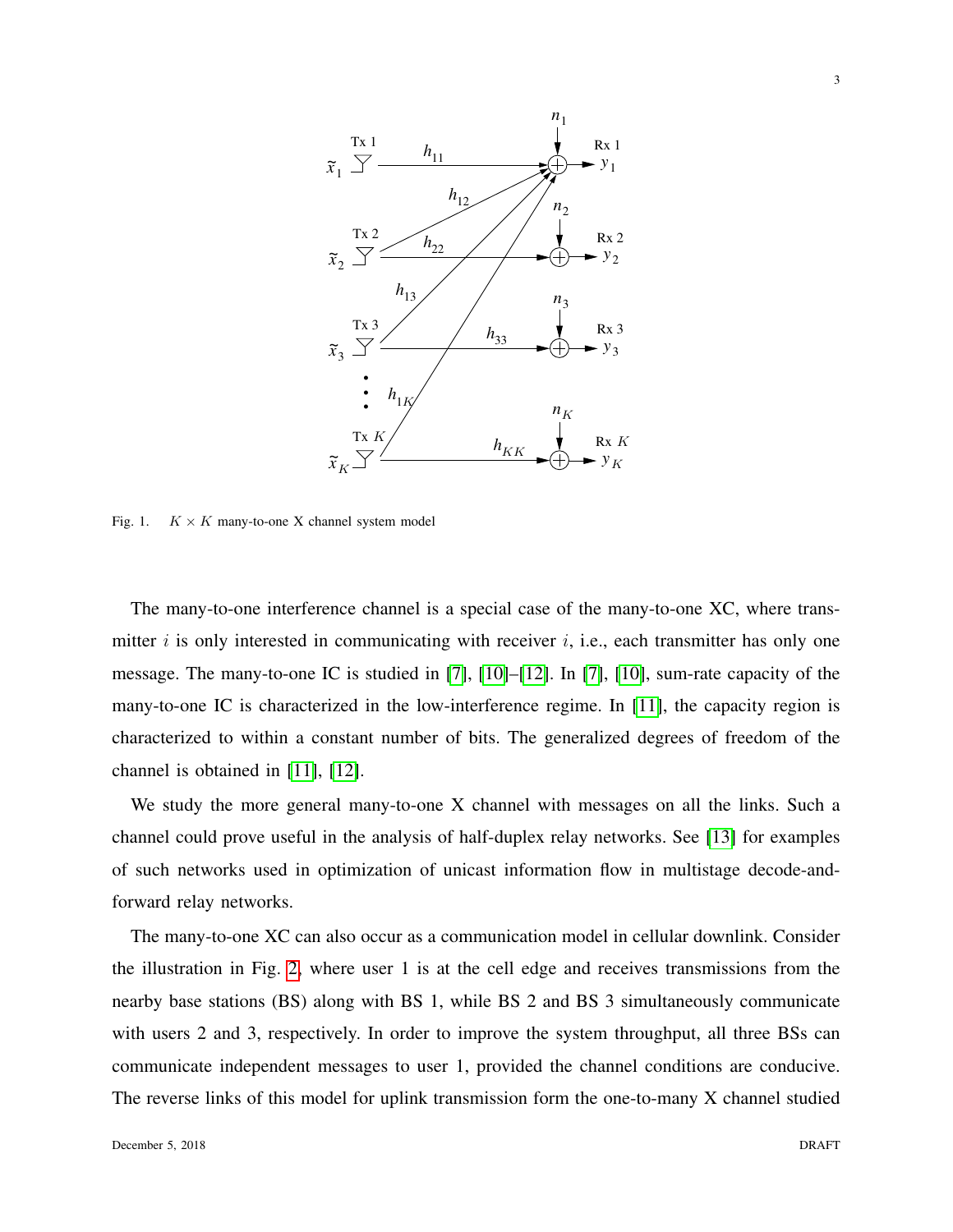

<span id="page-3-0"></span>Fig. 2. Applicability of many-to-one X channel in cellular downlink.

in [\[14\]](#page-38-7).

Allowing messages on the cross links leads to some interesting scenarios. Each transmitter excluding the first, can now make a choice, either transmit to its own corresponding receiver, or transmit to receiver 1, or both. Instead of finding outer and inner bounds to the capacity region of the many-to-one XC, we focus on practical transmission scenarios. We define the transmission strategies for this channel as follows.

*Definition 1:* In strategy  $\mathcal{M}k$ , transmitter 1 along with  $k - 1$  other transmitters form a MAC at receiver 1, while interference caused by the rest of the transmitters is treated as noise,  $k =$  $1, 2, \ldots, K$ . All transmitters use Gaussian codebooks.

In Table [I,](#page-4-0) we list all possible strategies as per the above definition for  $K = 3$ . Thus, in strategy  $M1$ , interference caused by transmitters 2 and 3 at receiver 1 is treated as noise, while in strategy M3, receiver 1 does not experience any interference.

The analysis of specific transmission strategies is also motivated by applications to small cell networks. Small cells encompassing femtocells, picocells, and microcells, are used by mobile service providers to increase network capacity and/or extend the service coverage area. Consider the illustration in Fig. [3,](#page-5-0) where some femto-BSs along with their corresponding users within a small coverage area co-exist in a macro cell consisting of macro users served by the macro BS. To increase the service reliability and throughput, the users can either communicate with the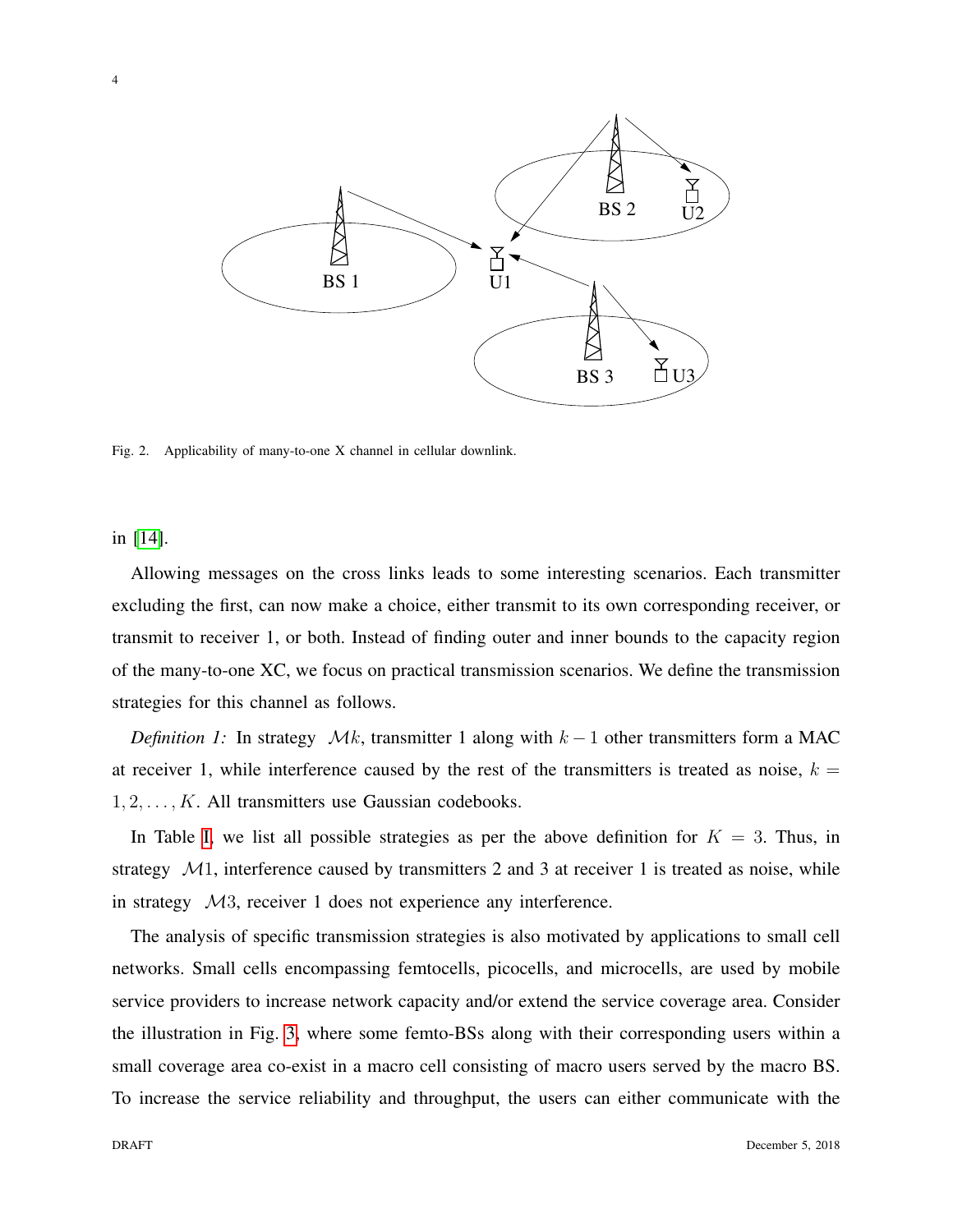| No.            | Strategy                                                                                                                                                    |
|----------------|-------------------------------------------------------------------------------------------------------------------------------------------------------------|
| $\mathcal{M}1$ | All transmitters transmit to their corresponding receivers and interference at<br>receiver 1 is treated as noise.                                           |
| $\mathcal{M}2$ | Transmitter 1 and either transmitter 2 or transmitter 3 form a MAC at receiver<br>1, while the interference from the other transmitter is treated as noise. |
| $\mathcal{M}3$ | All transmitters form a MAC at receiver 1.                                                                                                                  |

| TABLE I                                                   |
|-----------------------------------------------------------|
| TRANSMISSION STRATEGIES FOR A $3 \times 3$ MANY-TO-ONE XC |

<span id="page-4-0"></span>femto-BS or with the macro-BS. This communication model also results in the many-to-one X channel.

Small cells are seen as an effective means to achieve 3G data off-loading, and many mobile service providers consider small cells as a vital element for managing LTE Advanced spectrum more efficiently compared to using just macrocells. It is in this context that the knowledge of the optimality of different transmission strategies that the users can employ becomes valuable. Femto, pico and micro cells are also used to motivate a slightly similar channel model studied in [\[15\]](#page-38-8), where a MAC generates interference for a single user uplink transmission. We note that the many-to-one IC was also motivated by considering a similar scenario where multiple short-range peer-to-peer communications create interference for a long-range receiver [\[11\]](#page-38-5), [\[12\]](#page-38-4).

We use a  $3 \times 3$  many-to-one XC to evaluate the different strategies. The sum-rate at all the receivers is used as the criterion for optimality. In general, we use genie-aided bounding techniques to derive the sum-rate capacity results in this paper. Specifically, for certain strategies we make use of the concepts of *useful genie* and *smart genie* introduced in [\[7\]](#page-38-0). A genie is said to be useful if it results in a genie-aided channel whose sum-rate capacity is achieved by Gaussian inputs, while a smart genie is one which does not increase the sum-rate when Gaussian inputs are used [\[7\]](#page-38-0). In [\[7\]](#page-38-0), the genie-aided bounding technique is used to identify the regime under which all the interference can be treated as noise. In our work, we use this technique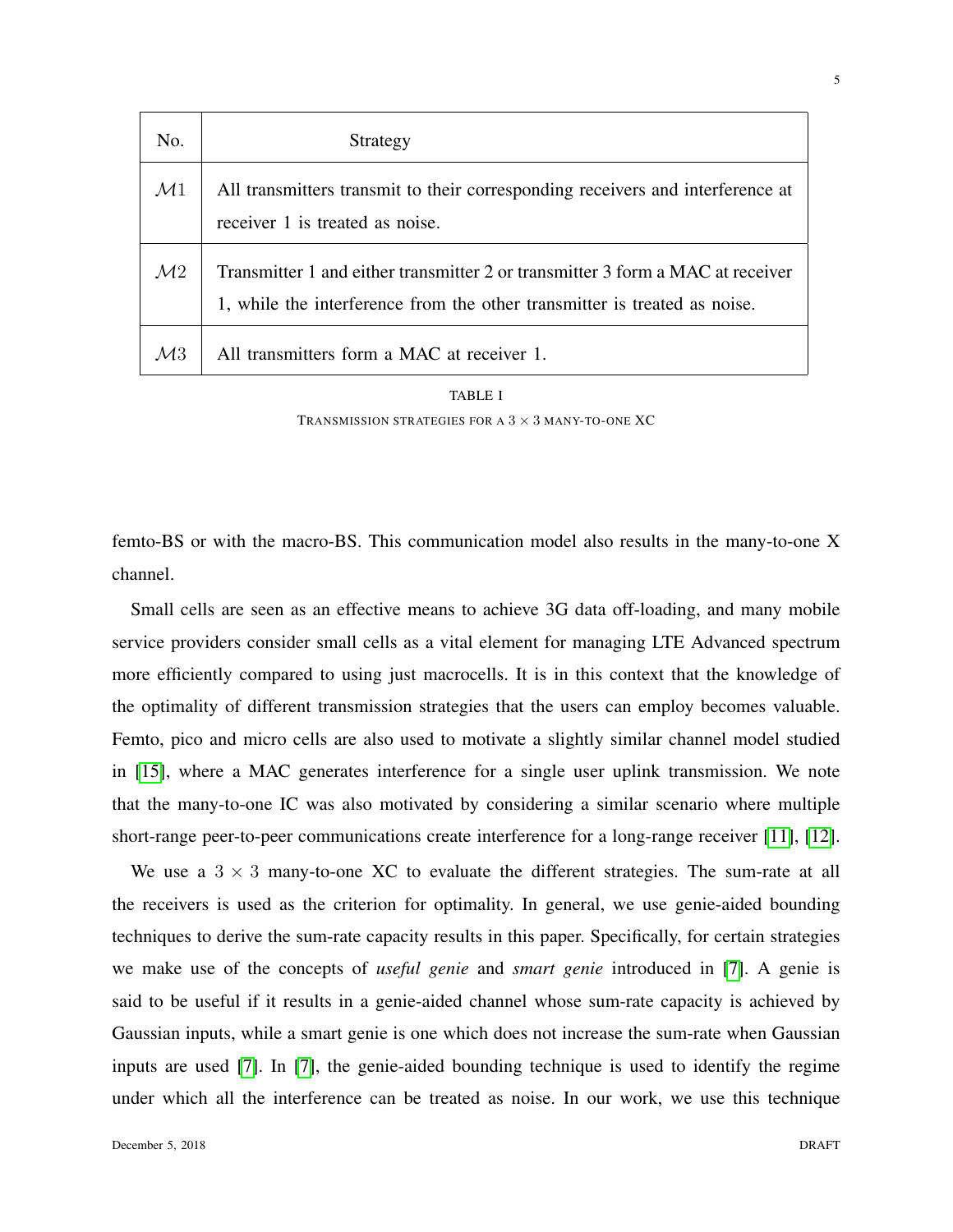

<span id="page-5-0"></span>Fig. 3. Modeling of uplink transmissions in a heterogeneous network (HetNet) with macro-BS and femto-BSs as a many-to-one X channel.

for scenarios where interference from a *subset* of transmitters is treated as noise. We show that strategies  $M1$  and  $M2$  achieve sum-rate capacity under certain channel conditions. For strategy M3, we characterize the gap between the achievable sum-rate of the strategy and a sum-rate outer bound. Later, we extend these results to the  $K \times K$  case.

Next, we identify a region in which the many-to-one XC can be operated as a many-to-one IC without loss of sum-rate and show that using Gaussian codebooks and treating interference as noise achieves a rate point that is within  $K/2-1$  bits from the sum-rate capacity. In the last part of the paper, we observe some implications of the above results for the many-to-one IC. Firstly, we note that strategies similar to the ones defined above can be considered for the many-to-one IC as well. These involve a combination of partial interference cancellation and treating the rest of the interference as noise. We derive the sum-rate optimality of these strategies under certain channel conditions. Secondly, we identify a region for the many-to-one IC where the sum-rate capacity can be characterized to  $K/2 - 1$  bits.

In this paper, we restrict ourselves to the many-to-one topology. In general, for the fully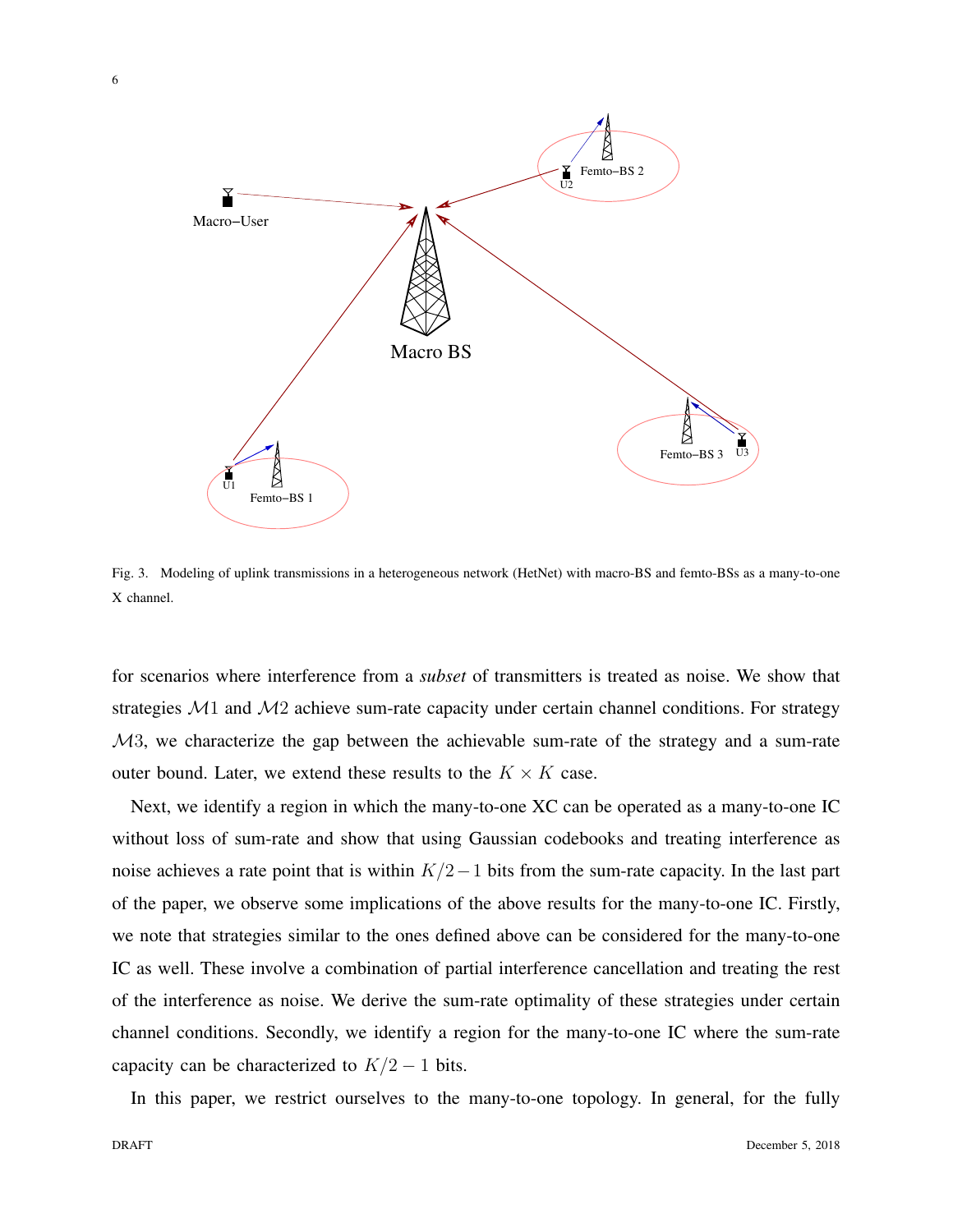connected  $K \times K$  XC, obtaining regions where conventional transmission strategies are sumrate capacity optimal is difficult. However, some gap-to-capacity results have recently been obtained in [\[16\]](#page-38-9)–[\[19\]](#page-38-10). In [\[16\]](#page-38-9), channel conditions under which treating interference as noise at the receivers (strategy  $\mathcal{M}$ 1) achieves the entire channel capacity region of the K-user Gaussian interference channel to within a constant gap are obtained. This result is extended to the  $K \times K$ XC in [\[17\]](#page-38-11), [\[18\]](#page-38-12) to show that under the same channel conditions, treating interference as noise is optimal in terms of sum-rate capacity up to a constant gap. In [\[19\]](#page-38-10), a constant gap capacity approximation for the  $2 \times 2$  XC subject to an outage set has been obtained.

The rest of this paper is organized as follows. The system model is presented in Section [II.](#page-6-0) In Section [III,](#page-10-0) we consider the  $3 \times 3$  many-to-one XC and analyze the different strategies defined earlier. These results are extended to the  $K \times K$  case in Section [IV.](#page-21-0) Some implications of the above results for the Gaussian many-to-one IC are discussed in Section [V.](#page-27-0) Numerical results and illustrations regarding the optimality of the strategies are presented in Section [VI.](#page-32-0) Conclusions are presented in Section [VII.](#page-35-0)

#### II. SYSTEM MODEL

<span id="page-6-0"></span>As shown in Fig. [1,](#page-2-0) the many-to-one XC with  $K$  transmitters and  $K$  receivers is described by the following input-output equations

$$
y_1 = h_{11}\tilde{x}_1 + \sum_{j=2}^{K} h_{1j}\tilde{x}_j + n_1 \tag{1}
$$

$$
y_i = h_{ii} \tilde{x}_i + n_i,
$$
  $i = 2, 3, ..., K,$  (2)

where  $\tilde{x}_t$  is<sup>[1](#page-6-1)</sup> the transmitted symbol by transmitter t,  $h_{rt}$  denotes the channel coefficient from transmitter t to receiver r, and  $n_r$  is the additive Gaussian noise at receiver r.  $h_{ii}$ ,  $i = 2, \ldots, K$ , are the direct channels, while  $h_{1i}$  are the cross channels. The additive noise  $n_r$  is a zero mean Gaussian random variable with unit variance, i.e.,  $n_r \sim \mathcal{N}(0, 1)$ ,  $r = 1, 2, ..., K$ .

<span id="page-6-1"></span><sup>&</sup>lt;sup>1</sup>We use the following notation: lowercase letters for scalars, boldface lowercase letters for vectors, and calligraphic letters for sets.  $[\cdot]^T$  denotes the transpose operation, trace( $\cdot$ ) denotes the trace operation, and  $\mathbb{E}\{\cdot\}$  denotes the expectation operation.  $\left\|\mathbf{x}\right\|_2$  denotes the  $l_2$  norm of the row or column vector **x**.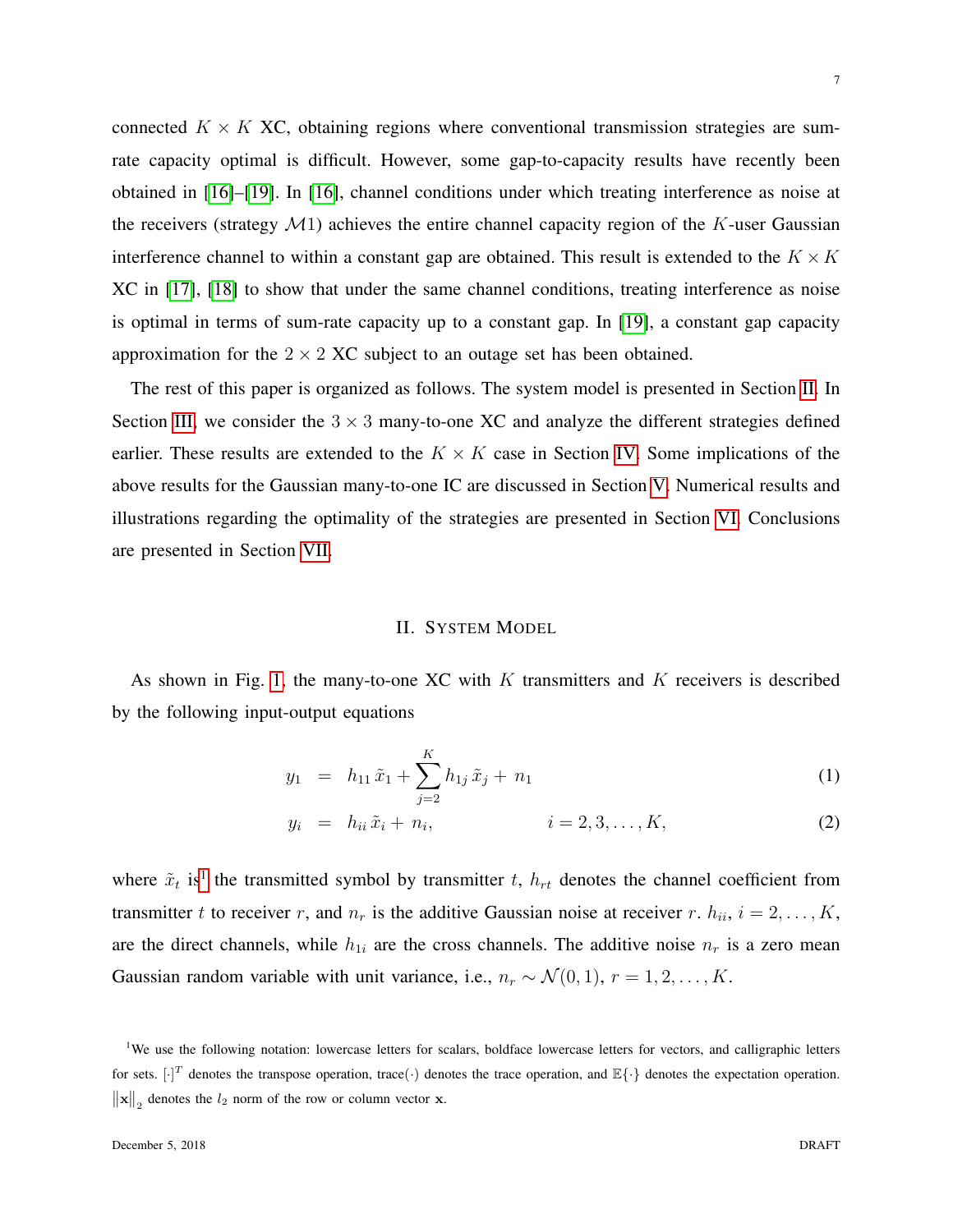

<span id="page-7-0"></span>Fig. 4. Many-to-one X channel with  $K$  transmitters in standard form.

#### *A.* K × K *Many-to-one X channel in standard form*

The  $K \times K$  many-to-one XC can be written in standard form (see Fig. [4\)](#page-7-0), i.e.,

$$
y_1 = x_1 + \sum_{j=2}^{K} h_j x_j + n_1 \tag{3}
$$

$$
y_i = x_i + n_i, \qquad i = 2, 3, \dots, K,
$$
 (4)

where we have used  $h_j = h_{ij} / h_{jj}$ ,  $x_i = h_{ii} \tilde{x}_i$ , and  $P_i = |h_{ii}|^2 \tilde{P}_i$  are the new power constraints [\[1\]](#page-37-0).

As shown in Fig. [4,](#page-7-0) the  $K \times K$  many-to-one XC has  $2K - 1$  independent messages, i.e.,  $\{W_{11},$  $W_{12}$ ,  $W_{22}$ ,  $W_{13}$ ,  $W_{33}$ , ...,  $W_{1K}$ ,  $W_{KK}$ , where  $W_{ij}$  is the message transmitted from transmitter  $j$  to receiver  $i$ .

We assume that the transmitter communicates the intended messages in  $n$  channel uses. For a given block length n, we define a  $(n, R_{11})$  codebook at transmitter 1, and  $(n, R_{ii}, R_{1i})$  codebook at transmitter  $i, i = 2, \ldots, K$ , as follows:

- 1) Transmitter 1 communicates message  $W_{11} \in W_{11} = \{1, ..., 2^{nR_{11}}\}$ , while Transmitter i communicates messages  $W_{ii} \in \mathcal{W}_{ii} = \{1, \ldots, 2^{nR_{ii}}\}$  and  $W_{1i} \in \mathcal{W}_{1i} = \{1, \ldots, 2^{nR_{1i}}\},\$  $i=2,\ldots,K$ .
- 2) An encoding function  $f_1(\cdot)$  at transmitter 1 maps the message  $W_{11}$  to the transmitted codeword  $x_1^n = (x_{11}, x_{12}, \dots, x_{1n}), f_1 : (W_{ii}, W_{1i}) \to x_1^n$  for each  $W_{11} \in W_{11}$ . Similarly,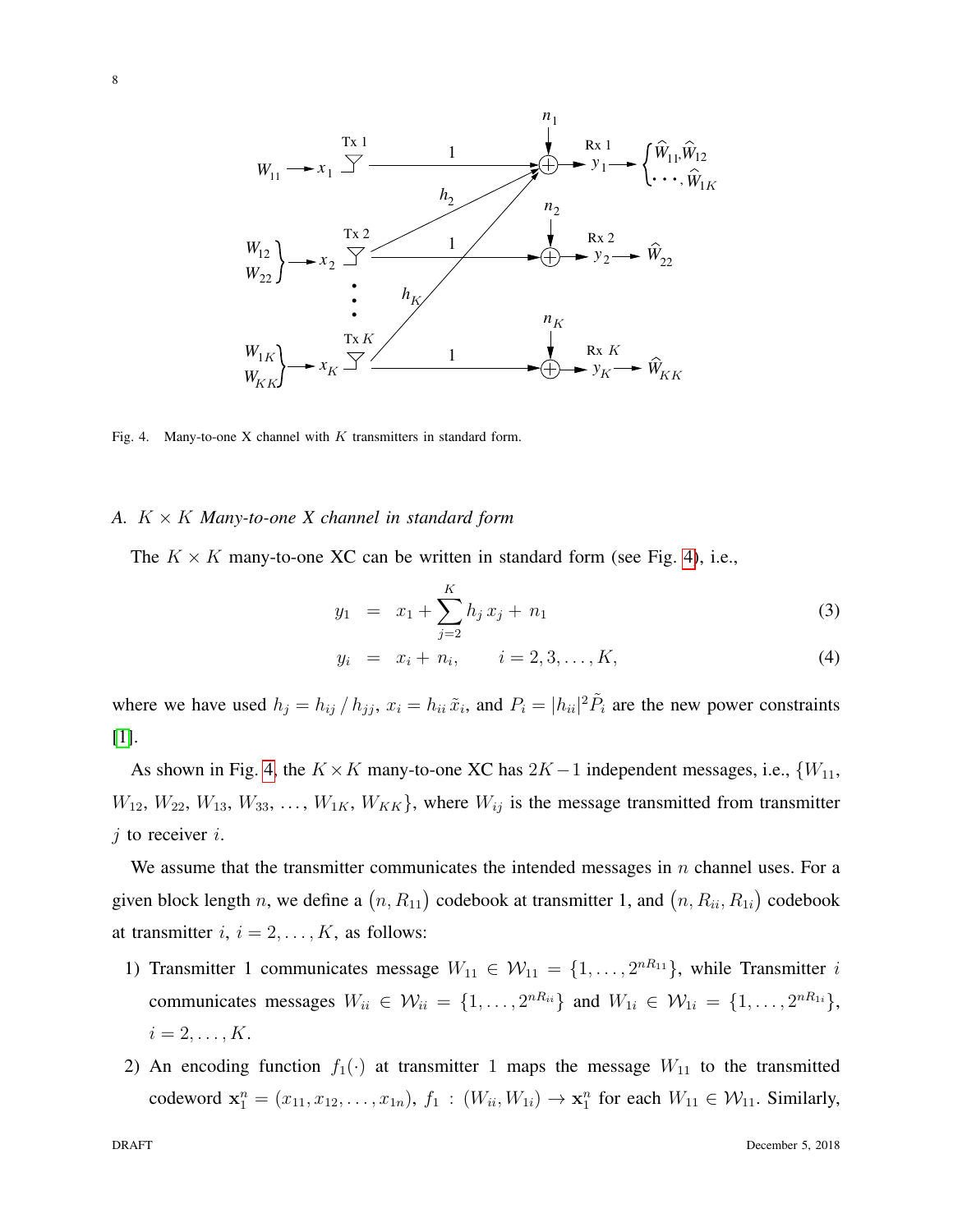for transmitter i, an encoding function  $f_i(\cdot)$  maps the messages to the transmitted codewords,  $f_i: (W_{ii}, W_{1i}) \to \mathbf{x}_i^n$  for each  $(W_{ii}, W_{1i}) \in \mathcal{W}_{ii} \times \mathcal{W}_{1i}$ , for  $i = 2, \dots, K$ .

- 3) The codewords in each codebook must satisfy the average power constraint  $\frac{1}{n} \|\mathbf{x}_i^n\|$ 2  $\frac{2}{2} \leq P_i$ at transmitter  $i = 1, \ldots, K$ .
- 4) Receiver *i* observes the channel outputs  $y_i^n = (y_{i1}, y_{i2}, \dots, y_{in})$  and uses a decoding function  $\phi_k(\cdot)$  at receiver k which maps the received symbols to an estimate of the message:  $\phi_1(\mathbf{y}_1)$  =  $(\hat{W}_{11}, \hat{W}_{12}, \dots, \hat{W}_{1K})$  and  $\phi_k(\mathbf{y}_k) = \hat{W}_{kk}$  for  $k = 2, \dots, K$ .
- 5) The average probability of error at receiver k,  $P_{e,k}^{(n)}$  is given by

<span id="page-8-1"></span>
$$
P_{e,1}^{(n)} = \mathbb{E}\left[\Pr\left((\hat{W}_{11}, \hat{W}_{12}, \dots, \hat{W}_{1K}) \neq (W_{11}, W_{12}, \dots, W_{1K})\right)\right]
$$
  

$$
P_{e,k}^{(n)} = \mathbb{E}\left[\Pr(\hat{W}_{kk} \neq W_{kk})\right], \qquad k = 2, \dots, K,
$$

where the expectation is taken with respect to the random choice of the transmitted messages.

We say that the rate vector  $(R_{11}, R_{12}, \ldots, R_{1K}, R_{22}, \ldots R_{KK})$  is achievable for the  $K \times K$ many-to-one XC if there exists a  $(n, R_{11})$  codebook at transmitter 1 satisfying the power constraint  $P_1$ , and  $(n, R_{ii}, R_{1i})$  codebook at transmitter i satisfying the power constraint  $P_i$ ,  $i = 2, \ldots, K$ , and decoding functions  $(\phi_1(\cdot), \ldots, \phi_K(\cdot))$ , such that the average decoding error probabilities  $(P_{e,1}^{(n)})$  $P_{e,1}^{(n)}, \ldots, P_{e,K}^{(n)}$ ) go to zero as block length n goes to infinity. The capacity region is defined as the closure of the set of all achievable rate vectors  $(R_{11}, R_{12}, \ldots, R_{1K}, R_{22}, \ldots R_{KK})$ and is denoted by C. Then the sum-rate capacity S of the  $K \times K$  many-to-one XC is defined as

$$
S = \max_{(R_{11}, R_{12}, \ldots, R_{1K}, R_{22}, \ldots, R_{KK}) \in \mathcal{C}} \left( R_{11} + \sum_{i=2}^{K} (R_{ii} + R_{1i}) \right).
$$

By Fano's inequality, we have

$$
H(W_{ii} | \mathbf{y}_i^n) \leq n\epsilon_n, \quad i = 1, ..., K,
$$
  

$$
H(W_{1j} | \mathbf{y}_1^n) \leq n\epsilon_n, \quad j = 2, ..., K,
$$
 (5)

where  $\epsilon_n \to 0$  as  $n \to \infty$ .

<span id="page-8-0"></span>Next, in Lemma [1](#page-8-0) below, we show that the  $K \times K$  many-to-one XC is degraded under specific channel conditions. This lemma will later be used to prove the decodability of message sets at the receivers. In order for the result to be applicable to a more general case, we assume that the noise variance at each receiver is  $\sigma_i^2$ ,  $i = 1, ..., K$ .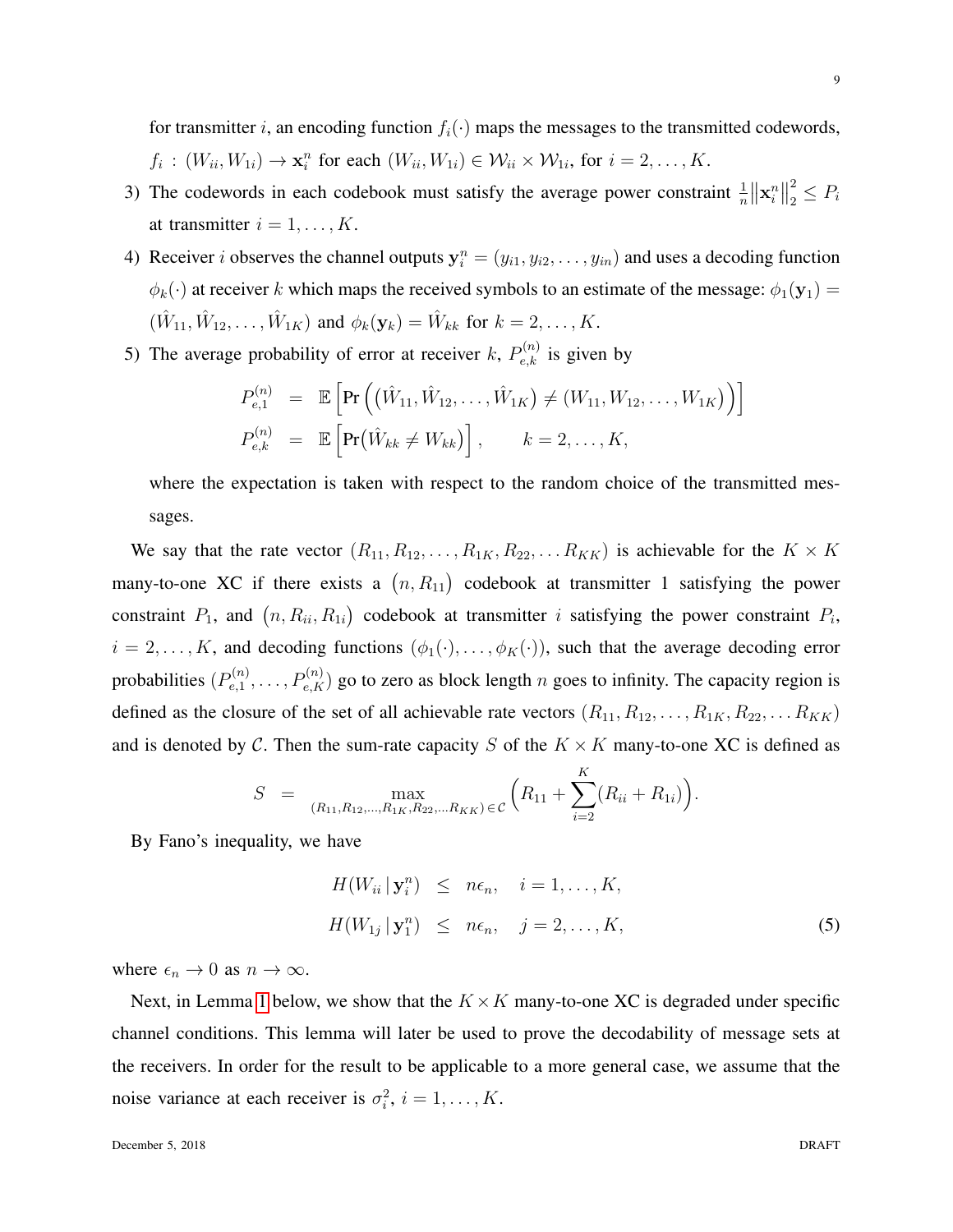*Lemma 1:* For the  $K \times K$  many-to-one XC in standard form shown in Fig. [4](#page-7-0) with noise variance  $\sigma_i^2$  at receiver i, if  $h_i^2 \sigma_i^2 \leq \sigma_1^2$ ,  $i = 2, ..., K$ , then  $y_1$  is a degraded version of  $y_i$  with respect to message  $W_{1i}$  and hence  $H(W_{1i} | \mathbf{y}_i^n) \leq n\epsilon_n$ , where  $\epsilon_n \to 0$  as  $n \to \infty$ . This implies that message  $W_{1i}$  is decodable at receiver i. Furthermore,  $H(W_{1i}, W_{ii} | \mathbf{y}_i^n) \leq 2n\epsilon_n$ .

*Proof:* At receiver 1, we have  $y_1 = x_1 + \sum_{j=2}^{K} h_j x_j + n_1$ , and at receiver i, we have  $y_i = x_i + n_i$ . Define  $\tilde{y}_1 = h_i x_i + n_1$  and  $y'_1 = \tilde{y}_1/h_i = x_i + n'_1$ , where  $n'_1 = n_1/h_i$ . If  $\sigma_i^2 \le \sigma_1^2/h_i^2$ , we note that the noise variance of  $n'_1$  is higher than that of  $n_i$ . Hence  $y'_1$  is a stochastically degraded version of the signal  $y_i$  received at receiver i. Thus, from the data processing inequality, we have  $I(W_{1i}; y_i^n) \ge I(W_{1i}; y_1^n)$ . Since scaling the output of a channel does not affect its capacity, we have  $I(W_{1i}; y_i^n) \ge I(W_{1i}; \tilde{y}_1^n)$ . Therefore,

<span id="page-9-1"></span>
$$
H(W_{1i} | \mathbf{y}_i^n) \leq H(W_{1i} | \tilde{\mathbf{y}}_1^n)
$$
  
\n
$$
\stackrel{(a)}{=} H(W_{1i} | \tilde{\mathbf{y}}_1^n, \mathbf{x}_1^n, \dots, \mathbf{x}_{i-1}^n, \mathbf{x}_{i+1}^n, \dots, \mathbf{x}_K^n).
$$
  
\n
$$
= H(W_{1i} | \mathbf{y}_1^n, \mathbf{x}_1^n, \dots, \mathbf{x}_{i-1}^n, \mathbf{x}_{i+1}^n, \dots, \mathbf{x}_K^n).
$$
  
\n
$$
\stackrel{(b)}{\leq} H(W_{1i} | \mathbf{y}_1^n)
$$
  
\n
$$
\stackrel{(c)}{\leq} n\epsilon_n,
$$
  
\n(6)

where (a) follows since  $(\mathbf{x}_1^n, \dots, \mathbf{x}_{i-1}^n, \mathbf{x}_{i+1}^n, \dots, \mathbf{x}_K^n)$  are independent of  $W_{1i}$  and  $\tilde{\mathbf{y}}_1^n$ , (b) follows from the fact that removing conditioning does not reduce the conditional entropy, and  $(c)$  follows from [\(5\)](#page-8-1). Thus, we conclude that  $W_{1i}$  is decodable at receiver i when  $h_i^2 \sigma_i^2 \leq \sigma_1^2$ . Note that in this case

<span id="page-9-0"></span>
$$
H(W_{1i}, W_{ii} | \mathbf{y}_i^n) = H(W_{1i} | \mathbf{y}_i^n) + H(W_{ii} | \mathbf{y}_i^n, W_{1i})
$$
  
\n
$$
\leq H(W_{1i} | \mathbf{y}_i^n) + H(W_{ii} | \mathbf{y}_i^n)
$$
  
\n
$$
\leq 2n\epsilon_n,
$$
 (7)

where [\(7\)](#page-9-0) follows from [\(5\)](#page-8-1) and [\(6\)](#page-9-1). As  $n \to \infty$ ,  $\epsilon_n \to 0$ . This shows that  $(W_{ii}, W_{1i})$  are decodable at receiver i.  $\Box$ 

# *B.* 3 × 3 *Many-to-one X channel*

In order to analyze the strategies, we first consider the  $3 \times 3$  many-to-one XC since the  $2 \times 2$ case results in the Z channel. The Z channel is obtained from the many-to-one XC by retaining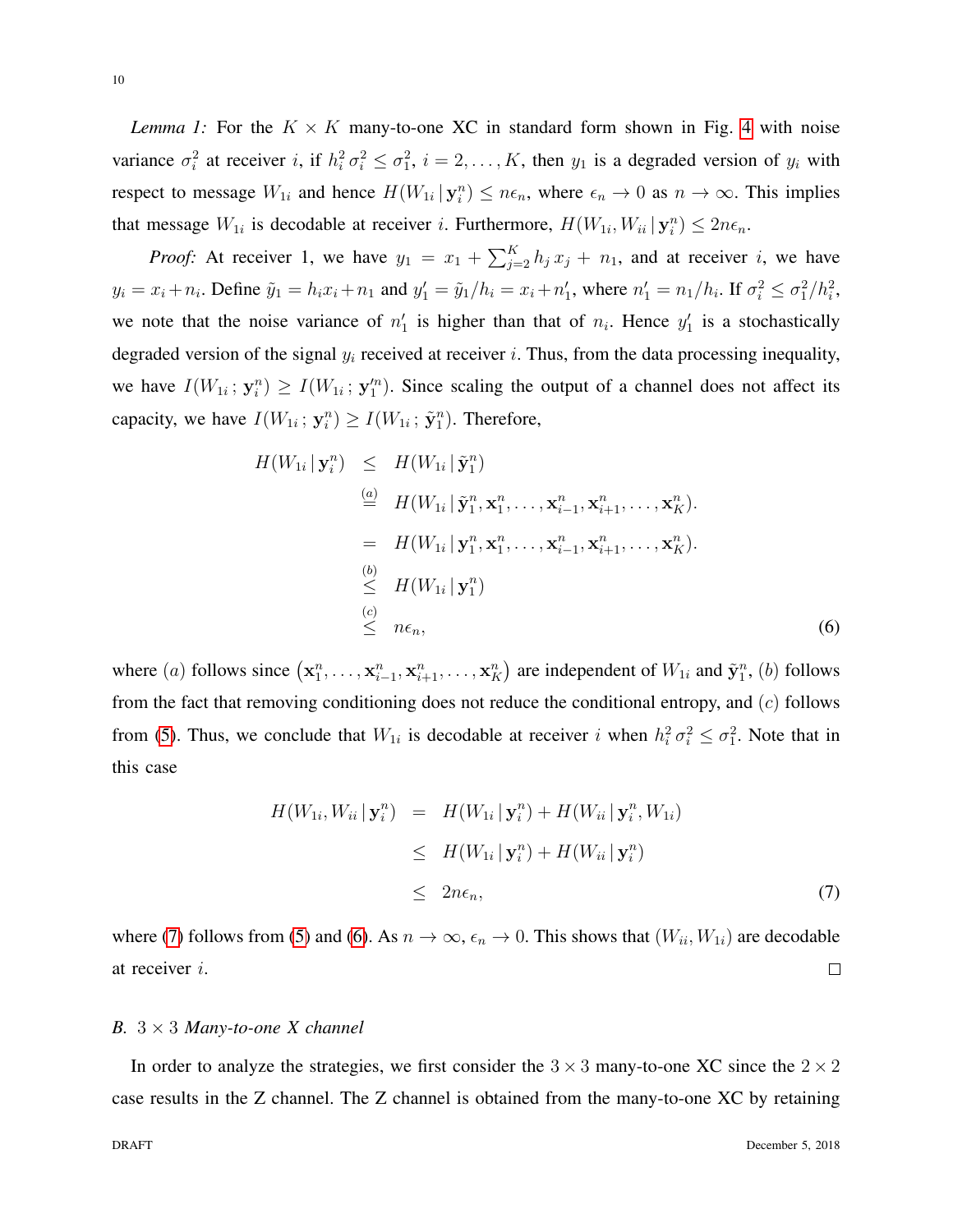

<span id="page-10-1"></span>Fig. 5. Many-to-one X channel with 3 transmitters in standard form.

only the first two transmitters and removing the rest. In this way, the many-to-one XC can be considered as one possible generalization of the Z channel. The Z channel has been studied in [\[20\]](#page-38-13), [\[21\]](#page-38-14).

The  $3 \times 3$  many-to-one XC channel can be written in standard form (See Fig. [5\)](#page-10-1), i.e.,

$$
y_1 = x_1 + ax_2 + bx_3 + n_1 \tag{8}
$$

$$
y_2 = x_2 + n_2 \tag{9}
$$

$$
y_3 = x_3 + n_3, \tag{10}
$$

where we have used  $h_2 = a$  and  $h_3 = b$ .

As shown in Fig. [5,](#page-10-1) the  $3 \times 3$  many-to-one XC has five independent messages,  $W_{11}$ ,  $W_{12}$ ,  $W_{13}$ ,  $W_{22}$  and  $W_{33}$ , where  $W_{ij}$  is the message transmitted from transmitter j to receiver i.

Our motivation for considering the  $3 \times 3$  many-to-one XC first, instead of directly analyzing  $K \times K$  case stems from three perspectives: (i) ease of presentation, (ii) understanding the proof techniques without cumbersome notational details, (iii) better visualization of the regions where the strategies are optimal (as seen in the numerical results presented in Section [VI\)](#page-32-0).

## III. ANALYSIS OF DIFFERENT STRATEGIES FOR THE  $3 \times 3$  MANY-TO-ONE XC

<span id="page-10-0"></span>We introduce some terminology useful in deriving the results in this section. Let  $y_i^n$  denote the vector of received symbols of length n at receiver i. Let  $x_i^n$  denote the n length vector of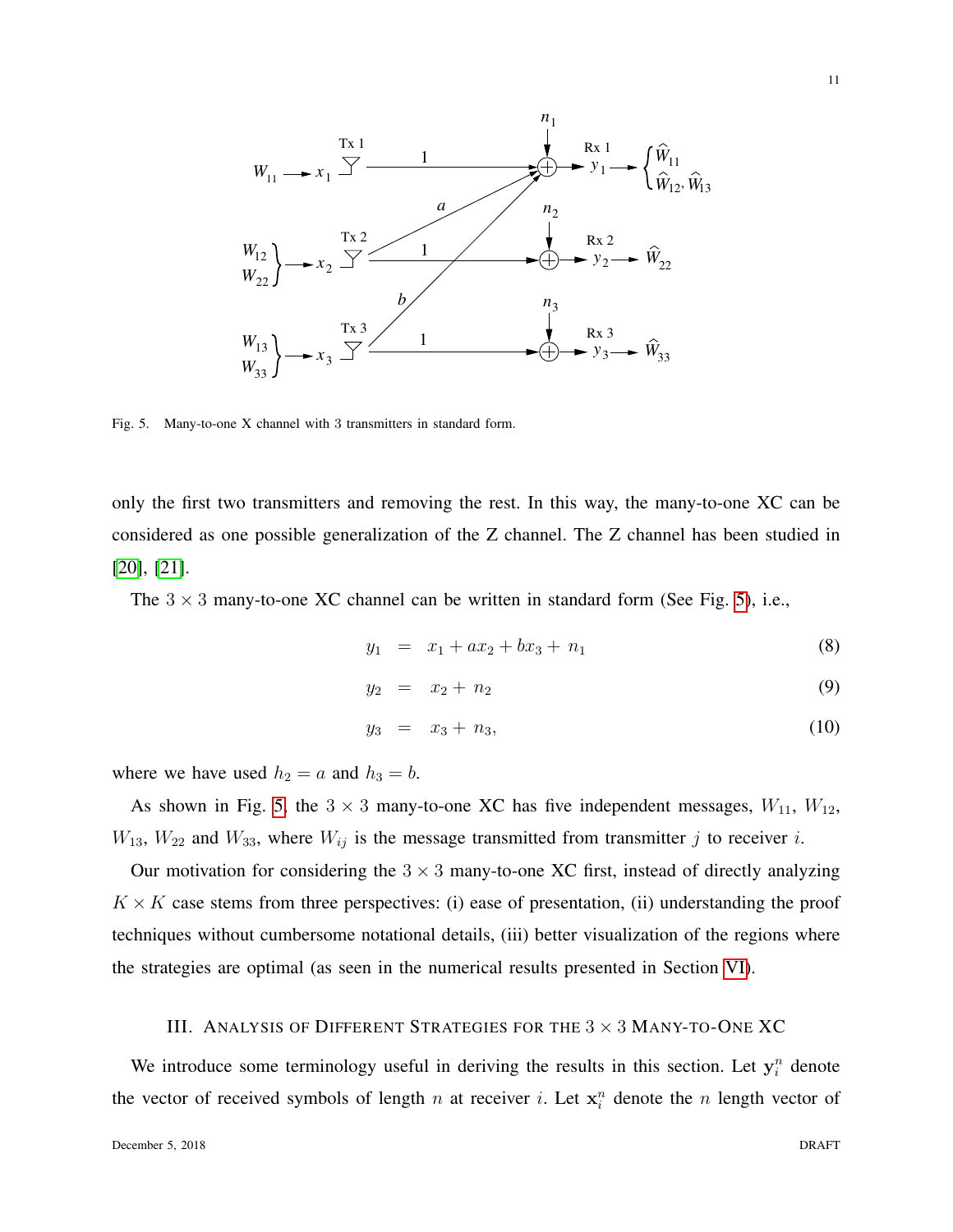transmitted symbols at transmitter  $i$ . By Fano's inequality, we have

<span id="page-11-1"></span>
$$
H(W_{ii} | \mathbf{y}_i^n) \leq n\epsilon_n, \quad i = 1, 2, 3
$$
  

$$
H(W_{1j} | \mathbf{y}_1^n) \leq n\epsilon_n, \quad j = 2, 3,
$$
 (11)

where  $\epsilon_n \to 0$  as  $n \to \infty$ .

Before we proceed to analyze the various strategies, we provide a restatement of Lemma 5 in [\[7\]](#page-38-0), in a form that is easier to apply to the many-to-one X channel. We make use of the following lemma to bound the sum-rate of the many-to-one XC in some cases.

*Lemma 2:* Let  $w_i^n$  be a sequence with average power constraint trace  $(\mathbb{E}(\mathbf{w}_i^n \mathbf{w}_i^{n}) \le nP_i$ . Let  $\mathbf{n}_i^n$ ,  $i \neq 1$ , be a random vector with components that are distributed as independent  $\mathcal{N}(0, 1)$ random variables. Let  $n_1^n$  denote a random vector with components that are distributed as independent  $\mathcal{N}(0, \sigma^2)$  random variables. Assume that  $\mathbf{w}_i^n$  are independent of each other and also independent of  $\mathbf{n}_i^n$ . Let  $w_{iG} \sim \mathcal{N}(0, P_i)$ . For some constants  $c_i$ , we have

<span id="page-11-0"></span>
$$
\sum_{i=1}^{K} h(\mathbf{w}_i^n + \mathbf{n}_i^n) - h\Big(\sum_{i=1}^{K} c_i \mathbf{w}_i^n + \mathbf{n}_1^n\Big) \le n \sum_{i=1}^{K} h(w_{iG} + n_i) - nh\Big(\sum_{i=1}^{K} c_i w_{iG} + n_1\Big), (12)
$$

when  $\sum_{i=1}^K c_i^2 \le \sigma^2$  and equality is achieved if  $\mathbf{w}_i^n = \mathbf{w}_{iG}^n$ , where  $\mathbf{w}_{iG}^n$  denotes a complex random vector with components that are i.i.d  $\mathcal{N}(0, P_i)$ .

*Proof:* Let  $\mathbf{t}_i^n = c_i(\mathbf{w}_i^n + \mathbf{n}_i^n)$ . The left-hand side of [\(12\)](#page-11-0) can now be written as

$$
\sum_{i=1}^K h(\mathbf{t}_i^n) - h\left(\sum_{i=1}^K \mathbf{t}_i^n + \tilde{\mathbf{n}}_1^n\right) + n \sum_{i=1}^K \log c_i,
$$

where  $\tilde{\mathbf{n}}_1^n$  is a random vector with components that are i.i.d  $\mathcal{N}(0, \sigma^2 - \sum_{i=1}^K c_i^2)$ . The final result follows by applying Lemma 5 in [\[7\]](#page-38-0), i.e.,

$$
\sum_{i=1}^{K} h(\mathbf{t}_{i}^{n}) - h\Big(\sum_{i=1}^{K} \mathbf{t}_{i}^{n} + \tilde{\mathbf{n}}_{1}^{n}\Big) \leq n \sum_{i=1}^{K} h(t_{iG}) - nh\Big(\sum_{i=1}^{K} t_{iG} + \tilde{n}_{1}\Big),
$$

where  $t_{iG} = c_i(w_{iG} + n_i)$  and equality is achieved if  $w_i^n = w_{iG}^n$ . Since the variance of  $\tilde{n}_1$  cannot be negative, we have the condition  $\sum_{i=1}^{K} c_i^2 \le \sigma^2$ .  $\Box$ 

# *A. Optimality of Strategy* M1

The transmitted and decoded messages in strategy  $\mathcal{M}1$  are illustrated in Table [II.](#page-12-0) In strategy  $M_1$ , we are interested in a region where sum-rate capacity is achieved by using Gaussian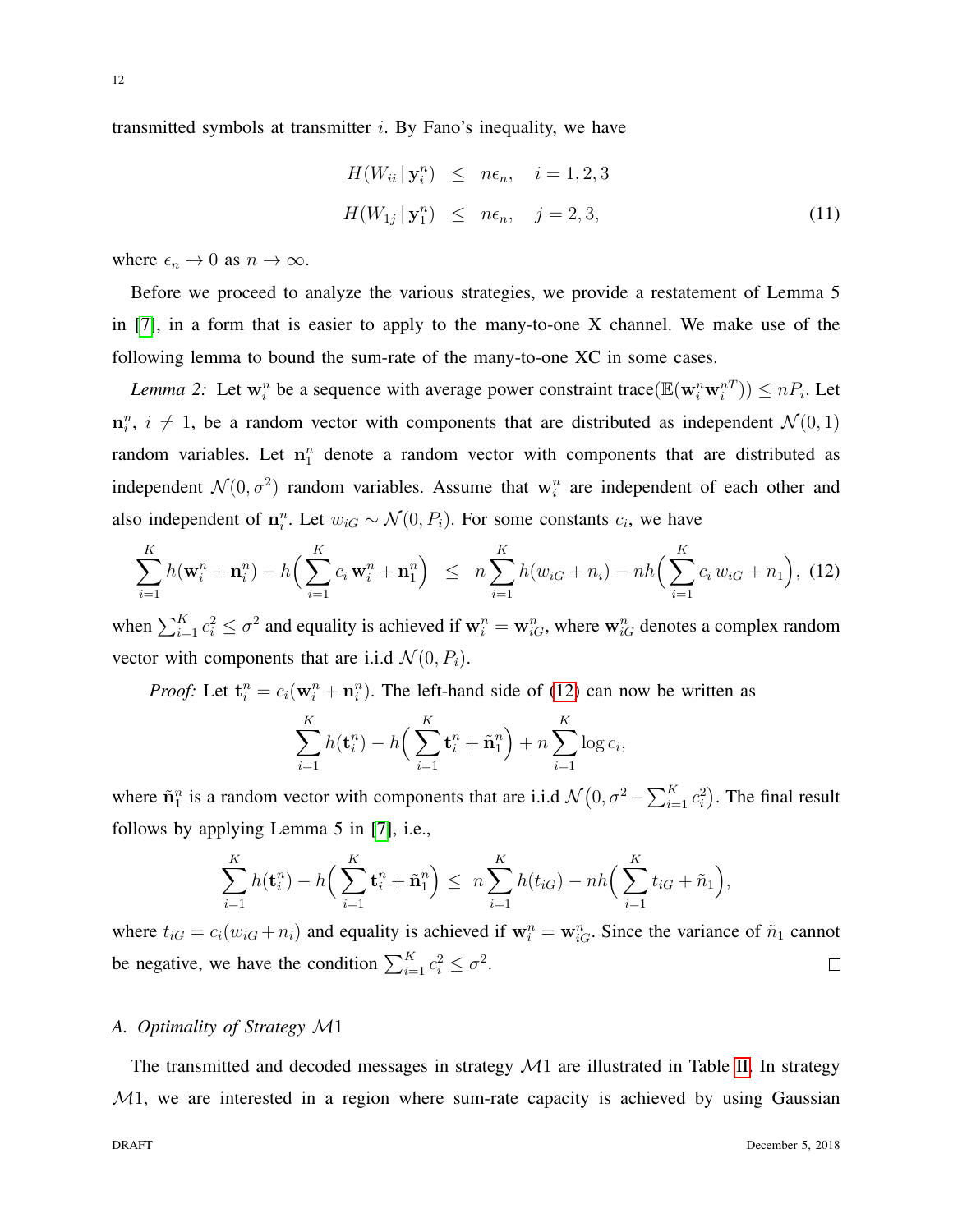| Transmitter/   | Transmitted | Decoded  |
|----------------|-------------|----------|
| Receiver index | messages    | messages |
|                | $W_{11}$    |          |
|                | $W_{22}$    | $V_{22}$ |
|                | W33         |          |

#### TABLE II

TRANSMITTED AND DECODED MESSAGES FOR STRATEGY M1

<span id="page-12-0"></span>codebooks and treating interference as noise. This is usually referred to as the *low-interference* or the *noisy-interference* regime in the interference channel literature. In strategy M1, cross messages in the channel are not utilized, i.e.,  $W_{12} = W_{13} = \phi$ . We characterize the noisyinterference sum-rate capacity in the following theorem.

*Theorem 1:* For the  $3 \times 3$  Gaussian many-to-one XC, strategy  $M1$  achieves sum-rate capacity if

$$
a^2 + b^2 \leq 1,\tag{13}
$$

and the sum-rate capacity is given by

<span id="page-12-2"></span>
$$
S = 0.5 \log \left( 1 + \frac{P_1}{1 + a^2 P_2 + b^2 P_3} \right) + 0.5 \log(1 + P_2) + 0.5 \log(1 + P_3). \tag{14}
$$

*Proof:* If  $b^2 \le 1$ , from Lemma [1,](#page-8-0) we have  $H(W_{13} | \mathbf{y}_3^n) \le n\epsilon_n$  and  $H(W_{13}, W_{33} | \mathbf{y}_3^n) \le n\epsilon_n$  $2n\epsilon_n$ . Similarly, if  $a^2 \leq 1$ ,  $W_{12}$  is decodable at receiver 2, i.e.,  $H(W_{12} | \mathbf{y}_2^n) \leq n\epsilon_n$  and  $H(W_{12}, W_{22} | \mathbf{y}_2^n) \leq 2n\epsilon_n.$ 

Now, assume  $a^2 \le 1$  and  $b^2 \le 1$ . The sum-rate can be bounded as follows:

<span id="page-12-1"></span>
$$
nS \leq H(W_{11}) + H(W_{12}, W_{22}) + H(W_{13}, W_{33})
$$
  
\n
$$
= I(W_{11}; \mathbf{y}_1^n) + \sum_{i=2}^3 I(W_{1i}, W_{ii}; \mathbf{y}_i^n) + H(W_{11} | \mathbf{y}_1^n) + \sum_{i=2}^3 H(W_{1i}, W_{ii} | \mathbf{y}_i^n)
$$
  
\n
$$
\leq I(\mathbf{x}_1^n; \mathbf{y}_1^n) + \sum_{i=2}^3 I(\mathbf{x}_i^n; \mathbf{y}_i^n) + H(W_{11} | \mathbf{y}_1^n) + \sum_{i=2}^3 H(W_{1i}, W_{ii} | \mathbf{y}_i^n)
$$
  
\n(a) 
$$
\leq h(\mathbf{y}_1^n) - h(a\mathbf{x}_2^n + b\mathbf{x}_3^n + \mathbf{n}_1^n) + h(\mathbf{x}_2^n + \mathbf{n}_2^n) - h(\mathbf{n}_2^n) + h(\mathbf{x}_3^n + \mathbf{n}_3^n) - h(\mathbf{n}_3^n) + 5\epsilon_n
$$

December 5, 2018 DRAFT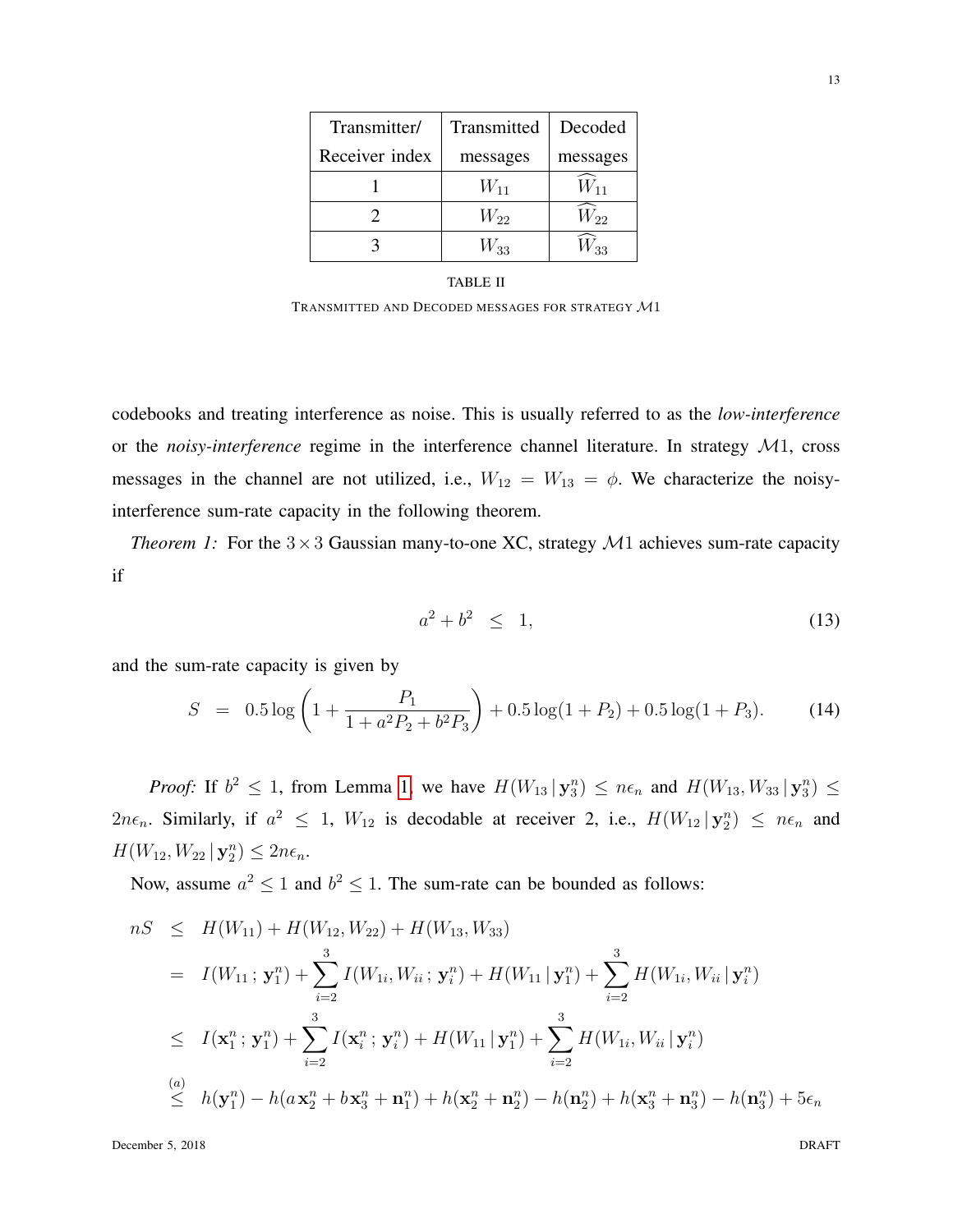$$
\leq nh(y_{1G}) + nh(x_{2G} + n_2) + nh(x_{3G} + n_3) - nh(ax_{2G} + bx_{3G} + n_1) - nh(n_2)
$$
  
-nh(n<sub>3</sub>) + 5 $\epsilon_n$   
=  $nI(x_{1G}; y_{1G}) + nI(x_{2G}; y_{2G}) + nI(x_{3G}; y_{3G}) + 5\epsilon_n,$ 

where  $x_{iG} \sim \mathcal{N}(0, P_i)$ ,  $y_{iG}$  denotes  $y_i$  with  $x_j = x_{jG}$ ,  $\forall i, j$ ,  $(a)$  follows from [\(11\)](#page-11-1), and from the application of Lemma [1,](#page-8-0) and in (b), we have used Lemma [2](#page-11-0) to bound the term  $h(\mathbf{x}_2^n + \mathbf{n}_2^n)$  +  $h(\mathbf{x}_3^n + \mathbf{n}_3^n) - h(a\mathbf{x}_2^n + b\mathbf{x}_3^n + \mathbf{n}_1^n)$ , under the condition  $a^2 + b^2 \le 1$ . As  $n \to \infty$ ,  $\epsilon_n \to 0$ , and we have

$$
S \leq 0.5 \log \left( 1 + \frac{P_1}{1 + a^2 P_2 + b^2 P_3} \right) + \sum_{i=2}^{3} 0.5 \log(1 + P_i). \tag{15}
$$

This sum-rate bound can be achieved using strategy  $\mathcal{M}$ 1. We observe that the sum-rate bound in [\(15\)](#page-12-1) is also achievable in the  $3 \times 3$  many-to-one IC by using Gaussian inputs and treating interference at receiver 1 as noise. Note that in the  $3 \times 3$  many-to-one IC, the cross messages  $W_{12}$  and  $W_{13}$  are absent. Since the many-to-one IC is a special case of the many-to-one XC, this shows that the presence of cross messages does not improve the sum-rate when  $a^2 + b^2 \le 1$ . This means that we can set  $W_{12} = W_{13} = \phi$  in the 3 × 3 many-to-one XC without loss of sum-rate.  $\Box$ 

*Remark [1](#page-12-2):* Theorem 1 was proved for the many-to-one interference channel in [\[7,](#page-38-0) Theorem 4] using genie aided bounding techniques. The low-interference regime for the discrete memoryless many-to-one interference channels is proved in [\[10\]](#page-38-3). We also note that the result in [\[7\]](#page-38-0) is a special case of a more general result in [\[22,](#page-38-15) Theorem 3], where the sum-rate capacity of a K-user Gaussian interference channel is characterized in the noisy-interference regime.

#### *B. Optimality of Strategy* M2

<span id="page-13-0"></span>The transmitted and decoded messages in strategy  $\mathcal{M}2$  are illustrated in Table [III.](#page-14-0) Here, we ask the following question: are there channel conditions such that the sum-rate capacity is achieved by a two-user MAC at receiver 1 formed by transmitter 1 and either transmitter 2 (case I) or transmitter 3 (case II), while the interference from the other transmitter is treated as noise? Observe that the other transmitter forms a point-to-point channel and is a source of interference for the two-user MAC. We characterize the sum-rate capacity in the following theorem.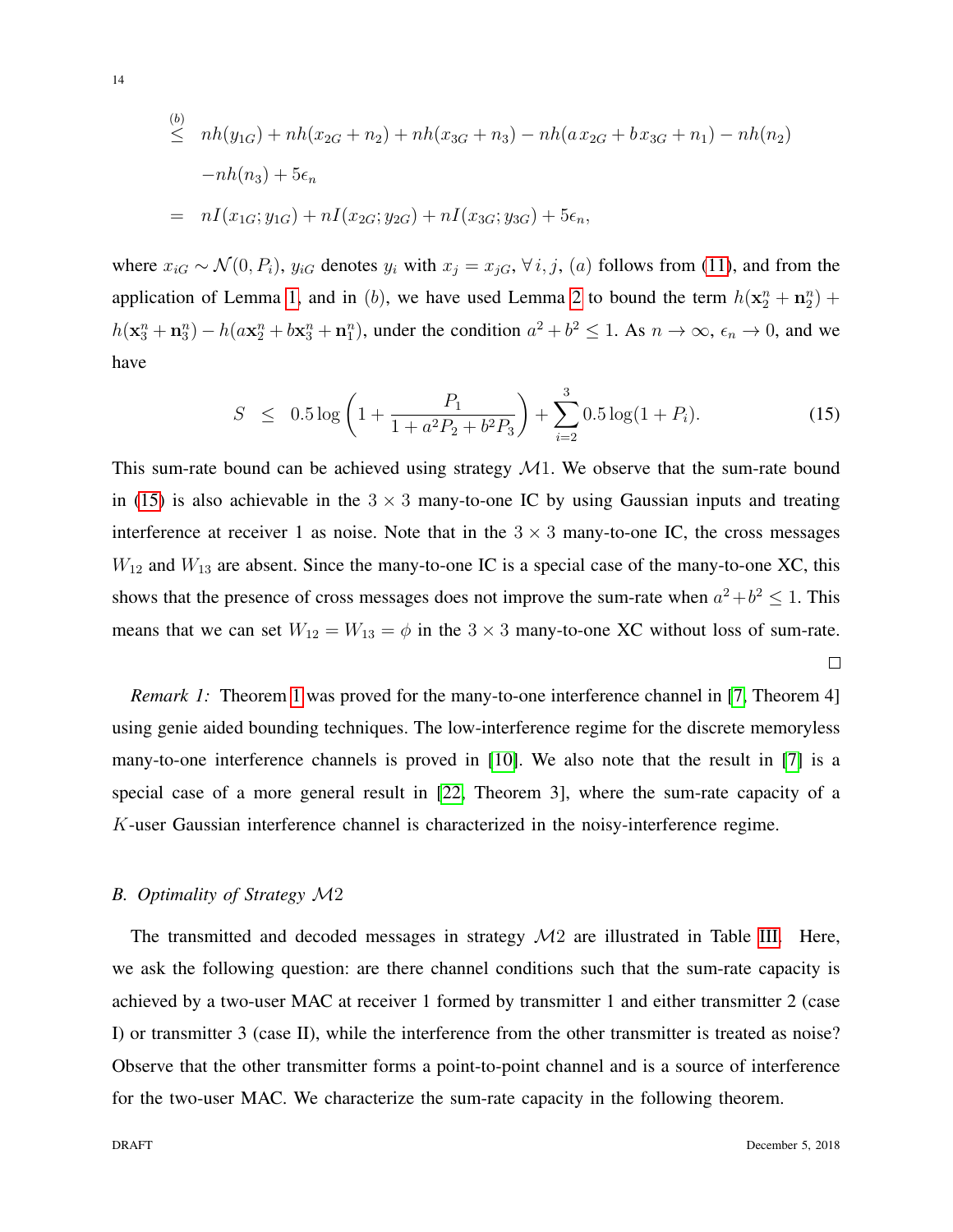| Transmitter/ | Case I      |                  | Case II     |                  |
|--------------|-------------|------------------|-------------|------------------|
| Receiver     | Transmitted | Decoded          | Transmitted | Decoded          |
| index        | messages    | messages         | messages    | messages         |
|              | $W_{11}$    | $W_{11}, W_{12}$ | $W_{11}$    | $W_{11}, W_{13}$ |
|              | $W_{12}$    |                  | $W_{22}$    | $W_{22}$         |
|              | $W_{33}$    | $W_{\rm 33}$     | $W_{13}$    |                  |

| TABLE III                                                    |
|--------------------------------------------------------------|
| TRANSMITTED AND DECODED MESSAGES FOR STRATEGY $\mathcal{M}2$ |

<span id="page-14-0"></span>*Theorem 2:* For the  $3 \times 3$  Gaussian many-to-one XC, the sum-rate capacity is achieved by strategy M2, where a two-user MAC is formed by transmitter 1 and either transmitter 2 or transmitter 3 at receiver 1, for the following channel conditions, respectively

(i) 
$$
a^2 \geq \frac{(1+b^2P_3)^2}{1-b^2}
$$
,  $b^2 < 1$ 

(ii) 
$$
b^2 \ge \frac{(1+a^2P_2)^2}{1-a^2}
$$
,  $a^2 < 1$ .

*Proof:* We prove statement (i) below. This represents case I in Table [III,](#page-14-0) where transmitters 1 and 2 form a MAC at receiver 1 while interference from transmitter 3 is treated as noise. The proof for the second statement which corresponds to case II in Table [III](#page-14-0) follows along similar lines.

We use genie-aided bounding techniques to derive the optimality of strategy  $\mathcal{M}2$ . Specifically, we use the concept of *useful genie* and *smart genie* introduced in [\[7\]](#page-38-0) to obtain the sum-rate capacity for strategy M2. Let a genie provide the following side information to receiver 1:

<span id="page-14-1"></span>
$$
s_1 = x_1 + a x_2 + \eta z_1, \tag{16}
$$

where  $z_1 \sim \mathcal{N}(0, 1)$  and  $\eta$  is a positive real number. We allow  $z_1$  to be correlated to  $n_1$  with correlation coefficient ρ.

A genie is said to be useful if it results in a genie-aided channel whose sum-rate capacity is achieved by Gaussian inputs, i.e., the sum-rate capacity of the genie-aided channel equals  $I(x_{1G}, x_{2G}; y_{1G}, s_{1G}) + I(x_{3G}; y_{3G})$ , where  $x_{iG} \sim \mathcal{N}(0, P_i)$ ,  $y_{iG}$ ,  $s_{1G}$  are  $y_i$  and  $s_1$  with  $x_j =$  $x_{jG}, \forall i, j.$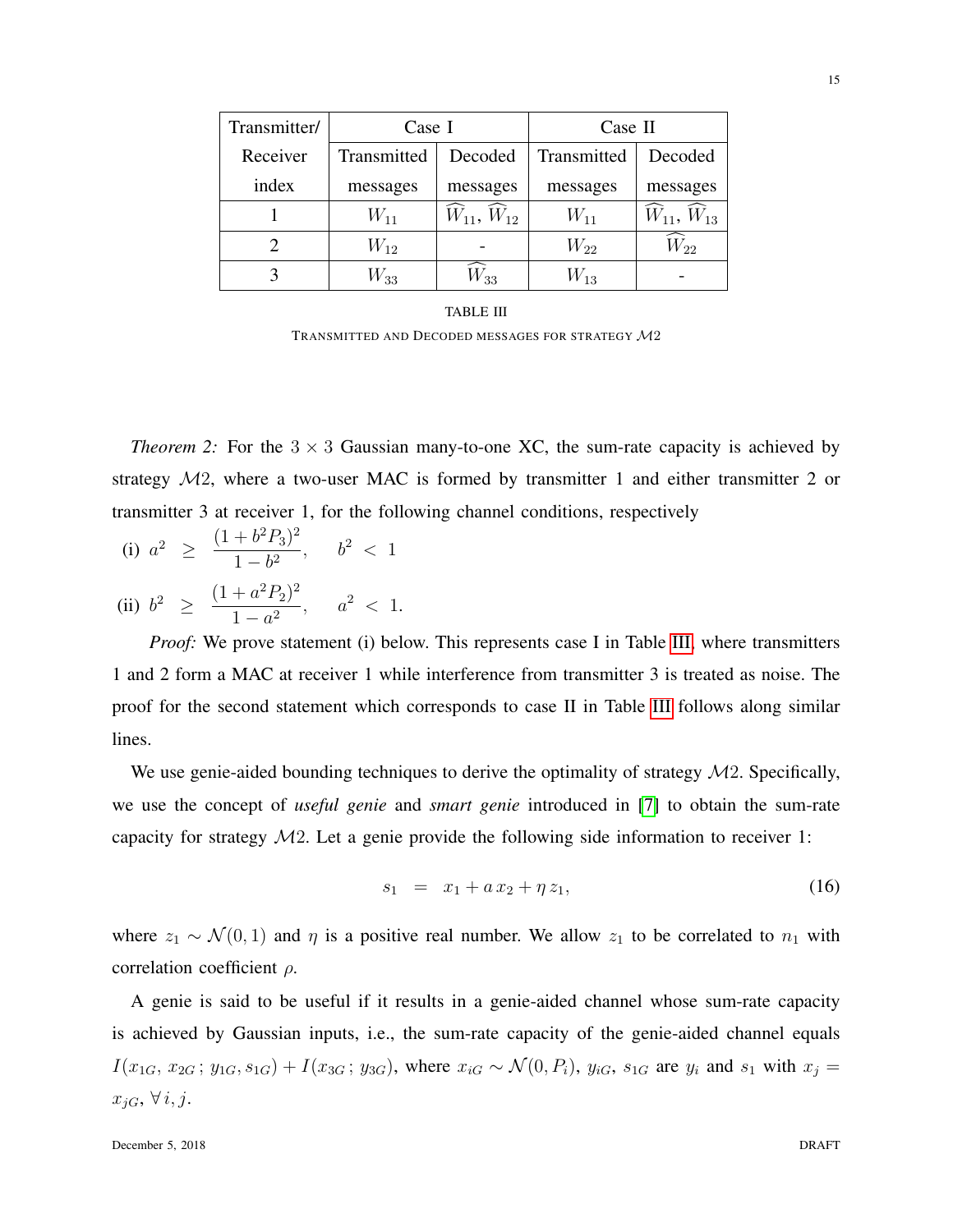*Lemma 3:* (Useful Genie) The sum-rate capacity of the genie-aided channel with side information [\(16\)](#page-14-1) given to receiver 1 is achieved by using Gaussian inputs and by treating interference from transmitter 3 as noise at receiver 1, if the following conditions hold:

<span id="page-15-2"></span>
$$
\eta^2 \le a^2, \qquad b^2 \le 1 - \rho^2,\tag{17}
$$

and the sum-rate of the genie-aided channel is bounded as

<span id="page-15-3"></span>
$$
S \leq I(x_{1G}, x_{2G}; y_{1G}, s_{1G}) + I(x_{3G}; y_{3G}). \tag{18}
$$

*Proof:* The sum-rate of the genie-aided channel can be bounded as

<span id="page-15-1"></span>
$$
nS \leq H(W_{11}, W_{12}, W_{22}) + H(W_{13}, W_{33})
$$
  
\n
$$
= I(W_{11}, W_{12}, W_{22}; \mathbf{y}_1^n, \mathbf{s}_1^n) + H(W_{11} | \mathbf{y}_1^n, \mathbf{s}_1^n) + H(W_{12} | \mathbf{y}_1^n, \mathbf{s}_1^n, \mathbf{x}_1^n)
$$
  
\n
$$
+ H(W_{22} | \mathbf{y}_1^n, \mathbf{s}_1^n, \mathbf{x}_1^n, W_{12}) + I(W_{13}, W_{33}; \mathbf{y}_3^n) + H(W_{13} | \mathbf{y}_3^n) + H(W_{33} | \mathbf{y}_3^n, W_{13})
$$
  
\n
$$
\leq I(\mathbf{x}_1^n, \mathbf{x}_2^n; \mathbf{y}_1^n, \mathbf{s}_1^n) + H(W_{11} | \mathbf{y}_1^n) + H(W_{12} | \mathbf{y}_1^n)
$$
  
\n
$$
+ H(W_{22} | \mathbf{s}_1^n, \mathbf{x}_1^n) + I(\mathbf{x}_3^n; \mathbf{y}_3^n) + H(W_{13} | \mathbf{y}_3^n) + H(W_{33} | \mathbf{y}_3^n), \tag{19}
$$

where  $(a)$  follows from the fact that removing conditioning cannot reduce the conditional entropy.

We bound the term  $H(W_{22} | \mathbf{s}_1^n, \mathbf{x}_1^n)$ . If  $\eta^2 \le a^2$ , then we have  $I(W_{22}; \mathbf{s}_1^n | \mathbf{x}_1^n) \ge I(W_{22}; \mathbf{y}_2^n)$ . Thus,

<span id="page-15-0"></span>
$$
H(W_{22} | \mathbf{s}_1^n, \mathbf{x}_1^n) \leq H(W_{22} | \mathbf{y}_2^n)
$$
  
\$\leq\$  $n\epsilon_n$ . (20)

From Lemma [1,](#page-8-0) we have  $H(W_{13} | y_3^n) \leq n\epsilon_n$  when  $b^2 \leq 1$ . Using [\(11\)](#page-11-1) and [\(20\)](#page-15-0) in [\(19\)](#page-15-1), we have

$$
nS \leq I(\mathbf{x}_1^n, \mathbf{x}_2^n; \mathbf{y}_1^n, \mathbf{s}_1^n) + I(\mathbf{x}_3^n; \mathbf{y}_3^n) + 5n\epsilon_n
$$
  
\n
$$
= I(\mathbf{x}_1^n, \mathbf{x}_2^n; \mathbf{s}_1^n) + I(\mathbf{x}_1^n, \mathbf{x}_2^n; \mathbf{y}_1^n | \mathbf{s}_1^n) + I(\mathbf{x}_3^n; \mathbf{y}_3^n) + 5n\epsilon_n
$$
  
\n
$$
= h(\mathbf{s}_1^n) - h(\mathbf{s}_1^n | \mathbf{x}_1^n, \mathbf{x}_2^n) + h(\mathbf{y}_1^n | \mathbf{s}_1^n)
$$
  
\n
$$
-h(\mathbf{y}_1^n | \mathbf{s}_1^n, \mathbf{x}_1^n, \mathbf{x}_2^n) + h(\mathbf{y}_3^n) - h(\mathbf{y}_3^n | \mathbf{x}_3^n) + 5n\epsilon_n
$$
  
\n
$$
= h(\mathbf{s}_1^n) - h(\eta \mathbf{z}_1^n) + h(\mathbf{y}_1^n | \mathbf{s}_1^n) - h(\mathbf{b} \mathbf{x}_3^n + \mathbf{n}_1^n | \mathbf{z}_1^n) + h(\mathbf{y}_3^n) - h(\mathbf{n}_3^n) + 5n\epsilon_n
$$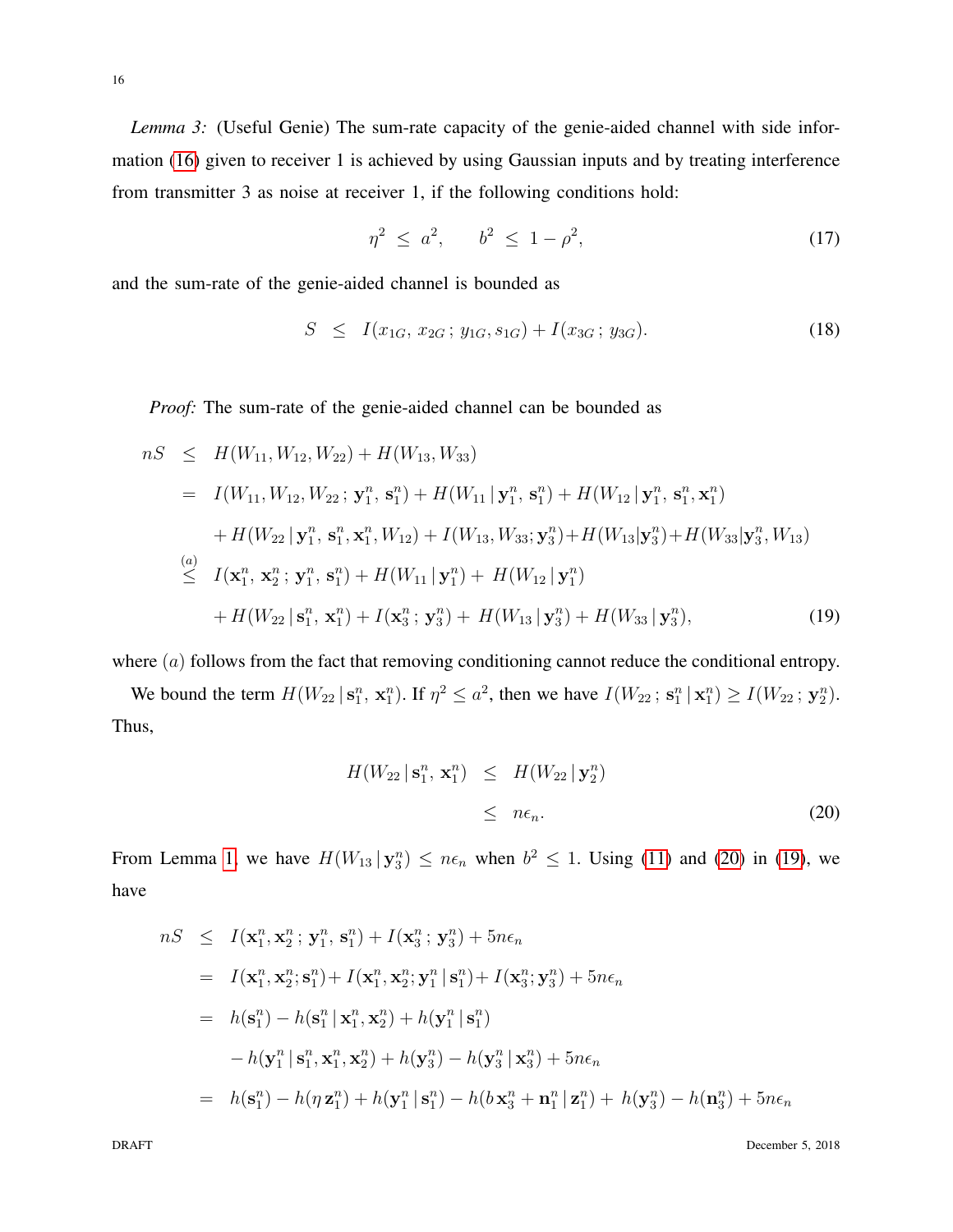$$
\leq nh(s_{1G}) - nh(\eta z_1) + nh(y_{1G} | s_{1G})
$$
\n
$$
-h(b\mathbf{x}_3^n + \tilde{\mathbf{n}}_1^n) + h(\mathbf{x}_3^n + \mathbf{n}_3^n) - nh(n_3) + 5n\epsilon_n
$$
\n
$$
\leq nh(s_{1G}) - nh(\eta z_1) + nh(y_{1G} | s_{1G})
$$
\n
$$
+ nh(x_{3G} + n_3) - nh(b\,x_{3G} + \tilde{n}_1) - nh(n_3) + 5n\epsilon_n
$$
\n
$$
= n I(x_{1G}, x_{2G}; y_{1G}, s_{1G}) + n I(x_{3G}; y_{3G}) + 5n\epsilon_n,
$$

where  $\tilde{n}_1 \sim \mathcal{N}(0, 1 - \rho^2)$ , (b) follows since Gaussian inputs maximize differential entropy for a given covariance constraint and from the application of Lemmas 1 and 6 in [\[7\]](#page-38-0),  $(c)$  follows from applying Lemma 1 in [\[6\]](#page-37-4) (which is a special case of the extremal inequality considered in [\[23\]](#page-38-16)) to the term  $h(\mathbf{x}_3^n + \mathbf{n}_3^n) - h(b\mathbf{x}_3^n + \tilde{\mathbf{n}}_1^n)$ , and using the condition  $b^2 \le 1 - \rho^2$ .  $\Box$ 

Next, we show that the genie is smart. A smart genie is one which does not improve the sum-rate when Gaussian inputs are used, i.e.,  $I(x_{1G}, x_{2G}; y_{1G}, s_{1G}) = I(x_{1G}, x_{2G}; y_{1G}).$ 

*Lemma 4:* (Smart Genie) If Gaussian inputs are used, and interference is treated as noise, then, under the condition

<span id="page-16-0"></span>
$$
\eta \rho = 1 + b^2 P_3,\tag{21}
$$

the genie does not increase the sum rate, i.e.,

<span id="page-16-1"></span>
$$
I(x_{1G}, x_{2G}; y_{1G}, s_{1G}) = I(x_{1G}, x_{2G}; y_{1G}).
$$
\n(22)

*Proof:* Note that

$$
I(x_{1G}, x_{2G}; y_{1G}, s_{1G}) = I(x_{1G}, x_{2G}; y_{1G}) + I(x_{1G}, x_{2G}; s_{1G} | y_{1G}).
$$

The second term on the right hand side can be expanded as

$$
I(x_{1G}; s_{1G} | y_{1G}) + I(x_{2G}; s_{1G} | y_{1G}, x_{1G}).
$$

Consider

$$
I(x_{1G}; s_{1G} | y_{1G}) = I(x_{1G}; x_{1G} + a x_{2G} + \eta z_1 | x_{1G} + a x_{2G} + b x_{3G} + n_1).
$$

From Lemma 8 in [\[7\]](#page-38-0), if  $x, n, z$  are Gaussian with  $x$  being independent of the two zero-mean random variables *n*, *z*, then  $I(x; x+z | x+n) = 0$ , iff  $\mathbb{E}(zn) = \mathbb{E}(n^2)$ . Thus,  $I(x_{1G}; s_{1G} | y_{1G})$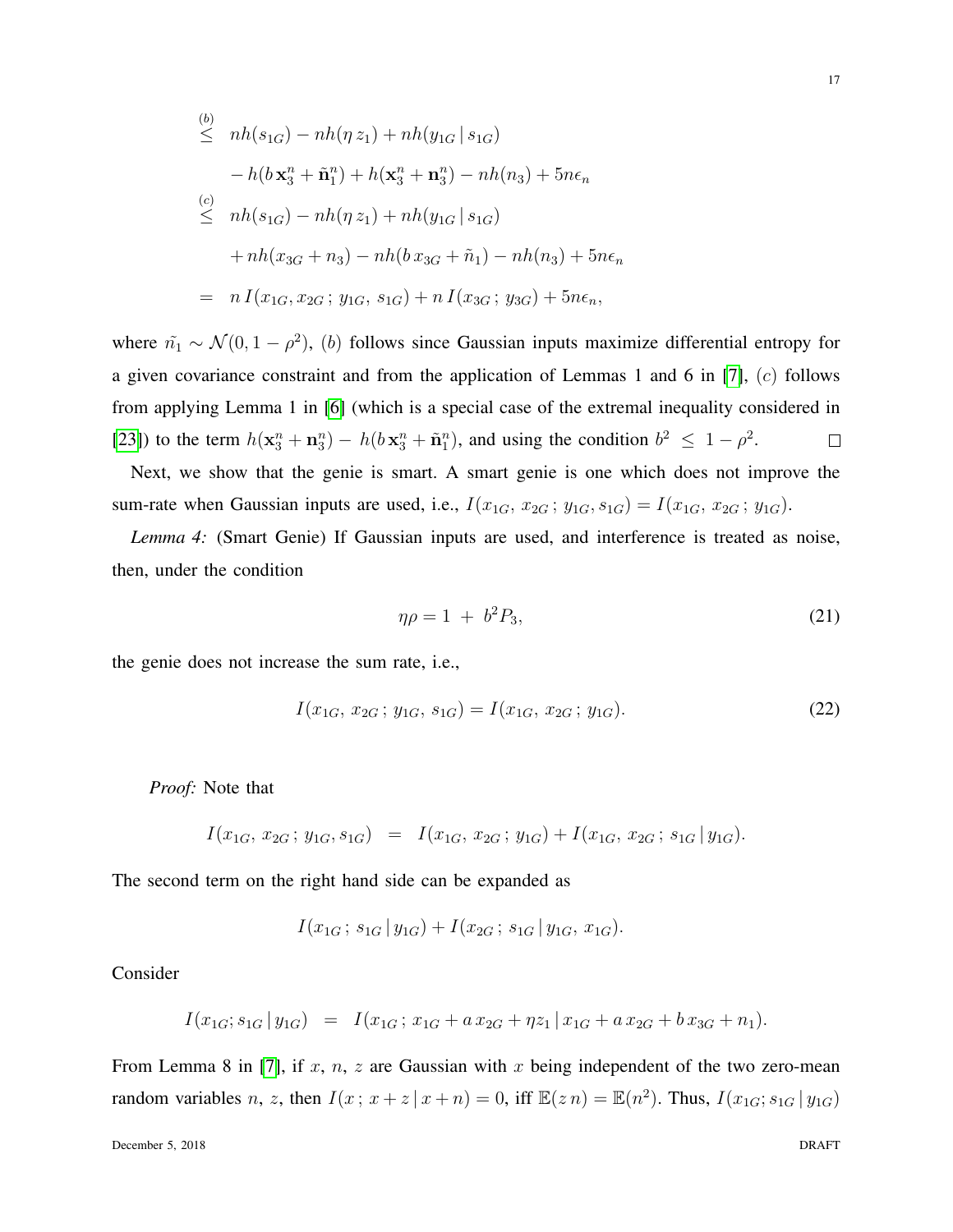| Transmitter/   | Transmitted | Decoded                  |
|----------------|-------------|--------------------------|
| Receiver index | messages    | messages                 |
|                | $W_{11}$    | $W_{11}, W_{12}, W_{13}$ |
|                | $W_{12}$    |                          |
|                | $W_{13}$    |                          |

#### TABLE IV

TRANSMITTED AND DECODED MESSAGES FOR STRATEGY M3

<span id="page-17-1"></span>becomes zero if  $a^2P_2 + \eta \rho = 1 + a^2P_2 + b^2P_3$  which reduces to [\(21\)](#page-16-0). Now, consider

$$
I(x_{2G}; s_{1G} | y_{1G}, x_{1G}) = I(x_{2G}; a x_{2G} + \eta z_1 | a x_{2G} + b x_{3G} + n_1)
$$
  

$$
\stackrel{(d)}{=} 0.
$$

where  $(d)$  follows from [\[7,](#page-38-0) Lemma 8] and [\(21\)](#page-16-0).

Combining conditions [\(17\)](#page-15-2) and [\(21\)](#page-16-0), we have

<span id="page-17-0"></span>
$$
a^2 \ge \frac{(1+b^2P_3)^2}{\rho^2} \; ; \; b^2 \le 1-\rho^2. \tag{23}
$$

For a fixed value of b, we have the constraint  $\rho^2 \leq 1 - b^2$ . Note that choosing  $\rho^2 = 1 - b^2$ results in the best bound for  $a^2$ . From [\(21\)](#page-16-0), we infer that  $\rho > 0$ , and using [\(17\)](#page-15-2), this implies that  $b<sup>2</sup> < 1$ . Thus, [\(23\)](#page-17-0) can be rewritten as statement (i) in Theorem [2.](#page-13-0)  $\Box$ 

## *C. Gap from optimality of Strategy* M3

The transmitted and decoded messages in strategy  $\mathcal{M}3$  are illustrated in Table [IV.](#page-17-1) In strategy M3, all transmitters form a MAC at receiver 1. We derive a sum-rate outer bound to the manyto-one XC and characterize the gap between the outer bound and the achievable sum-rate of strategy  $\mathcal{M}3$ .

*Theorem 3:* For the  $3 \times 3$  Gaussian many-to-one XC, when strategy  $\mathcal{M}3$  is employed, if

<span id="page-17-2"></span>
$$
a^2 \ge \frac{(1 + b^2 P_3)^2}{\rho^2} \quad \text{and} \quad b^2 \ge 1,
$$
 (24)

then the gap between the sum-rate outer bound and the sum-rate of strategy  $\mathcal{M}3$  is given by

<span id="page-17-3"></span>
$$
0.5 \log \left( \frac{1 - (1 + b^2 P_3)^{-1} \rho^2}{1 - \rho^2} \right), \tag{25}
$$

 $\Box$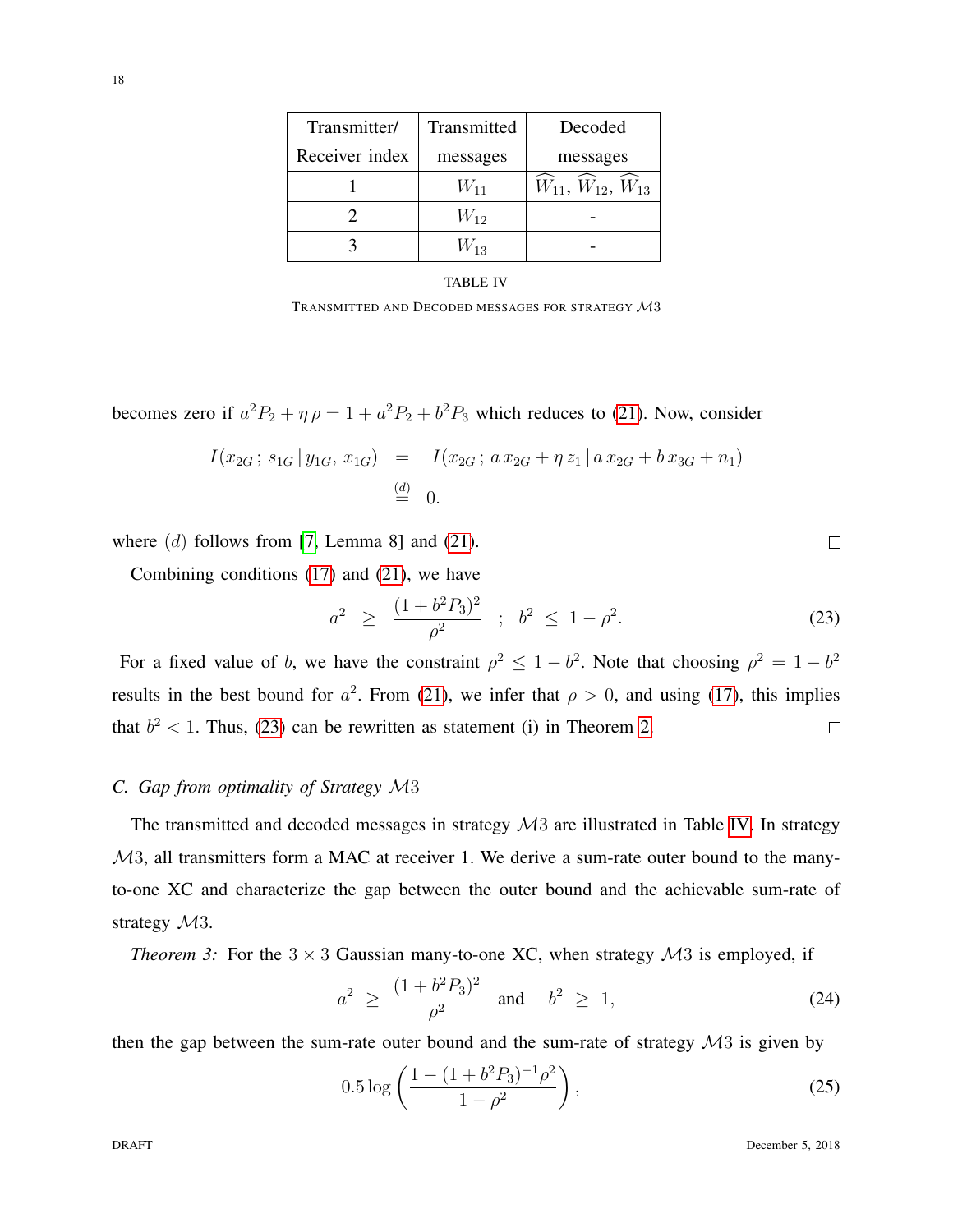where  $\rho$  denotes a constant with  $\rho \in [-1, 1]$ .

*Proof:* We use genie-aided techniques to derive the sum-rate outer bound. Let a genie provide the side information given in [\(16\)](#page-14-1) to receiver 1. We prove below that the genie is useful.

*Lemma 5:* (Useful Genie) The sum-rate capacity of the genie-aided channel with side information [\(16\)](#page-14-1) given to receiver 1 is achieved by using Gaussian inputs when all transmitters transmit to receiver 1, if the following conditions hold:

<span id="page-18-2"></span>
$$
\eta^2 \leq a^2, \qquad b^2 \geq 1,\tag{26}
$$

and the sum-rate of the genie-aided channel is bounded as

$$
S \leq I(x_{1G}, x_{2G}, x_{3G}; y_{1G}, s_{1G}). \tag{27}
$$

*Proof:* The sum-rate S of the genie-aided channel is bounded as

<span id="page-18-1"></span>
$$
nS \leq H(W_{11}, W_{12}, W_{13}, W_{22}, W_{33})
$$
  
\n
$$
= I(W_{11}, W_{12}, W_{13}, W_{22}, W_{33}; \mathbf{y}_1^n, \mathbf{s}_1^n) + H(W_{11}, W_{12}, W_{13}, W_{22}, W_{33} | \mathbf{y}_1^n, \mathbf{s}_1^n)
$$
  
\n
$$
= I(W_{11}, W_{12}, W_{13}, W_{22}, W_{33}; \mathbf{y}_1^n, \mathbf{s}_1^n) + H(W_{11} | \mathbf{y}_1^n, \mathbf{s}_1^n) + H(W_{12} | \mathbf{y}_1^n, \mathbf{s}_1^n, \mathbf{x}_1^n)
$$
  
\n
$$
+ H(W_{22} | \mathbf{y}_1^n, \mathbf{s}_1^n, \mathbf{x}_1^n, W_{12}) + H(W_{13} | \mathbf{y}_1^n, \mathbf{s}_1^n, \mathbf{x}_1^n, \mathbf{x}_2^n) + H(W_{33} | \mathbf{y}_1^n, \mathbf{s}_1^n, \mathbf{x}_1^n, \mathbf{x}_2^n, W_{13})
$$
  
\n
$$
\leq I(\mathbf{x}_1^n, \mathbf{x}_2^n, \mathbf{x}_3^n; \mathbf{y}_1^n, \mathbf{s}_1^n) + H(W_{11} | \mathbf{y}_1^n) + H(W_{12} | \mathbf{y}_1^n) + H(W_{22} | \mathbf{s}_1^n, \mathbf{x}_1^n) + H(W_{13} | \mathbf{y}_1^n)
$$
  
\n
$$
+ H(W_{33} | \mathbf{y}_1^n, \mathbf{x}_1^n, \mathbf{x}_2^n).
$$
\n(28)

We bound the term  $H(W_{33} | \mathbf{y}_1^n, \mathbf{x}_1^n, \mathbf{x}_2^n)$ . If  $b^2 \ge 1$ , then  $I(W_{33}; \mathbf{y}_1^n | \mathbf{x}_1^n, \mathbf{x}_2^n) \ge I(W_{33}; \mathbf{y}_3^n)$ . Therefore,

<span id="page-18-0"></span>
$$
H(W_{33} | \mathbf{y}_1^n, \mathbf{x}_1^n, \mathbf{x}_2^n) \leq H(W_{33} | \mathbf{y}_3^n)
$$
  
\$\leq\$  $n\epsilon_n$ . (29)

Note that the term  $H(W_{22} | s_1^n, x_1^n)$  is again bounded as in [\(20\)](#page-15-0) if  $\eta^2 \leq a^2$ . Using [\(11\)](#page-11-1), (20),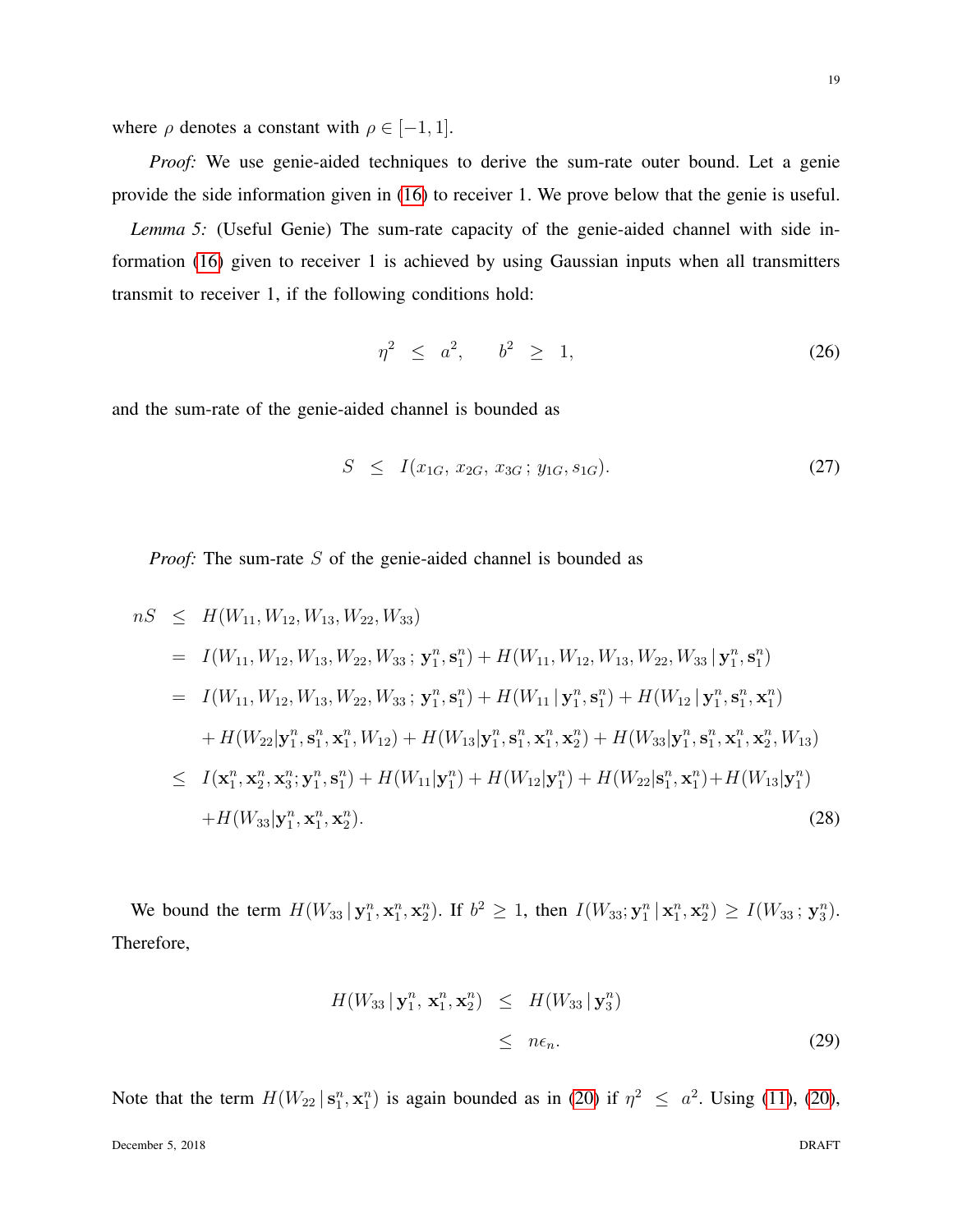and [\(29\)](#page-18-0) in [\(28\)](#page-18-1), we have

$$
nS \leq I(\mathbf{x}_1^n, \mathbf{x}_2^n, \mathbf{x}_3^n; \mathbf{y}_1^n, \mathbf{s}_1^n) + 5n\epsilon_n
$$
  
\n
$$
= I(\mathbf{x}_1^n, \mathbf{x}_2^n, \mathbf{x}_3^n; \mathbf{y}_1^n) + I(\mathbf{x}_1^n, \mathbf{x}_2^n, \mathbf{x}_3^n; \mathbf{s}_1^n | \mathbf{y}_1^n) + 5n\epsilon_n
$$
  
\n(a) 
$$
nI(x_{1G}, x_{2G}, x_{3G}; y_{1G}) + h(\mathbf{s}_1^n | \mathbf{y}_1^n) - h(\mathbf{s}_1^n | \mathbf{y}_1^n, \mathbf{x}_1^n, \mathbf{x}_2^n, \mathbf{x}_3^n) + 5\epsilon_n
$$
  
\n(b) 
$$
nI(x_{1G}, x_{2G}, x_{3G}; y_{1G}) + nh(s_{1G} | y_{1G}) - nh(\eta z_1 | n_1) + 5\epsilon_n
$$
  
\n
$$
= nI(x_{1G}, x_{2G}, x_{3G}; y_{1G}, s_{1G}) + 5\epsilon_n,
$$

where  $(a)$  follows from the optimality of Gaussian inputs for Gaussian MAC,  $(b)$  follows from Lemma 1 in [\[7\]](#page-38-0). Here,  $y_{1G}$  denotes  $y_1$  with  $x_i$  being Gaussian distributed, i.e.,  $y_{1G} = x_{1G} +$  $ax_{2G} + bx_{3G} + n_1$ . As  $n \to \infty$ ,  $\epsilon_n \to 0$  and we get the desired bound.  $\Box$ 

Unlike in the case of strategy  $M2$ , here the genie does in fact increase the sum-rate and hence is not smart. However, we can choose the parameters  $\rho$  and  $\eta$  to get a good sum-rate outer bound as follows. Consider

$$
I(x_{1G}, x_{2G}, x_{3G}; y_{1G}, s_{1G}) = I(x_{1G}, x_{2G}, x_{3G}; y_{1G}) + I(x_{1G}, x_{2G}, x_{3G}; s_{1G} | y_{1G}).
$$

The second term on the right hand side can be expanded as

$$
I(x_{1G}, x_{2G}; s_{1G} | y_{1G}) + I(x_{3G}; s_{1G} | y_{1G}, x_{1G}, x_{2G}).
$$
\n(30)

In the proof of Lemma [4,](#page-16-1) we showed that by choosing  $\eta \rho = 1 + b^2 P_3$ , we can make  $I(x_{1G}, x_{2G}; s_{1G} | y_{1G}) = 0$ . Now, consider

<span id="page-19-0"></span>
$$
I(x_{3G}; s_{1G} | y_{1G}, x_{1G}, x_{2G}) = I(x_{3G}; \eta z_1 | b x_{3G} + n_1)
$$
  
\n
$$
= h(\eta z_1 | b x_{3G} + n_1) - h(\eta z_1 | n_1)
$$
  
\n
$$
\stackrel{(c)}{=} h(\eta z_1 | b x_{3G} + n_1) - h(\eta \tilde{z}_1)
$$
  
\n
$$
= 0.5 \log \left( \frac{\eta^2 (1 + b^2 P_3) - \eta^2 \rho^2}{(1 + b^2 P_3) \eta^2 (1 - \rho^2)} \right)
$$
  
\n
$$
= 0.5 \log \left( \frac{1 - (1 + b^2 P_3)^{-1} \rho^2}{1 - \rho^2} \right),
$$
 (31)

where  $\tilde{z}_1 \sim \mathcal{N}(0, 1 - \rho^2)$  and (c) follows from [\[7,](#page-38-0) Lemma 6]. Note that [\(31\)](#page-19-0) represents the gap between the sum-rate outer bound and the sum-rate of strategy  $\mathcal{M}3$ . Combining condition [\(26\)](#page-18-2) with  $\eta \rho = 1 + b^2 P_3$ , we get [\(24\)](#page-17-2).  $\Box$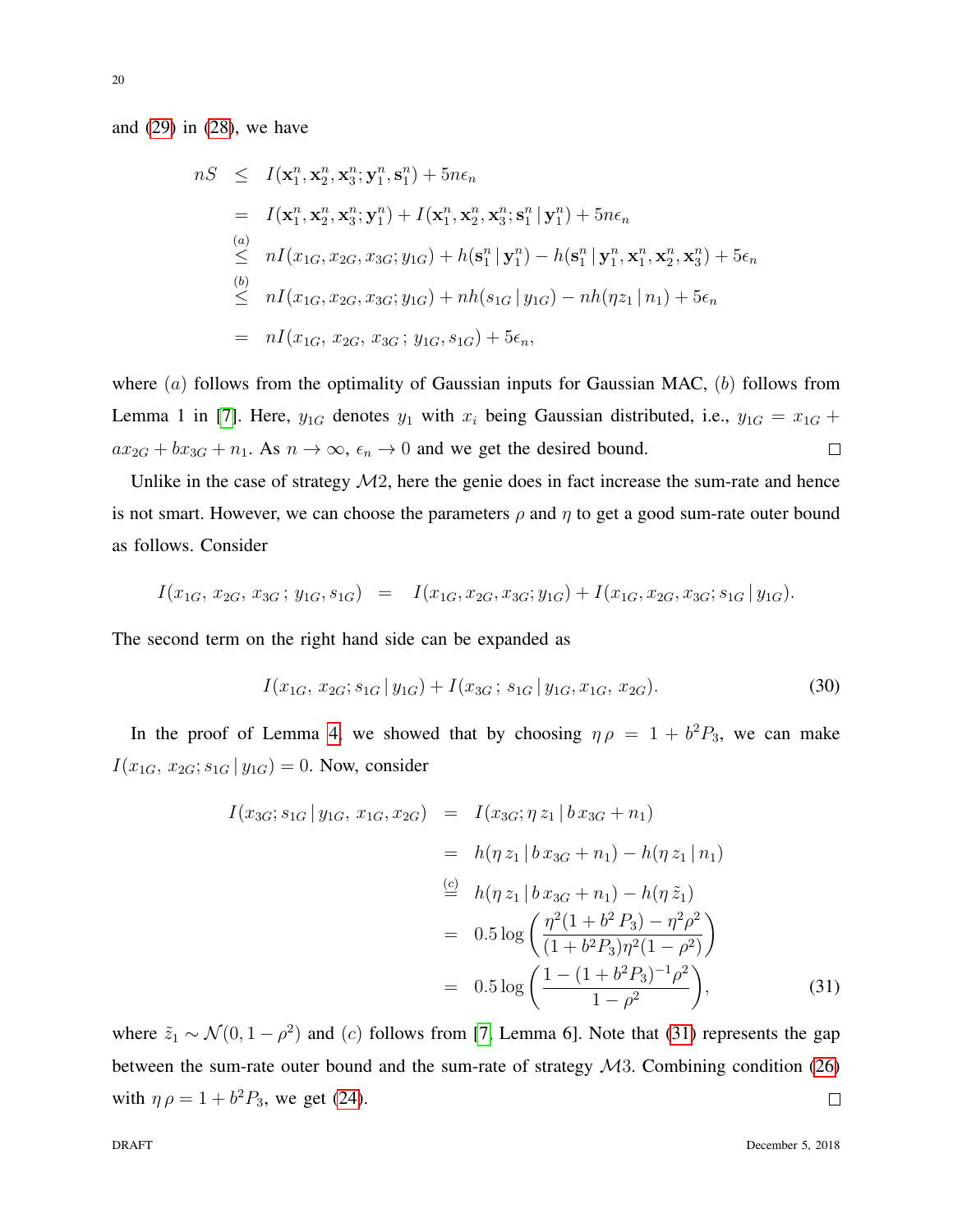| Strategy       | Channel conditions                                                                                                                           | Gap from Outer-bound                                        |
|----------------|----------------------------------------------------------------------------------------------------------------------------------------------|-------------------------------------------------------------|
| $\mathcal{M}1$ | $a^2 + b^2 \leq 1$                                                                                                                           | $\Omega$                                                    |
| $\mathcal{M}2$ | (i) $a^2 \geq \frac{(1+b^2P_3)^2}{1-k^2}, b^2 < 1$                                                                                           | $\Omega$                                                    |
|                | (ii) $b^2 \geq \frac{(1+a^2P_2)^2}{1-a^2}$ , $a^2 < 1$                                                                                       | 0                                                           |
| $\mathcal{M}3$ | (i) $a^2 \geq \frac{(1+b^2P_3)^2}{a^2}$ , $b^2 \geq 1$                                                                                       | $0.5\log\left[\frac{1-\frac{\rho}{1+b^2P_3}}{1-a^2}\right]$ |
|                | (ii) $b^2 \ge \frac{(1+a^2P_2)^2}{\rho^2}$ , $a^2 \ge 1$ $\left  0.5 \log \left[ \frac{1-\frac{\rho^2}{1+a^2P_2}}{1-\rho^2} \right] \right $ |                                                             |

TABLE V SUMMARY OF RESULTS FOR MANY-TO-ONE X CHANNEL

<span id="page-20-0"></span>Due to the underlying symmetry in the MAC at receiver 1, a result corresponding to Theorem [3](#page-17-3) with the channel coefficients  $a, b$  and power levels  $P_2, P_3$  interchanged is also true and further can be proved along similar lines. The results of this section are succinctly summarized in Table [V.](#page-20-0)

# *D. Recovering known results for the Z channel*

We specialize the results in this section to the Z channel. The Z channel is obtained from the many-to-one X channel by retaining only the first two transmitters and removing the rest [\[20\]](#page-38-13), [\[21\]](#page-38-14). In the  $3 \times 3$  many-to-one XC shown in Fig. [5,](#page-10-1) this is equivalent to setting  $b = 0$ , and considering the outputs at the first two receivers alone. In this case, Theorem [1](#page-12-2) reduces to the channel condition  $a^2 \leq 1$ , which is identical to that obtained in [\[20\]](#page-38-13) for the low-interference regime. Theorem [2](#page-13-0) reduces to the condition  $a^2 \geq 1$ , which is same as that obtained in [\[21\]](#page-38-14) for the MAC sum-rate at receiver 1 to be the sum-rate capacity of the Z channel.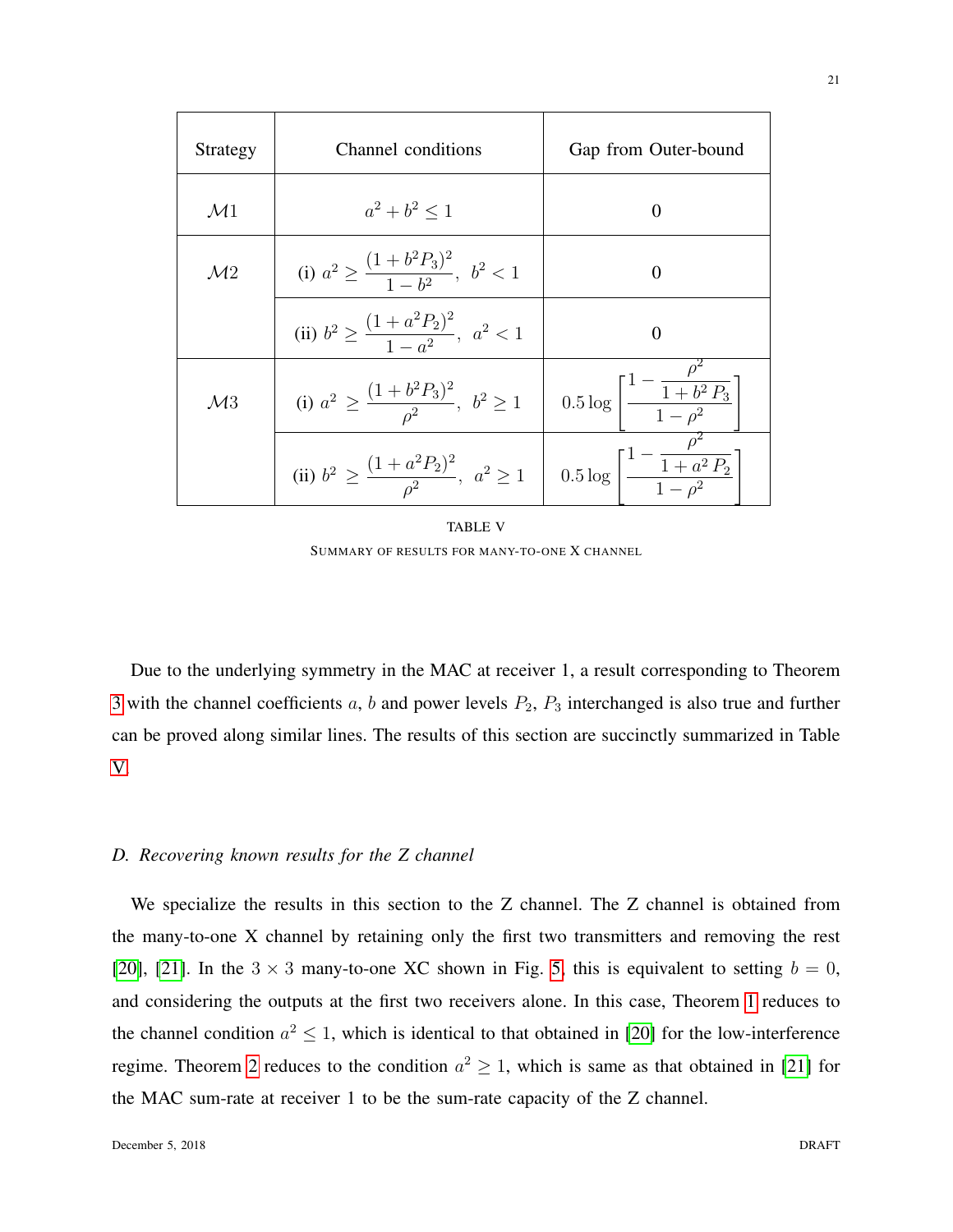## IV. EXTENSION TO THE  $K \times K$  MANY-TO-ONE X CHANNEL

<span id="page-21-0"></span>Since the results for the  $K \times K$  many-to-one XC follow more or less along similar lines as the  $3 \times 3$  case, we state the results along with a brief outline of the proof for each strategy, with additional details provided in places where the proofs differ.

## <span id="page-21-3"></span>*A. Conditions for the sum-rate optimality of strategies* M1*,* M2 *and* M3

The optimality of strategy  $\mathcal{M}1$  follows using similar arguments as in Theorem [1,](#page-12-2) under the condition  $\sum_{i=2}^{K} h_i^2 \le 1$ . This condition arises from the use of Lemma [2,](#page-11-0) as in inequality (b) of Theorem [1.](#page-12-2) To avoid repeating the details, we omit the proof.

Next, we consider the optimality of strategy  $M2$ . Here, we are interested in a region where the sum-rate capacity is achieved by a two-user MAC at receiver 1 formed by transmitter 1 and transmitter  $k, k = 2, \ldots, K$ , while the interference from the other transmitters is treated as noise. In strategy  $M2$ , the transmitted messages are  $W_{ii}$  at transmitter  $i, i \neq k$ , and  $W_{1k}$  at transmitter k. The decoded messages are  $(\widehat{W}_{11}, \widehat{W}_{1k})$  at receiver 1, and  $\widehat{W}_{jj}$  at receiver j,  $j \neq (1, k)$ . We characterize the sum-rate capacity in the following theorem.

*Theorem 4:* For the  $K \times K$  Gaussian many-to-one XC, the sum-rate capacity is achieved by the two-user MAC formed by transmitter 1 and transmitter  $k$  to receiver 1, for the following channel conditions

<span id="page-21-2"></span>
$$
h_k^2 \ge \frac{\left(1 + \sum_{j=2, j \neq k}^K h_j^2 P_j\right)^2}{1 - \sum_{j=2, j \neq k}^K h_j^2},
$$
\n
$$
\sum_{j=2, j \neq k}^K h_j^2 < 1. \tag{32}
$$

*Proof:* Let a genie provide the following side information to receiver 1:

<span id="page-21-1"></span>
$$
s_k = x_1 + h_k x_k + \eta_k z_k, \tag{33}
$$

where  $z_k \sim \mathcal{N}(0, 1)$  and  $\eta_k$  is a positive real number. We allow  $z_k$  to be correlated to  $n_1$  with correlation coefficient  $\rho_k$ .

*Lemma 6:* (Useful Genie) The sum-rate capacity of the genie-aided channel with side information [\(33\)](#page-21-1) given to receiver 1 is achieved by using Gaussian inputs and by treating interference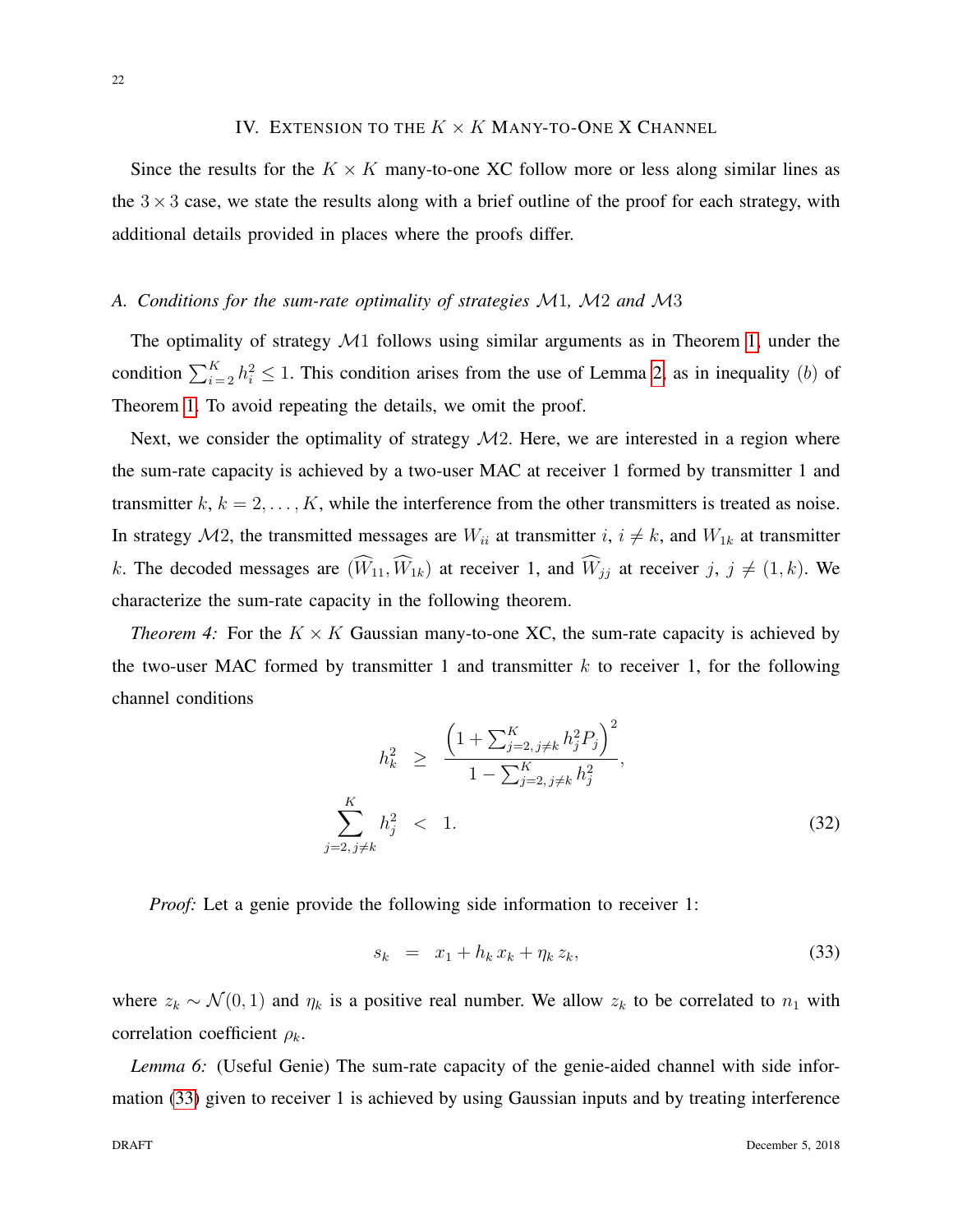as noise at receiver 1, if the following conditions hold:

<span id="page-22-2"></span>
$$
\eta_k^2 \le h_k^2, \qquad \sum_{j=2, \, j \neq k}^K h_j^2 \le 1 - \rho_k^2. \tag{34}
$$

*Proof:* The sum-rate of the genie-aided channel can be bounded as

<span id="page-22-1"></span>
$$
nS \leq H(W_{11}, W_{1k}, W_{kk}) + \sum_{j=2, j \neq k}^{K} H(W_{1j}, W_{jj})
$$
  
\n
$$
= I(W_{11}, W_{1k}, W_{kk}; \mathbf{y}_{1}^{n}, \mathbf{s}_{k}^{n}) + H(W_{11} | \mathbf{y}_{1}^{n}, \mathbf{s}_{k}^{n}) + H(W_{1k} | \mathbf{y}_{1}^{n}, \mathbf{s}_{k}^{n}, \mathbf{x}_{1}^{n})
$$
  
\n
$$
+ H(W_{kk} | \mathbf{y}_{1}^{n}, \mathbf{s}_{k}^{n}, \mathbf{x}_{1}^{n}, W_{1k}) + \sum_{j=2, j \neq k}^{K} I(W_{1j}, W_{jj}; \mathbf{y}_{j}^{n}) + \sum_{j=2, j \neq k}^{K} [H(W_{1j} | \mathbf{y}_{j}^{n})
$$
  
\n
$$
+ H(W_{jj} | \mathbf{y}_{j}^{n}, W_{1j})]
$$
  
\n(a) 
$$
I(\mathbf{x}_{1}^{n}, \mathbf{x}_{k}^{n}; \mathbf{y}_{1}^{n}, \mathbf{s}_{k}^{n}) + H(W_{11} | \mathbf{y}_{1}^{n}) + H(W_{1k} | \mathbf{y}_{1}^{n})
$$
  
\n
$$
+ H(W_{kk} | \mathbf{s}_{k}^{n}, \mathbf{x}_{1}^{n}) + \sum_{j=2, j \neq k}^{K} I(\mathbf{x}_{j}^{n}; \mathbf{y}_{j}^{n}) + \sum_{j=2, j \neq k}^{K} [H(W_{1j} | \mathbf{y}_{j}^{n}) + H(W_{jj} | \mathbf{y}_{j}^{n})],
$$
(35)

where  $(a)$  follows from the fact that removing conditioning cannot reduce the conditional entropy.

As in Lemma [3,](#page-15-3) if  $\eta^2 \leq a^2$ , we have

<span id="page-22-0"></span>
$$
H(W_{kk} | \mathbf{s}_k^n, \mathbf{x}_1^n) \leq H(W_{kk} | \mathbf{y}_k^n) \leq n\epsilon_n.
$$
 (36)

From Lemma [1,](#page-8-0) if  $h_j^2 \leq 1$ , we have  $H(W_{1j} | \mathbf{y}_j^n) \leq n\epsilon_n$ . Using this along with [\(11\)](#page-11-1) and [\(36\)](#page-22-0) in [\(35\)](#page-22-1), we have

$$
nS \leq I(\mathbf{x}_1^n, \mathbf{x}_k^n; \mathbf{y}_1^n, \mathbf{s}_k^n) + \sum_{j=2, j\neq k}^K I(\mathbf{x}_j^n; \mathbf{y}_j^n) + (2K - 1)n\epsilon_n
$$
  
\n
$$
= I(\mathbf{x}_1^n, \mathbf{x}_k^n; \mathbf{s}_k^n) + I(\mathbf{x}_1^n, \mathbf{x}_k^n; \mathbf{y}_1^n | \mathbf{s}_k^n) + \sum_{j=2, j\neq k}^K I(\mathbf{x}_j^n; \mathbf{y}_j^n) + (2K - 1)n\epsilon_n
$$
  
\n
$$
= h(\mathbf{s}_k^n) - h(\mathbf{s}_k^n | \mathbf{x}_1^n, \mathbf{x}_k^n) + h(\mathbf{y}_1^n | \mathbf{s}_k^n) - h(\mathbf{y}_1^n | \mathbf{s}_k^n, \mathbf{x}_1^n, \mathbf{x}_k^n)
$$
  
\n
$$
+ \sum_{j=2, j\neq k}^K [h(\mathbf{y}_j^n) - h(\mathbf{y}_j^n | \mathbf{x}_j^n)] + (2K - 1)n\epsilon_n
$$
  
\n
$$
= h(\mathbf{s}_k^n) - h(\eta_k \mathbf{z}_k^n) + h(\mathbf{y}_1^n | \mathbf{s}_k^n) - h\left(\sum_{j=2, j\neq k}^K h_j \mathbf{x}_j^n + \mathbf{n}_1^n | \mathbf{z}_k^n\right)
$$
  
\n
$$
+ \sum_{j=2, j\neq k}^K [h(\mathbf{y}_j^n) - h(\mathbf{n}_j^n)] + (2K - 1)n\epsilon_n
$$

December 5, 2018 DRAFT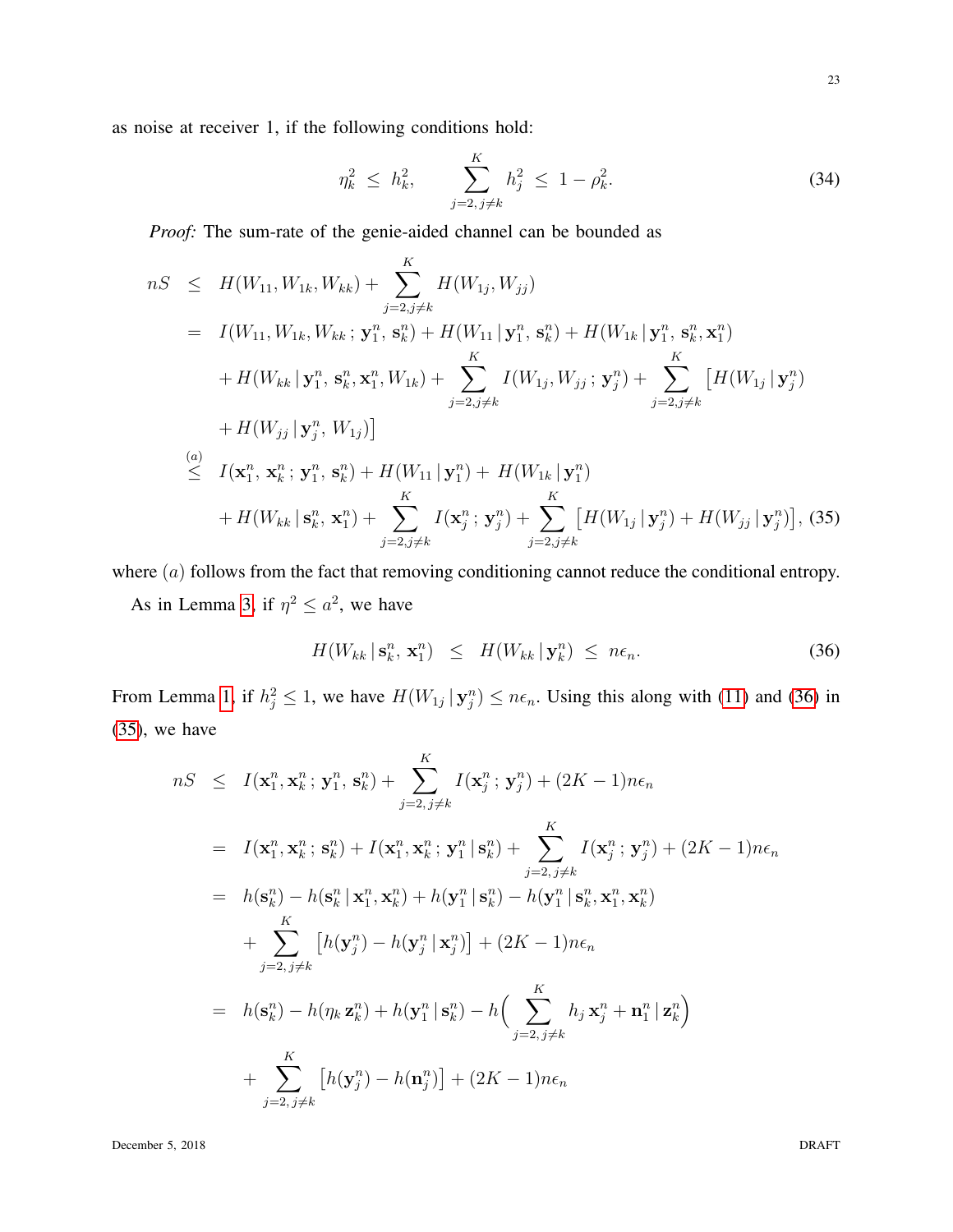$$
\leq nh(s_{kG}) - nh(\eta_k z_k) + nh(y_{1G} | s_{kG}) - h\Big(\sum_{j=2, j\neq k}^{K} h_j \mathbf{x}_j^n + \tilde{\mathbf{n}}_1^n\Big) \n+ \sum_{j=2, j\neq k}^{K} \left[h(\mathbf{x}_j^n + \mathbf{n}_j^n) - nh(n_j)\right] + (2K - 1)\epsilon_n \n\leq nh(s_{kG}) - nh(\eta_k z_k) + nh(y_{1G} | s_{kG}) + \sum_{j=2, j\neq k}^{K} nh(x_{jG} + n_j) \n-nh\Big(\sum_{j=2, j\neq k}^{K} h_j x_{jG} + \tilde{n}_1\Big) - \sum_{j=2, j\neq k}^{K} nh(n_j) + (2K - 1)\epsilon_n \n= n I(x_{1G}, x_{kG}; y_{1G}, s_{kG}) + \sum_{j=2, j\neq k}^{K} n I(x_{jG}; y_{jG}) + (2K - 1)\epsilon_n,
$$
\n(37)

where  $\tilde{n}_1 \sim \mathcal{N}(0, 1 - \rho_k^2)$ , (b) follows since Gaussian inputs maximize differential entropy for a given covariance constraint and from the application of Lemma 1 and Lemma 6 in [\[7\]](#page-38-0),  $(c)$ follows from applying Lemma [2](#page-11-0) to the term  $\sum_{j=2, j\neq k}^{K} h(\mathbf{x}_j^n + \mathbf{n}_j^n) - h(\sum_{j=2, j\neq k}^{K} h_j \mathbf{x}_j^n + \tilde{\mathbf{n}}_1^n)$ , and using the condition  $\sum_{j=2, j\neq k}^{K} h_j^2 \leq 1 - \rho_k^2$ .  $\Box$ 

Using similar arguments as in Lemma [4,](#page-16-1) the genie is smart if

<span id="page-23-0"></span>
$$
\eta_k \rho_k = 1 + \sum_{j=2, j \neq k}^K h_j^2 P_j,\tag{38}
$$

which ensures that the genie does not increase the sum rate, i.e.,  $I(x_{1G}, x_{kG}; y_{1G}, s_{kG}) =$  $I(x_{1G}, x_{kG}; y_{1G})$ . As before, the conditions [\(34\)](#page-22-2) and [\(38\)](#page-23-0) can be combined to get [\(32\)](#page-21-2).  $\Box$ 

The characterization of the optimality of strategies where more than two transmitters form a MAC at receiver 1 can theoretically be obtained using similar techniques as in Theorem [3](#page-17-3) and Theorem [4.](#page-21-2) However, we note that as in Theorem [3,](#page-17-3) the genie is no longer smart and results in a sum-rate outer bound for the  $K \times K$  many-to-one XC. As before, the gap between this outer bound and achievable sum-rate of the strategy can be characterized. However, we defer this to a future work as the characterization of the gap from the outer bound is decidedly more complicated.

#### *B. A region in which the many-to-one XC can be operated as a many-to-one IC*

We identify a region in which the many-to-one XC can be operated as a many-to-one IC without loss of sum-rate. To accomplish this, we need to show that the absence of cross messages does not lead to a decrease in the sum-rate. We have the following result.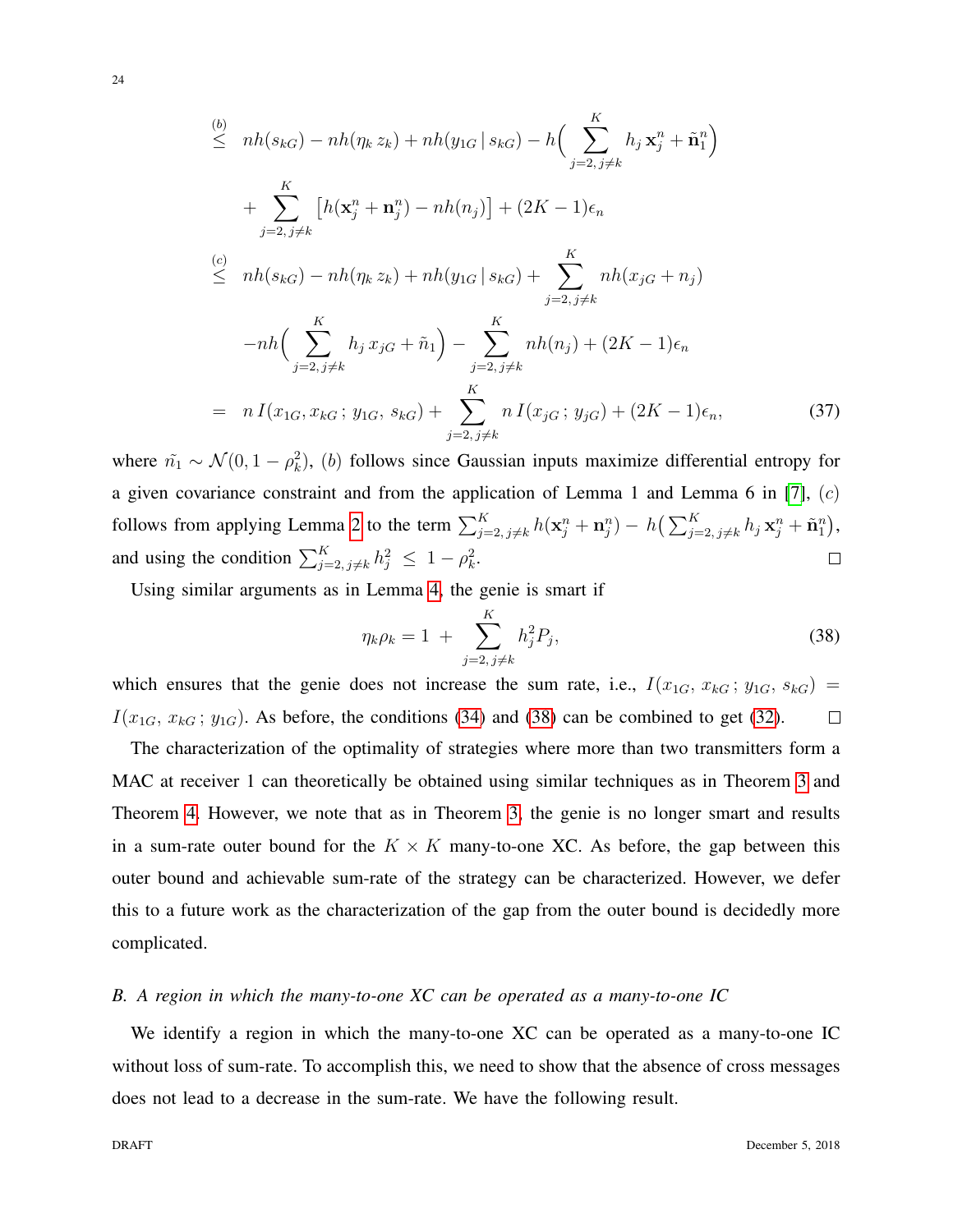*Theorem 5:* The  $K \times K$  many-to-one XC can be operated as a K-user many-to-one IC without loss of sum-rate in the following sub-region

<span id="page-24-1"></span>
$$
h_i^2 \le 1, \qquad i = 2, \dots, K. \tag{39}
$$

*Proof:* Let  $h_i^2 \leq 1$ ,  $i = 2, ..., K$ . The sum-rate can be bounded as follows:

<span id="page-24-0"></span>
$$
nS = H(W_{11}) + \sum_{k=2}^{K} H(W_{1k}, W_{kk})
$$
  
\n
$$
= I(W_{11}; \mathbf{y}_1^n) + \sum_{k=2}^{K} I(W_{1k}, W_{kk}; \mathbf{y}_k^n) + H(W_{11} | \mathbf{y}_1^n) + \sum_{k=2}^{K} H(W_{1k}, W_{kk} | \mathbf{y}_k^n)
$$
  
\n
$$
\leq \sum_{k=1}^{K} I(\mathbf{x}_k^n; \mathbf{y}_k^n) + (2K - 1)n\epsilon_n,
$$
\n(40)

where [\(40\)](#page-24-0) follows from [\(5\)](#page-8-1) and the application of Lemma [1](#page-8-0) when  $h_i^2 \leq 1, i = 2, \ldots, K$ . We note that [\(40\)](#page-24-0) is in fact the sum-rate of the corresponding  $K \times K$  many-to-one IC. From (40), it is clear that we can set  $W_{1k} = \phi$ ,  $k = 2, \dots, K$  (without loss of sum-rate). Thus, we have shown that the absence of cross messages does not diminish the sum-rate when  $h_i^2 \leq 1$ ,  $i = 2, \ldots, K$ .  $\Box$ 

## *C. Conditions for sum-rate of strategy of* M1 *to be within* K/2−1 *bits from sum-rate capacity*

In the following theorem, we show that in sub-region  $(39)$ , strategy  $\mathcal{M}1$ , i.e., using Gaussian codebooks and treating interference as noise, can achieve a sum-rate to within  $K/2-1$  bits from the sum-rate capacity of the Gaussian many-to-one XC.

<span id="page-24-3"></span>*Theorem 6:* For the  $K \times K$  Gaussian many-to-one XC, in sub-region [\(39\)](#page-24-1), the rate point achieved by strategy M1, i.e., using Gaussian codebooks and treating interference as noise is within  $K/2 - 1$  bits from the sum-rate capacity of Gaussian many-to-one XC.

*Proof:* Assume  $h_i^2 \leq 1$ ,  $i = 2, ..., K$ , i.e., sub-region [\(39\)](#page-24-1) is true. Let a genie provide the following side-information to receiver  $i, i = 2, \ldots, K - 1$ 

<span id="page-24-2"></span>
$$
s_i = \sum_{j=i}^{K} h_j x_j + n_1. \tag{41}
$$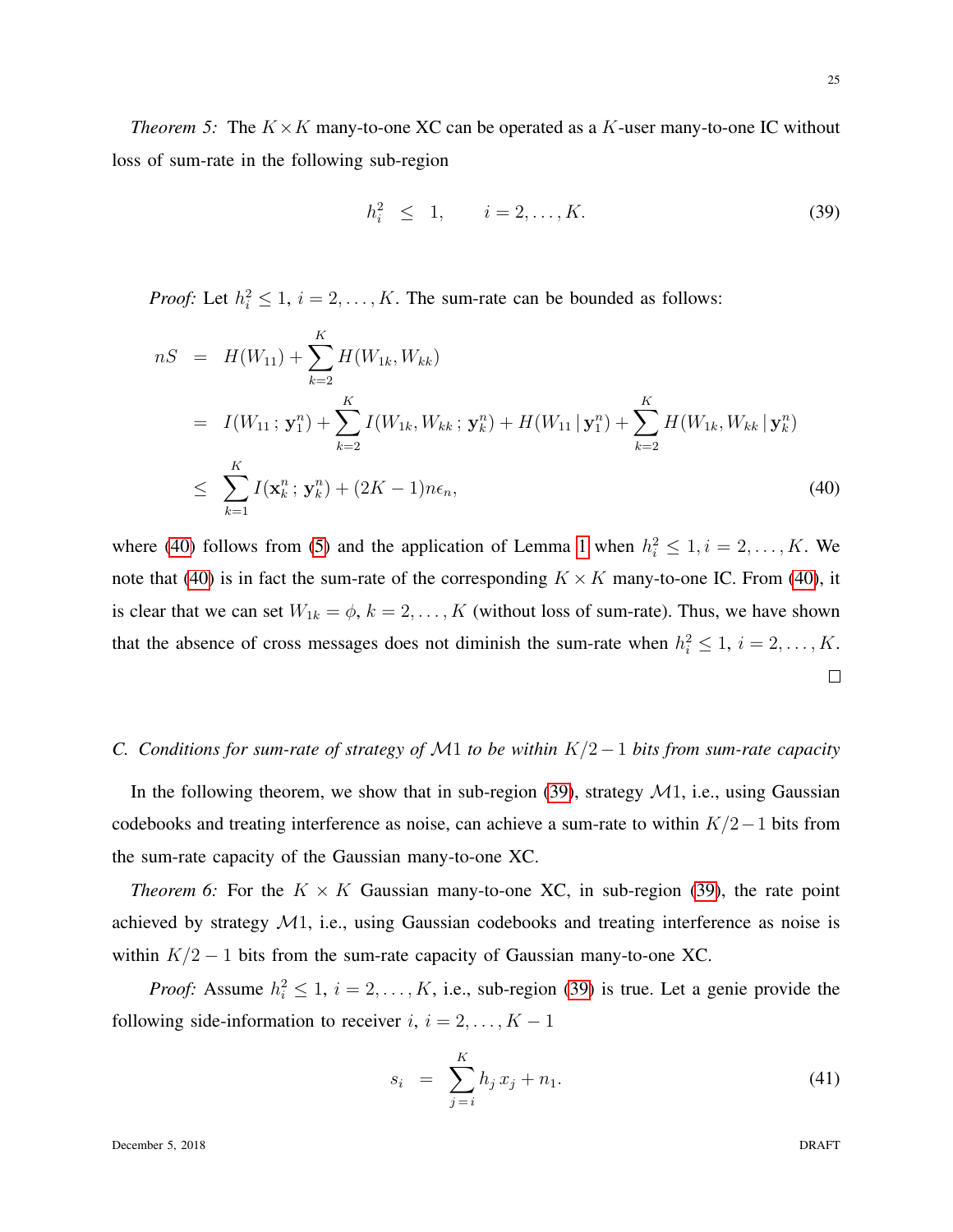Using Theorem [5,](#page-24-1) receiver i is able to decode  $(W_{ii}, W_{1i})$  in sub-region [\(39\)](#page-24-1), with or without the genie signals. Hence, the sum-rate of the genie-aided channel is bounded as follows:

<span id="page-25-1"></span>
$$
nS \leq I(\mathbf{x}_1^n; \mathbf{y}_1^n) + \sum_{i=2}^{K-1} I(\mathbf{x}_i^n; \mathbf{y}_i^n, \mathbf{s}_i^n) + I(\mathbf{x}_K^n; \mathbf{y}_K^n) + (2K-1)n\epsilon_n
$$
\n
$$
= h(\mathbf{y}_1^n) - h(\mathbf{y}_1^n | \mathbf{x}_1^n) + \sum_{i=2}^{K-1} \left[ I(\mathbf{x}_i^n; \mathbf{s}_i^n) + I(\mathbf{x}_i^n; \mathbf{y}_i^n | \mathbf{s}_i^n) \right] + h(\mathbf{y}_K^n)
$$
\n
$$
- h(\mathbf{y}_K^n | \mathbf{x}_K^n) + (2K-1)n\epsilon_n
$$
\n
$$
= h(\mathbf{y}_1^n) - h(\mathbf{y}_1^n | \mathbf{x}_1^n) + \sum_{i=2}^{K-1} \left[ h(\mathbf{s}_i^n) - h(\mathbf{s}_i^n | \mathbf{x}_i^n) + h(\mathbf{y}_i^n | \mathbf{s}_i^n) - h(\mathbf{y}_i^n | \mathbf{s}_i^n, \mathbf{x}_i^n) \right] + h(\mathbf{y}_K^n)
$$
\n
$$
- h(\mathbf{y}_K^n | \mathbf{x}_K^n) + (2K-1)n\epsilon_n.
$$
\n(43)

Using the definition of the genie signals in [\(41\)](#page-24-2), we note that the following are true

<span id="page-25-0"></span>
$$
h(\mathbf{y}_1^n | \mathbf{x}_1^n) = h(\mathbf{s}_2^n)
$$
  

$$
h(\mathbf{s}_k^n | \mathbf{x}_k^n) = h(\mathbf{s}_{k+1}^n), \qquad k = 2, \dots, K - 2.
$$
 (44)

Using  $(44)$  in  $(43)$ , we have

<span id="page-25-3"></span>
$$
nS \leq h(\mathbf{y}_{1}^{n}) - h(\mathbf{s}_{K-1}^{n} | \mathbf{x}_{K-1}^{n}) + \sum_{i=2}^{K-1} \left[ h(\mathbf{y}_{i}^{n} | \mathbf{s}_{i}^{n}) - h(\mathbf{n}_{i}^{n} | \mathbf{s}_{i}^{n}, \mathbf{x}_{i}^{n}) \right] + h(\mathbf{x}_{K}^{n} + \mathbf{n}_{K}^{n}) - h(\mathbf{n}_{K}^{n}) + (2K - 1)n\epsilon_{n}
$$
  
\n(a) 
$$
\leq nh(y_{1G}) - h(h_{K}\mathbf{x}_{K}^{n} + \mathbf{n}_{1}^{n}) + \sum_{i=2}^{K-1} n \left[ h(y_{iG} | s_{iG}) - h(n_{i}) \right] + h(\mathbf{x}_{K}^{n} + \mathbf{n}_{K}^{n}) - nh(n_{K}) + (2K - 1)n\epsilon_{n}
$$
  
\n(b) 
$$
\leq nh(y_{1G}) + \sum_{i=2}^{K-1} n \left[ h(y_{iG} | s_{iG}) - h(n_{i}) \right] + nh(x_{KG} + n_{K}) - h(h_{K}x_{KG} + n_{1}) - nh(n_{K}) + (2K - 1)n\epsilon_{n}, \tag{45}
$$

where  $x_{iG} \sim \mathcal{N}(0, P_i)$ ,  $y_{iG}$  denotes  $y_i$  with  $x_j = x_{jG}$ ,  $\forall i, j$ ,  $(a)$  follows from Lemma 1 in [\[7\]](#page-38-0) and the fact that Gaussian inputs maximize the differential entropy for a given covariance constraint, (b) follows from applying Lemma 1 in [\[6\]](#page-37-4) to the term  $h(\mathbf{x}_K^n + \mathbf{n}_K^n) - h(h_K \mathbf{x}_K^n + \mathbf{n}_1^n)$ , and using the condition  $h_k^2 \leq 1$ . Let  $t_i$  denote the following quantity

<span id="page-25-2"></span>
$$
t_i = 1 + \sum_{j=i}^{K} h_j^2 P_j.
$$
 (46)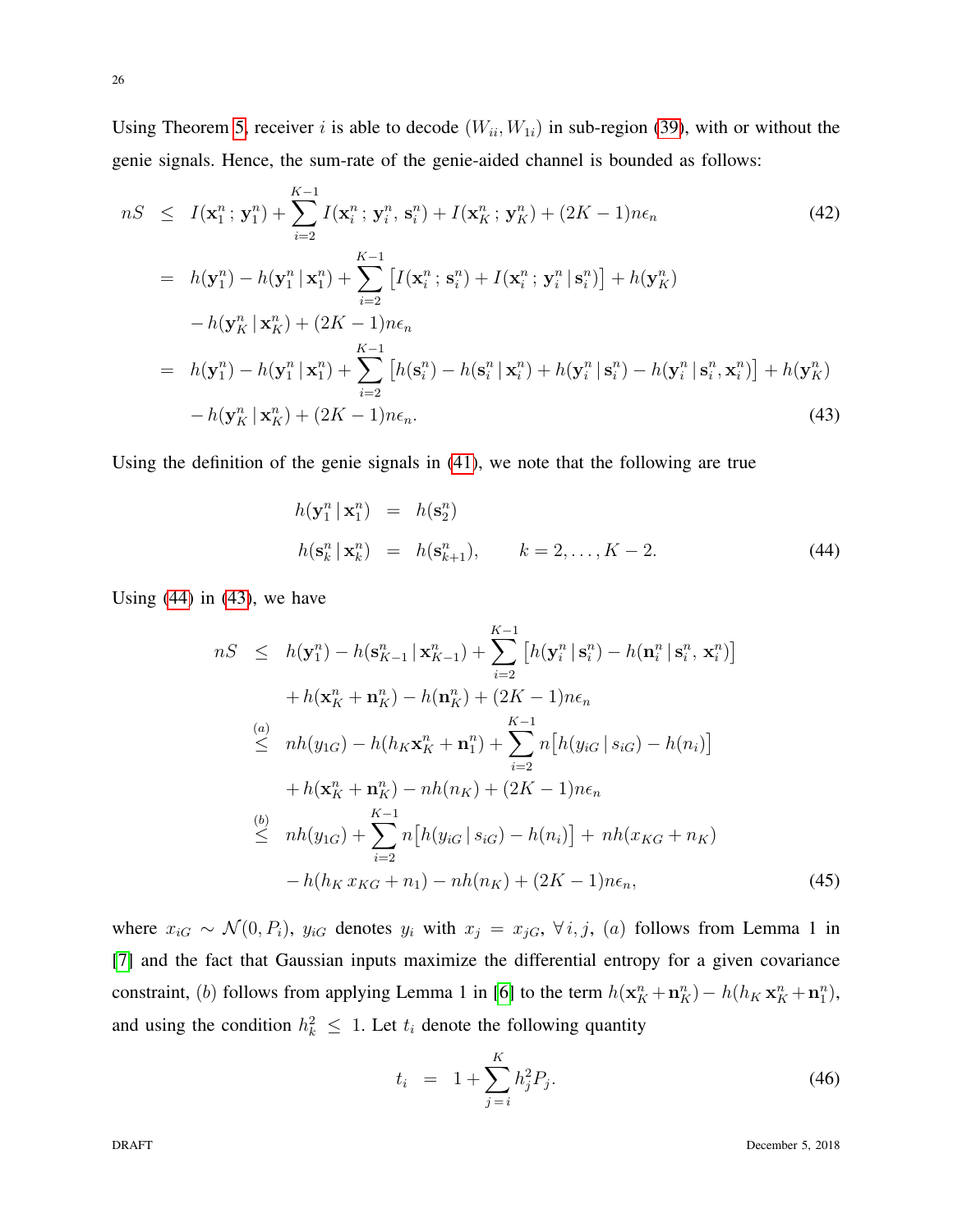Using  $(46)$ , we rewrite  $(45)$  as

<span id="page-26-1"></span>
$$
nS \leq \frac{n}{2} \log \pi e(t_2 + P_1) + \frac{n}{2} \sum_{i=2}^{K-1} \log \left[ \frac{(1+P_i)t_i - h_i^2 P_i^2}{t_i} \right] + \frac{n}{2} \log \pi e(1+P_K)
$$
  

$$
- \frac{n}{2} \log \pi e(t_K) - \frac{n}{2} \log \pi e + (2K-1)n\epsilon_n
$$
  

$$
= 0.5 \log \left(1 + \frac{P_1}{t_2}\right) + 0.5n \sum_{i=2}^{K-1} \log \left[ \frac{(1+P_i)t_i - h_i^2 P_i^2}{t_{i+1}} \right]
$$
  

$$
+ 0.5n \log(1 + P_K) + (2K-1)n\epsilon_n.
$$
 (47)

The achievable sum-rate of a scheme that employs Gaussian codebooks and treats interference as noise is given by

<span id="page-26-0"></span>
$$
S_{ach} = 0.5 \log \left( 1 + \frac{P_1}{1 + \sum_{j=2}^{K} h_j^2 P_j} \right) + 0.5 \sum_{i=2}^{K} \log(1 + P_i)
$$
  
= 0.5 \log \left( 1 + \frac{P\_1}{t\_2} \right) + 0.5 \sum\_{i=2}^{K} \log(1 + P\_i). (48)

Subtracting [\(48\)](#page-26-0) from [\(47\)](#page-26-1), the gap  $\delta$  between the genie-aided outer bound and the achievable sum-rate is given by

<span id="page-26-2"></span>
$$
\delta = \sum_{i=2}^{K-1} 0.5 \log \left[ \frac{(1+P_i) t_i - h_i^2 P_i^2}{t_{i+1}(1+P_i)} \right] + (2K-1)\epsilon_n
$$
  
\n
$$
= \sum_{i=2}^{K-1} 0.5 \log \left[ \frac{(1+P_i) (h_i^2 P_i + t_{i+1}) - h_i^2 P_i^2}{t_{i+1}(1+P_i)} \right] + (2K-1)\epsilon_n
$$
  
\n
$$
= \sum_{i=2}^{K-1} 0.5 \log \left[ 1 + \frac{h_i^2 P_i}{t_{i+1}(1+P_i)} \right] + (2K-1)\epsilon_n
$$
  
\n
$$
\leq K/2 - 1 + (2K-1)\epsilon_n,
$$
 (50)

where we have used  $h_i^2 P_i \le (1+P_i)$  and  $t_{i+1} \ge 1$  to write  $(c)$ . As  $n \to \infty$ ,  $\epsilon_n \to 0$  and therefore  $\delta \leq K/2 - 1$ . We note that if  $K = 3$ ,  $\delta \leq 0.5$ , which implies that the total gap is within half a bit.  $\Box$ 

*Remark 2:* A similar result is proved for the  $K \times K$  XC in [\[18\]](#page-38-12), where they show that under certain channel conditions, strategy  $M1$ , i.e., treating interference as noise at the receivers is sum generalized degrees-of-freedom (GDoF) optimal and also achieves a constant gap to the sum-rate capacity. This result can be specialized to the many-to-one XC, and after some manipulations,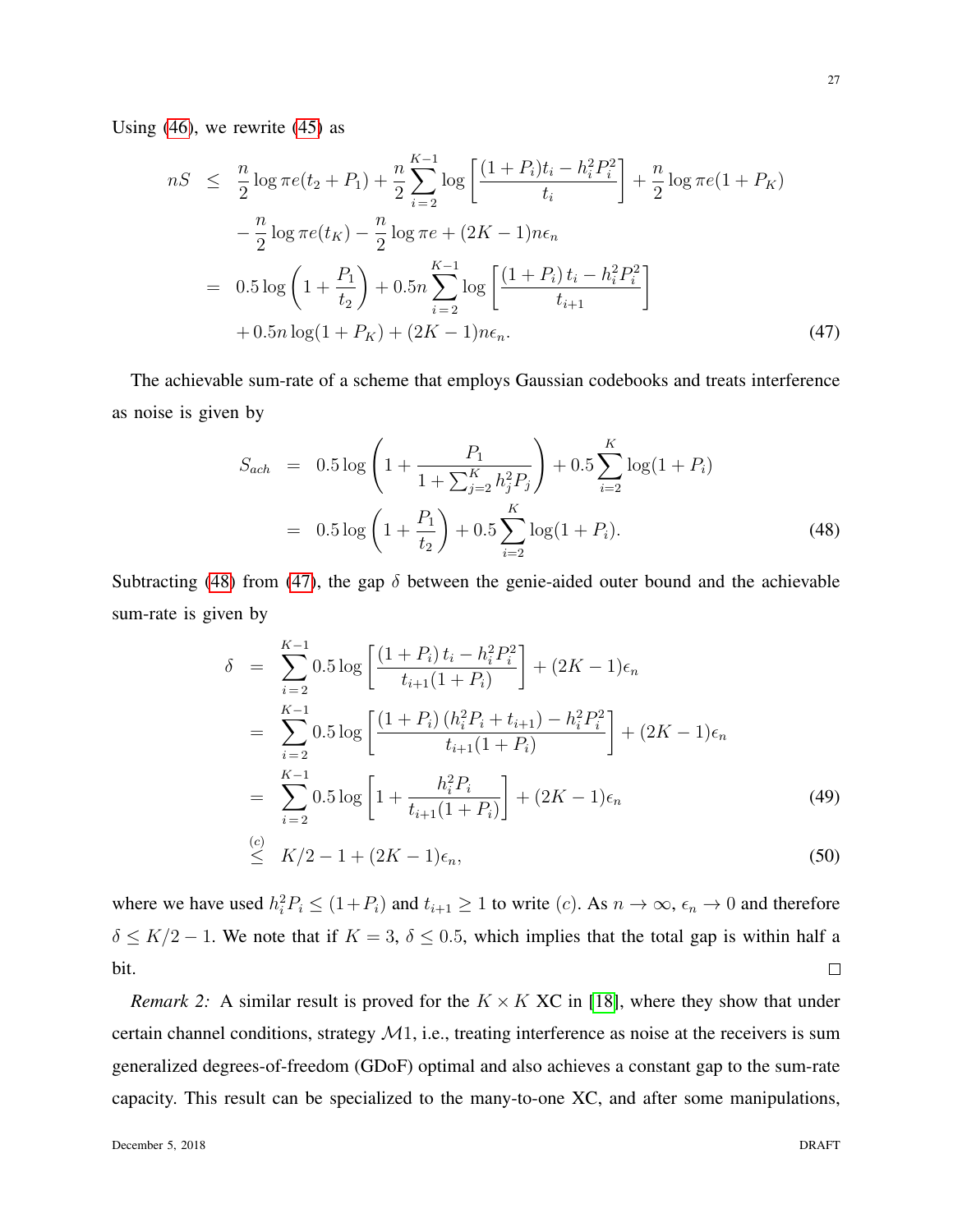the channel conditions in [\[18,](#page-38-12) Theorem 2] essentially boil down to sub-region [\(39\)](#page-24-1), where it is shown that the gap from the sum-rate capacity is within  $\frac{K}{2} \log_2 [K(K+1)]$  bits. Note that the gap from the sum-rate capacity is larger than that in Theorem [6,](#page-24-3) owing to the fact that the bounding techniques as well as the results in [\[18\]](#page-38-12) are applicable to the general fully connected  $K \times K$  XC.

# V. K-USER GAUSSIAN MANY-TO-ONE INTERFERENCE CHANNEL

<span id="page-27-0"></span>In this section, we observe some implications of the above results for the  $K$ -user Gaussian many-to-one IC. The system model for the K-user Gaussian many-to-one IC written in standard form is same as that of the many-to-one XC shown in Fig. [4,](#page-7-0) with the exception that the cross messages are now absent, i.e.,  $W_{1j} = \phi$ ,  $j = 2, ..., K$ . From Fano's inequality, we have

<span id="page-27-1"></span>
$$
H(W_{ii} | \mathbf{y}_i^n) \leq n\epsilon_n, \tag{51}
$$

Note that in the Gaussian many-to-one IC, all transmitters excluding the first cause interference for the reception of the intended signal at receiver 1. Transmission strategies can similarly be defined for the Gaussian many-to-one IC and lead to characterization of sum-rate capacity in some sub-regions. The strategies naturally involve a combination of decoding a part of the interference and treating the rest of the interference as noise. This leads to the following definition.

*Definition 2:* In Strategy  $MIk$ , interference resulting from transmissions from  $k-1$  transmitters is decoded and canceled at receiver 1, while the rest of the interference from other transmitters is treated as noise,  $k \in \{1, \ldots, K\}$ .

Thus, strategy  $\mathcal{M}I1$  refers to the case where interference from all transmitters is treated as noise at receiver 1. Strategy  $MIK$  refers to the case where interference from all transmitters is decoded and canceled at receiver 1.

#### *A. Conditions for the sum-rate optimality of strategy* MIk

We use sum-rate as the criterion of optimality for evaluating the strategies. In the  $K \times K$ Gaussian many-to-one XC studied in Section [IV-A,](#page-21-3) we characterized the sum-rate optimality of strategies  $\mathcal{M}$ 1,  $\mathcal{M}$ 2 and also characterized the gap from the optimality of strategy  $\mathcal{M}$ 3. However, in the Gaussian many-to-one IC, we characterize the sum-rate optimality of all strategies,  $\mathcal{MI}1$  to  $MIK$ . Without loss of generality, we assume that strategy  $MIk$  refers to decoding interference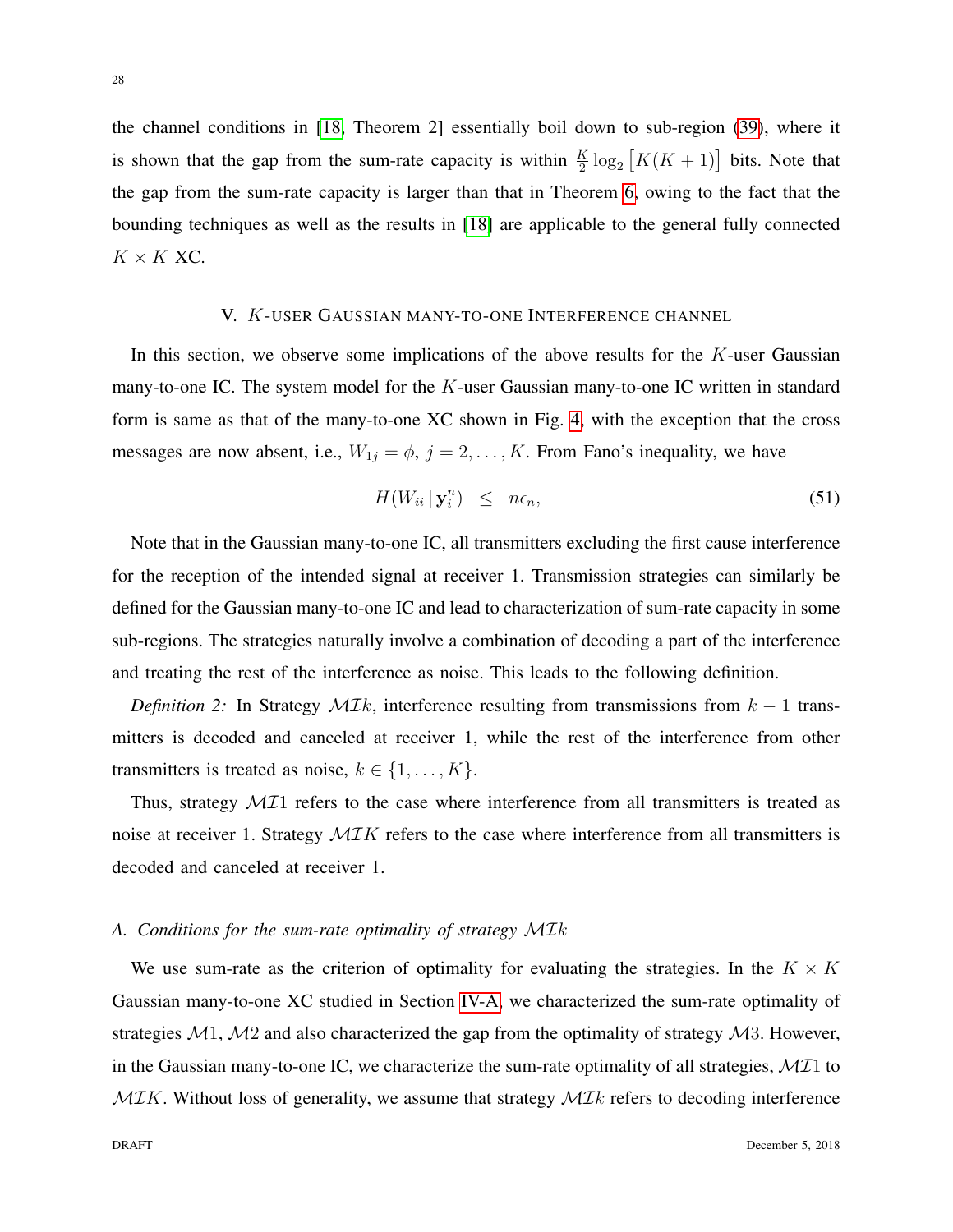from transmitters 2 through k, while interference from transmitters  $k + 1$  through K is treated as noise. The result for the general case where interference from any subset of transmitters of cardinality  $k - 1$  is decoded can be obtained from a reordering of the transmitters without any loss in sum-rate.

Let Q denote the set of integers  $\{2, 3, ..., k\}$ . Let  $\pi^{\mathcal{Q}}$  denote any permutation of the set Q with  $\pi^{\mathcal{Q}}(i)$  denoting the *i*th element of the permutation. We have the following result on the sum-rate optimality of strategy  $\mathcal{M}\mathcal{I}k, k \in \{1, \ldots, K\}.$ 

*Theorem 7:* For a K-user Gaussian many-to-one IC satisfying the following channel conditions

<span id="page-28-1"></span>
$$
h_{\pi^{\mathcal{Q}}(i)}^2 \ge 1 + P_1 + \sum_{\substack{j \in \pi^{\mathcal{Q}} \\ j > i}} h_{\pi^{\mathcal{Q}}(j)}^2 P_{\pi^{\mathcal{Q}}(j)} + \sum_{j=k+1}^K h_j^2 P_j, \qquad i = 1, ..., k - 1,
$$
 (52)  

$$
\sum_{j=k+1}^K h_j^2 \le 1,
$$
 (53)

for some permutation  $\pi^{\mathcal{Q}}$ , decoding interference from transmitters 2 to k and treating interference from the rest of the transmitters as noise achieves the sum-rate capacity, and is given by

<span id="page-28-0"></span>
$$
S \leq \log \left( 1 + \frac{P_1}{1 + \sum_{j=k+1}^K h_j^2 P_j} \right) + \sum_{i=2}^K \log(1 + P_i).
$$

*Proof:* First, we prove the converse. Let a genie provide the following genie signals to receiver 1

$$
\mathbf{s}_1 = (x_2, x_3, x_4, \ldots, x_k).
$$

The sum-rate of the genie-aided channel is given by

$$
nS = \sum_{i=1}^{K} H(W_{ii})
$$
  
\n
$$
= I(W_{11}; \mathbf{y}_1^n, \mathbf{s}_1^n) + \sum_{i=2}^{K} I(W_{ii}; \mathbf{y}_i^n) + H(W_{11} | \mathbf{y}_1^n, \mathbf{s}_1^n) + \sum_{i=2}^{K} H(W_{ii} | \mathbf{y}_i^n)
$$
  
\n
$$
\leq I(\mathbf{x}_1^n; \mathbf{y}_1^n, \mathbf{s}_1^n) + \sum_{i=2}^{K} I(\mathbf{x}_i^n; \mathbf{y}_i^n) + \sum_{i=1}^{K} H(W_{ii} | \mathbf{y}_i^n)
$$
  
\n
$$
\leq I(\mathbf{x}_1^n; \mathbf{s}_1^n) + I(\mathbf{x}_1^n; \mathbf{y}_1^n | \mathbf{s}_1^n) + \sum_{i=2}^{K} I(\mathbf{x}_i^n; \mathbf{y}_i^n) + nK\epsilon_n
$$

December 5, 2018 DRAFT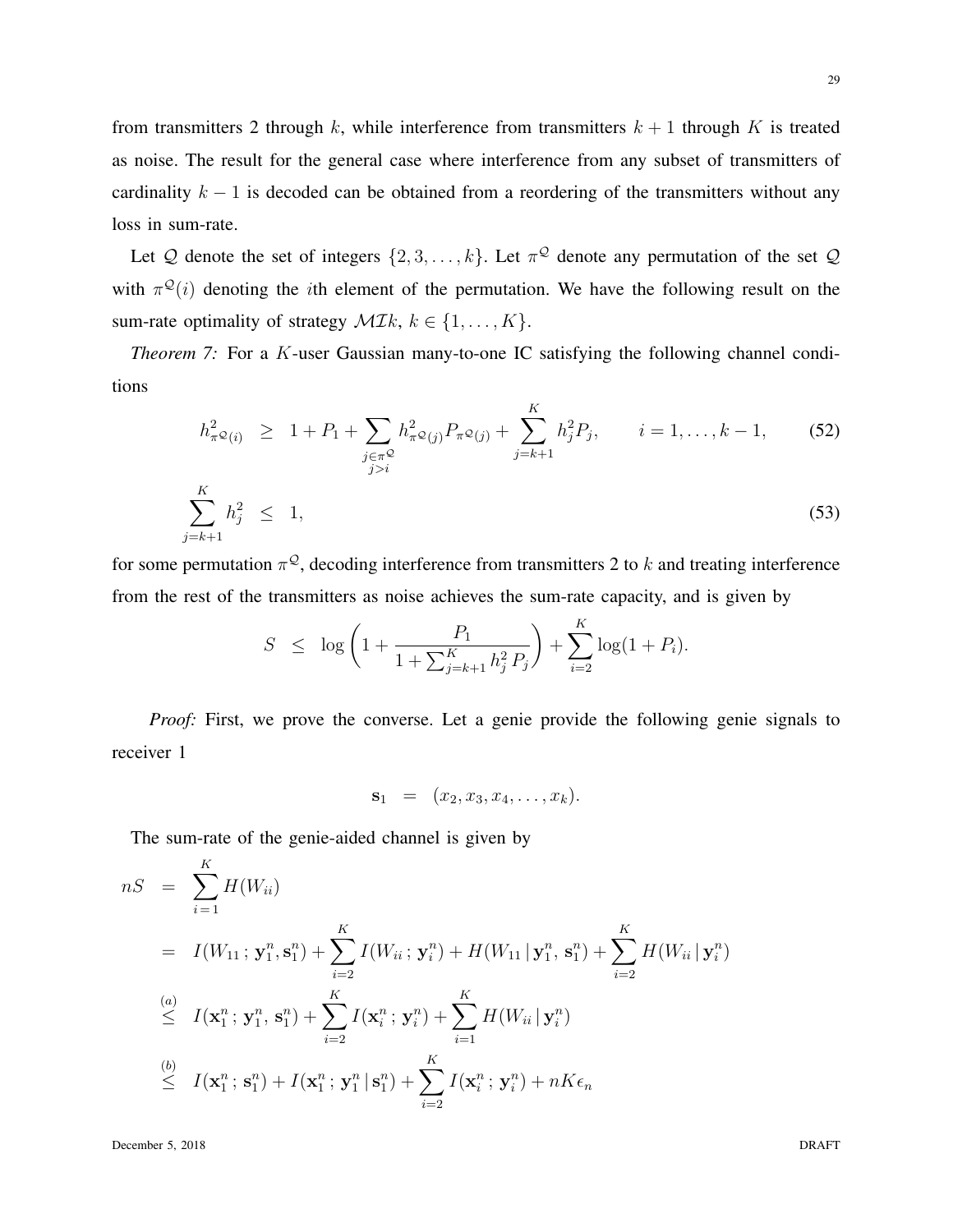$$
\begin{split}\n\sum_{i=1}^{n} I(\mathbf{x}_{1}^{n}; \mathbf{y}_{1}^{n} | \mathbf{s}_{1}^{n}) + \sum_{i=2}^{K} I(\mathbf{x}_{i}^{n}; \mathbf{y}_{i}^{n}) + nK\epsilon_{n} \\
&= h(\mathbf{y}_{1}^{n} | \mathbf{s}_{1}^{n}) - h(\mathbf{y}_{1}^{n} | \mathbf{s}_{1}^{n}, \mathbf{x}_{1}^{n}) + \sum_{i=2}^{K} [h(\mathbf{y}_{i}^{n}) - h(\mathbf{y}_{i}^{n} | \mathbf{x}_{i}^{n})] + nK\epsilon_{n} \\
&= h\left(\mathbf{x}_{1}^{n} + \sum_{j=k+1}^{K} h_{j} \mathbf{x}_{j}^{n} + \mathbf{n}_{1}^{n}\right) - h\left(\sum_{j=k+1}^{K} h_{j} \mathbf{x}_{j}^{n} + \mathbf{n}_{1}^{n}\right) + \sum_{i=2}^{K} [h(\mathbf{y}_{i}^{n}) - h(\mathbf{n}_{i}^{n})] + nK\epsilon_{n} \\
&= h(\mathbf{y}_{1}^{n} | \mathbf{s}_{1}^{n}) - h(\mathbf{y}_{1}^{n} | \mathbf{s}_{1}^{n}, \mathbf{x}_{1}^{n}) + \sum_{i=2}^{K} [h(\mathbf{y}_{i}^{n}) - h(\mathbf{y}_{i}^{n} | \mathbf{x}_{i}^{n})] + nK\epsilon_{n} \\
&= h\left(\mathbf{x}_{1}^{n} + \sum_{j=k+1}^{K} h_{j} \mathbf{x}_{j}^{n} + \mathbf{n}_{1}^{n}\right) - h\left(\sum_{j=k+1}^{K} h_{j} \mathbf{x}_{j}^{n} + \mathbf{n}_{1}^{n}\right) + \sum_{i=2}^{K} h(\mathbf{y}_{i}^{n}) \\
&+ \sum_{i=k+1}^{K} h(\mathbf{y}_{i}^{n}) - \sum_{i=2}^{K} h(\mathbf{n}_{i}^{n}) + nK\epsilon_{n} \\
&\leq nh\left(x_{1G} + \sum_{j=k+1}^{K} h_{j} x_{jG} + n_{1}\right) - h\left(\sum_{j=k+1}^{K} h_{j} \mathbf{x}_{j}^{n} + \mathbf{n}_{1}^{n}\right) + \sum_{i=2}^{K} nh(y_{iG}) \\
&+ \sum_{i=k+1}^{
$$

where  $(a)$  follows from the fact that removing conditioning cannot reduce the conditional entropy, (b) follows from [\(51\)](#page-27-1), (c) follows from the independence of  $s_1^n$  and  $x_1^n$ , (d) follows since Gaussian inputs maximize differential entropy for given covariance constraints, and (e) follows from the application of Lemma [2](#page-11-0) to bound the term  $\sum_{i=k+1}^{K} h(\mathbf{x}_i^n + \mathbf{n}_i^n) - h \left( \sum_{j=k+1}^{K} h_j \mathbf{x}_j^n + \mathbf{n}_1^n \right)$  $\setminus$ , under the condition  $\sum_{j=k+1}^{K} h_j^2 \leq 1$ .

For achievability, note that the sum-rate outer bound in [\(54\)](#page-28-0) can be achieved by using Gaussian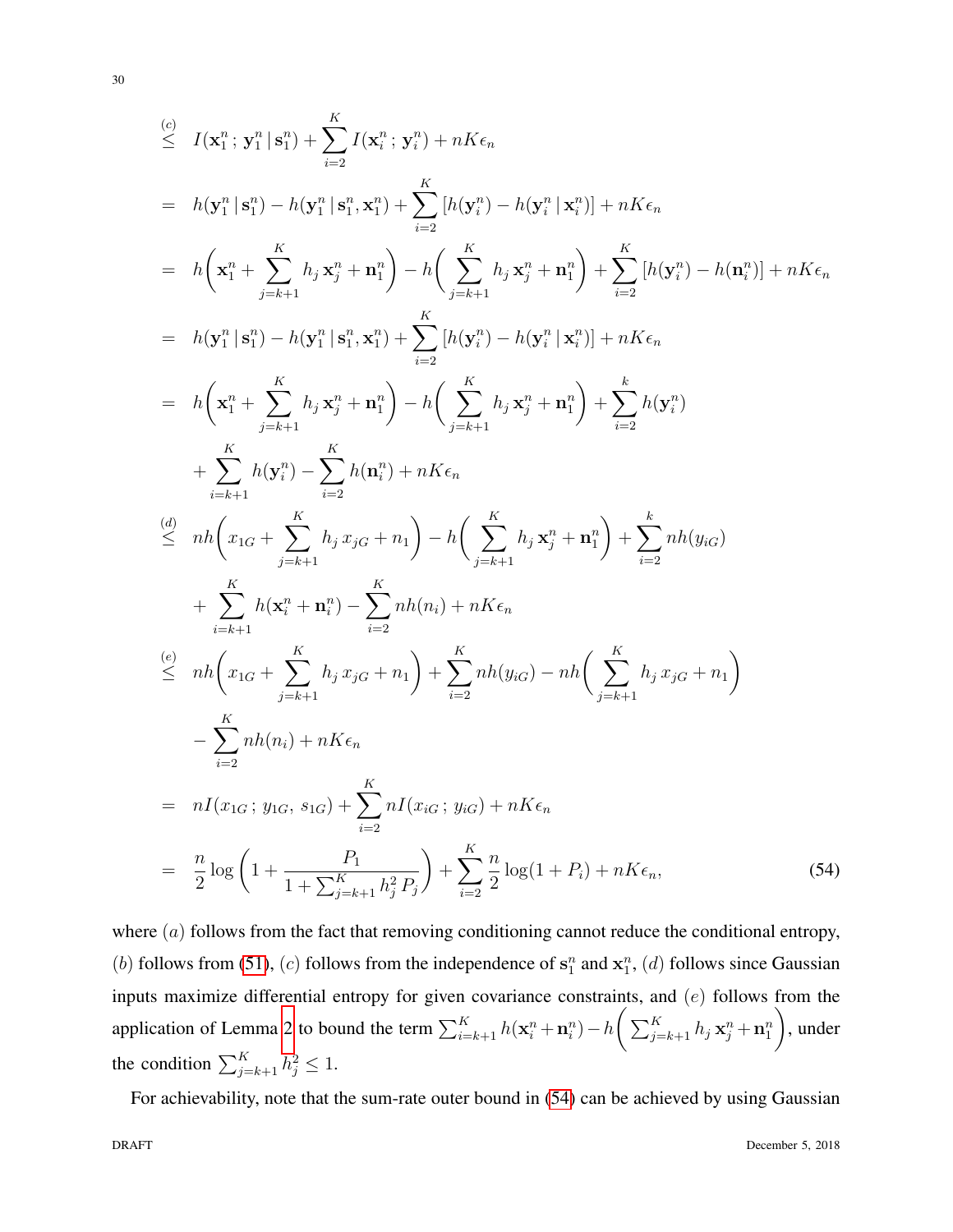inputs, decoding and canceling interference from transmitters 2 to  $k$  and treating interference from transmitters  $k+1$  to K as noise. Assume Gaussian inputs are used at each transmitter, i.e.,  $x_i = x_{iG}, i = 1, \ldots, K$ . The order in which the signals from transmitters 2 to k are decoded at receiver 1 determines the channel conditions that must be satisfied for achievability. Here, we use  $\pi^{\mathcal{Q}}$  to denote the decoding order at receiver 1, with  $\pi^{\mathcal{Q}}(i)$  decoded and canceled out before decoding  $\pi^{\mathcal{Q}}(j)$  for  $i < j$ .

For ease of presentation, we use  $\pi^{\mathcal{Q}} = \{2, 3, ..., k\}$  with no permutation, i.e.,  $x_{2G}$  is decoded and cancelled out before decoding  $x_{3G}$  and so on.

Notice that,

$$
I(x_{2G}; y_{1G}) = I\left(x_{2G}; x_{2G} + \frac{x_1 + \sum_{j=3}^{K} h_j x_{jG} + n_1}{h_2}\right) \geq I(x_{2G}; y_{2G}),
$$

if  $h_2^2 \ge 1 + P_1 + \sum_{j=3}^K h_j^2 P_j$ . Similarly, for some  $2 < l \le k$ , we have

$$
I(x_{lG}; y_{1G} | x_{2G},..., x_{(l-1)G}) = I\left(x_{lG}; x_{lG} + \frac{x_1 + \sum_{j=l+1}^{K} h_j x_{jG} + n_1}{h_l}\right) \geq I(x_{lG}; y_{lG}),
$$

if  $h_l^2 \geq 1 + P_1 + \sum_{j=l+1}^{K} h_j^2 P_j$ . Combining the above channel conditions, we have

$$
h_i^2 \geq 1 + P_1 + \sum_{j=i+1}^K h_j^2 P_j, \qquad i = 2, \dots, k. \tag{55}
$$

Thus,  $(52)$  represents the above condition for a random permutation of  $Q$  and  $(53)$  is needed to prove the sum-rate outer bound in [\(54\)](#page-28-0). This completes the proof of the theorem.  $\Box$ 

# *B. Conditions for sum-rate of strategy of* MI1 *to be within* K/2−1 *bits from sum-rate capacity*

Here, we obtain a region for the Gaussian many-to-one IC, where the sum-rate capacity can be characterized to within  $K/2 - 1$  bits . In Theorem [5,](#page-24-1) we showed that in sub-region [\(39\)](#page-24-1), the Gaussian many-to-one XC can be operated as a Gaussian many-to-one IC without loss of sumrate. Further, in Theorem [6,](#page-24-3) we showed that in the above sub-region, the sum-rate of strategy M1 is within  $K/2-1$  bits from the sum-rate capacity. Notice that strategy M1 for the Gaussian many-to-one XC, which involves using Gaussian codebooks and treating interference as noise, corresponds to strategy  $\mathcal{M}I1$  in many-to-one IC. Since the sum-rate capacity of the Gaussian many-to-one XC forms an outer bound on the sum-rate capacity of Gaussian many-to-one IC, we conclude that strategy  $\mathcal{M}I1$  is within  $K/2 - 1$  bits from the sum-rate capacity of Gaussian many-to-one IC in sub-region [\(39\)](#page-24-1).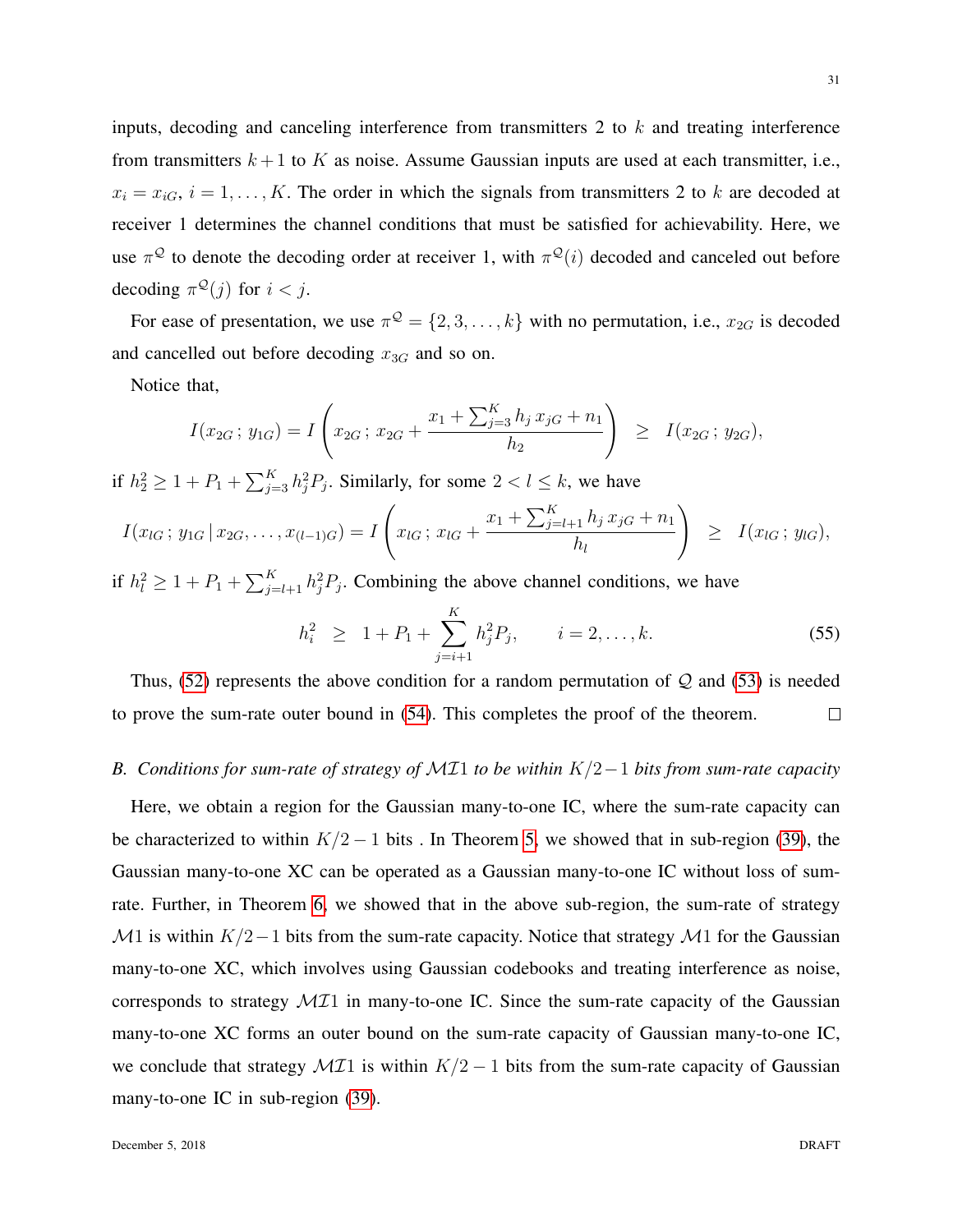In the following theorem, we show that strategy  $MII$  achieves a rate point that is within  $K/2 - 1$  bits from the sum-rate capacity of Gaussian many-to-one IC in a region that is much larger than sub-region [\(39\)](#page-24-1). Let S denote the set of integers  $S = \{2, 3, ..., K\}$ . Let  $\pi^S$  denote any permutation of the elements of the set S, with  $\pi^{S}(k)$  denoting the kth element of the permutation.

*Theorem 8:* For the K-user Gaussian many-to-one IC, the rate point achieved by using Gaussian codebooks and treating interference as noise is within  $K/2 - 1$  bits from the sum-rate capacity of Gaussian many-to-one IC in the following sub-regions

<span id="page-31-1"></span>
$$
h_{\pi^S(i)}^2 \le \left(1 + \frac{1}{P_{\pi^S(i)}}\right) \left(1 + \sum_{j=\pi^S(i+1)}^{\pi^S(K-1)} h_j^2 P_j\right), \qquad i = 1, \dots, K-2,
$$
  

$$
h_{\pi^S(K-1)}^2 \le 1.
$$
 (56)

*Proof:* Without loss of generality, we assume  $\pi^S = S$ , i.e., no permutation of the elements of the set S is assumed. Thus,  $\pi^{S}(1) = 2$ ,  $\pi^{S}(2) = 3$  and so on till  $\pi^{S}(K - 1) = K$ .

Let a genie provide the side-information given in [\(41\)](#page-24-2) to receiver  $i, i = 2, ..., K - 1$ . The sum-rate of the genie-aided channel is bounded as

<span id="page-31-0"></span>
$$
nS = \sum_{i=1}^{K} H(W_{ii})
$$
  
\n
$$
= I(W_{11}; \mathbf{y}_1^n) + \sum_{i=2}^{K-1} I(W_{ii}; \mathbf{y}_i^n, \mathbf{s}_i^n) + I(W_{KK}; \mathbf{y}_K^n) + H(W_{11} | \mathbf{y}_1^n)
$$
  
\n
$$
+ \sum_{i=2}^{K-1} H(W_{ii} | \mathbf{y}_i^n, \mathbf{s}_i^n) + H(W_{KK} | \mathbf{y}_K^n)
$$
  
\n(a) 
$$
I(\mathbf{x}_1^n; \mathbf{y}_1^n) + \sum_{i=2}^{K-1} I(\mathbf{x}_i^n; \mathbf{y}_i^n, \mathbf{s}_i^n) + I(\mathbf{x}_K^n; \mathbf{y}_K^n) + \sum_{i=1}^{K} H(W_{ii} | \mathbf{y}_i^n)
$$
  
\n(b) 
$$
I(\mathbf{x}_1^n; \mathbf{y}_1^n) + \sum_{i=2}^{K-1} I(\mathbf{x}_i^n; \mathbf{y}_i^n, \mathbf{s}_i^n) + I(\mathbf{x}_K^n; \mathbf{y}_K^n) + nK\epsilon_n,
$$
 (57)

where  $(a)$  follows from the fact that removing conditioning cannot reduce the conditional entropy, and  $(b)$  follows from [\(51\)](#page-27-1). We recognize that [\(57\)](#page-31-0) is similar to [\(42\)](#page-25-1). Notice that the constraint  $h_i^2 \leq 1$ , needed to write [\(42\)](#page-25-1) for the many-to-one XC is not required in the case of many-to-one IC.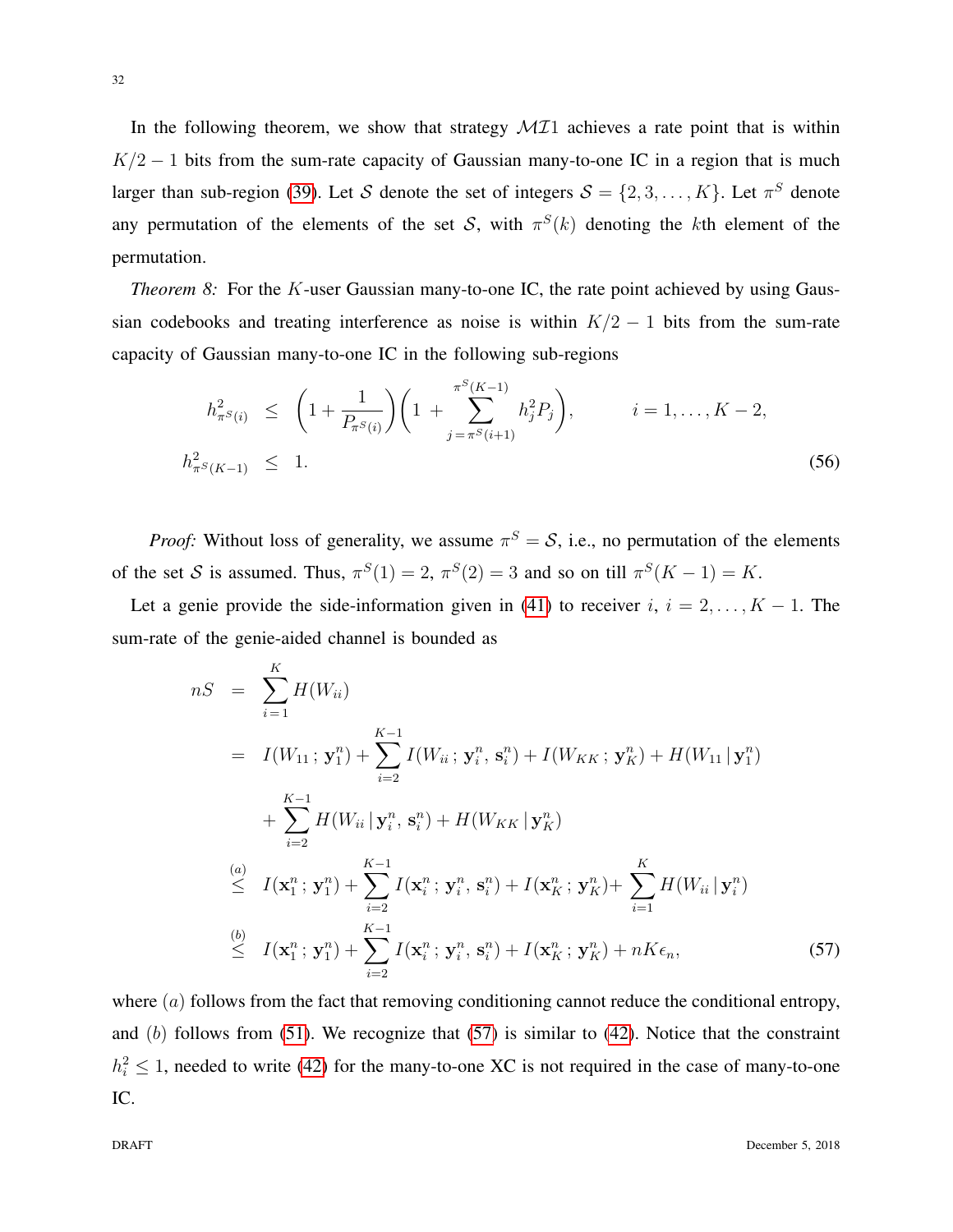By following essentially the same set of steps as in the Theorem [6,](#page-24-3) and letting  $\delta'$  denote the gap between the genie-aided outer bound and the achievable sum-rate for the many-to-one IC, it follows that  $\delta'$  is bounded by [\(49\)](#page-26-2) if  $h_k^2 \leq 1$ . Note that the condition  $h_k^2 \leq 1$  is required to write the inequality  $(45)$  in Theorem [6.](#page-24-3)

Using [\(49\)](#page-26-2), we conclude that for a gap of  $K/2 - 1$  bits, if  $h_i^2 P_i \le t_{i+1}(1 + P_i)$ , along with  $h_k^2 \leq 1$ , then  $\delta' \leq (K/2 - 1) + K\epsilon_n \Rightarrow \delta' \leq K/2 - 1$ . We again note that for  $K = 3$ ,  $\delta' \leq 0.5$ , implying that a total gap of within half a bit is obtained from the sum-rate capacity. The above conditions can be rewritten as

$$
h_i^2 \le \left(1 + \frac{1}{P_i}\right)\left(1 + \sum_{j=i+1}^K h_j^2 P_j\right), \qquad i = 2, \dots, K - 1,
$$
  

$$
h_K^2 \le 1.
$$

Note that the above region is much larger than sub-region [\(39\)](#page-24-1), i.e.,  $h_i^2 \leq 1, i = 2, ..., K$ , obtained for the many-to-one XC in Theorem [6.](#page-24-3) We illustrate the above region for  $K = 3$  in Fig. [9.](#page-37-5)

The general case for any permutation  $\pi^S$  of S can be proved by giving the following genie signal to receiver  $\pi^S(i)$ ,  $i = 1, ..., K - 2$ 

$$
s_{\pi^S(i)} = \sum_{j=\pi^S(i)}^K h_j x_j + n_1.
$$

and following the steps given above.

*Remark 3:* In [\[11\]](#page-38-5), inner and outer bounds to the capacity region of the Gaussian many-toone IC are presented. The inner bound is based on an achievable scheme which uses lattice codes for alignment of interfering signals at receiver 1. The outer bound is proved by giving an appropriately chosen side information to receiver 1. It is shown that the gap between the inner and outer bounds is approximately  $5K \log K$  bits per user with  $K + 1$  users in the system. In Theorem [8,](#page-31-1) we have strengthened the above result for the sub-region in [\(56\)](#page-31-1), by showing that using Gaussian codebooks and treating interference as noise is within  $K/2 - 1$  bits from the sum-rate capacity of the many-to-one IC.

## VI. NUMERICAL RESULTS

<span id="page-32-0"></span>In this section, we illustrate the regions where the derived channel conditions are satisfied for each strategy. For ease of presentation, we consider the  $3 \times 3$  many-to-one XC for evaluating

 $\Box$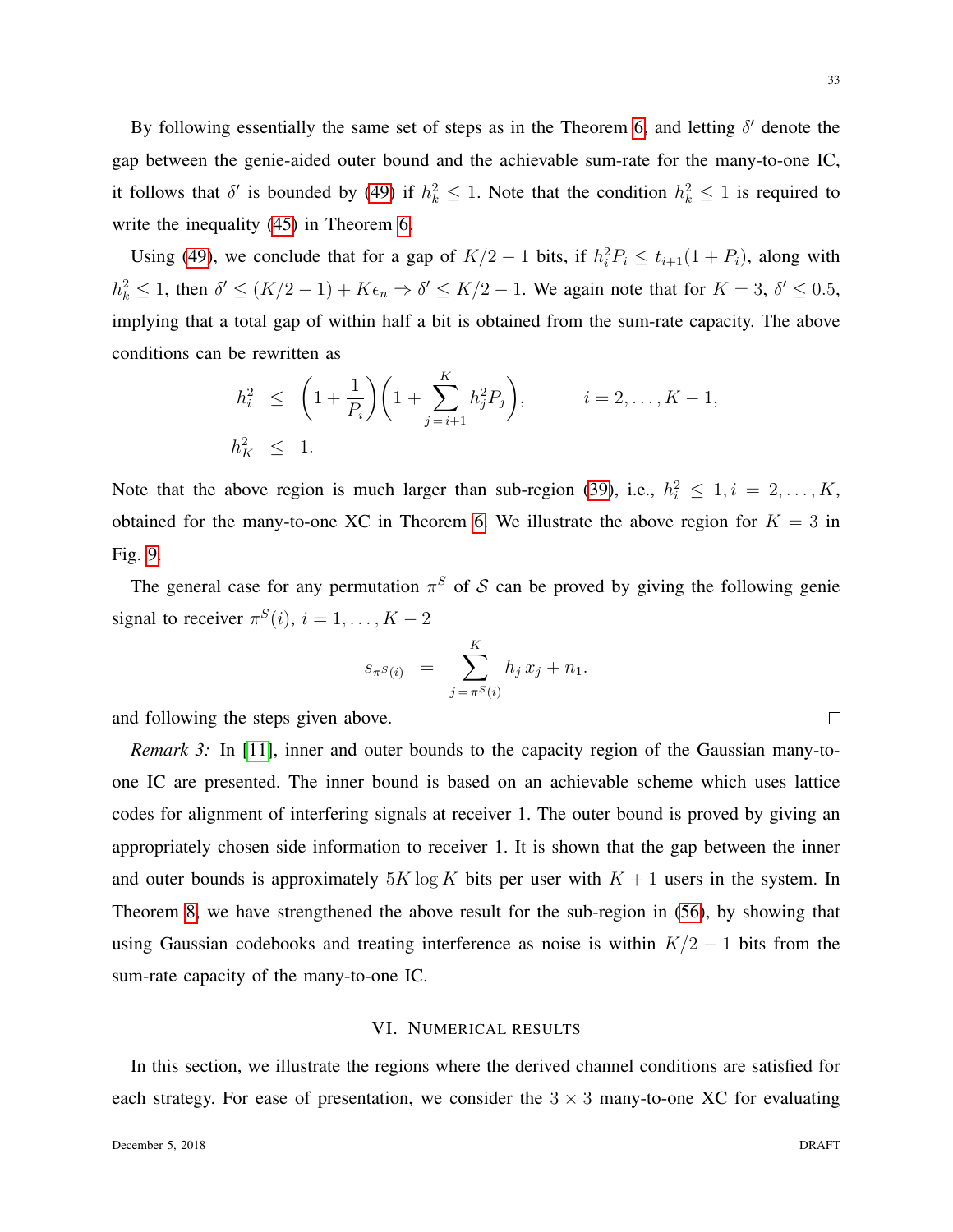

<span id="page-33-0"></span>Fig. 6. Variation of  $\rho^2$  as a function of the gap  $\Delta$  in bits.  $b = 1.5$ .

the strategies.

First, we numerically analyze the sum-rate outer bound for the optimality of strategy  $\mathcal{M}3$ , given in Theorem [3.](#page-17-3) Let the gap between the sum-rate outer bound and the achievable sum-rate of strategy M3 given in [\(31\)](#page-19-0) be denoted by  $\Delta$ . Using (31) and solving for  $\rho$  in terms of  $\Delta$ , we get

$$
\rho^2 \le \frac{2^{2\Delta} - 1}{2^{2\Delta} - 1/(1 + b^2 P_3)}.
$$
\n(58)

In Fig. [6,](#page-33-0) we plot  $\rho^2$  as a function of  $\Delta$  for different values of  $P_3$  for fixed value of  $b = 1.5$ . It can be observed that  $\rho^2$  is a monotonically increasing function of  $\Delta$ . Thus, to obtain a lower gap from the outer bound, a lower value of  $\rho^2$  must be chosen. This in turn makes the sub-region in [\(24\)](#page-17-2) smaller. This relationship is explored further is the next two plots.

In Fig. [7](#page-34-0) and Fig. [8,](#page-35-1) we plot the sub region in [\(24\)](#page-17-2) for the sum-rate optimality of strategy  $\mathcal{M}3$  as a graph in the  $|a|-|b|$  plane for various values of  $\Delta$ , along with the sub-regions in Table [V](#page-20-0) for strategies M1 and M2. We assume  $P_1 = P_2 = P_3 = 0$  dB. As mentioned above, the sub-region in [\(24\)](#page-17-2) shrinks for increasing values of  $\Delta$ .

In Fig. [9,](#page-37-5) we plot the characterization of sum-rate capacity for the Gaussian many-to-one IC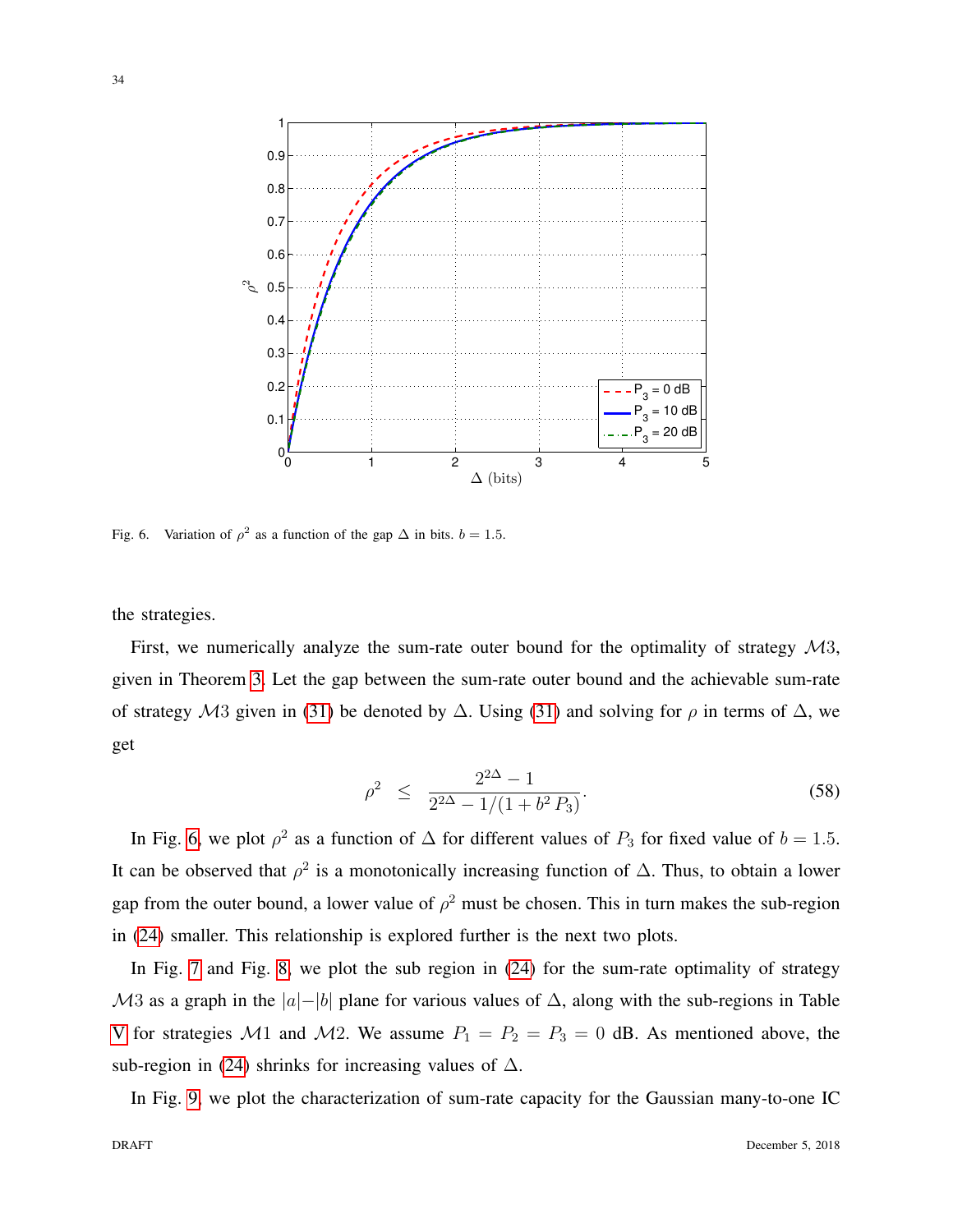

<span id="page-34-0"></span>Fig. 7. A plot of the channel conditions in Table [V](#page-20-0) for a  $3 \times 3$  many-to-one XC for the three strategies.  $P_1 = P_2 = P_3 = 0$ dB.

obtained in Theorem [8](#page-31-1) for a  $3 \times 3$  many-to-one IC. Also plotted are the channel conditions determined in Theorem [7](#page-28-0) for strategies  $MII$ ,  $MII$ , and  $MI3$  to achieve sum-rate capacity. For  $K = 3$ , and using same notation as in many-to-one XC with  $a = h_2$ ,  $b = h_3$ , sub-region [\(56\)](#page-31-1) becomes

(i) 
$$
a^2 \le (1 + b^2 P_3) \left( 1 + \frac{1}{P_2} \right); \quad b^2 \le 1
$$
  
\n(ii)  $b^2 \le (1 + a^2 P_2) \left( 1 + \frac{1}{P_3} \right); \quad a^2 \le 1.$ 

The above region is illustrated in the figure for  $P_1 = P_2 = P_3 = 3$  dB. As mentioned earlier, for  $K = 3$ , the total gap between the sum-rate of strategy  $M\mathcal{I}$  and the sum-rate capacity of the  $3 \times 3$  many-to-one IC is less than one bit. Thus, as long as the channel coefficients lie within this region, the sum-rate capacity can be characterized to within one bit. The channel conditions in [\(52\)](#page-28-1) and [\(53\)](#page-28-1) in Theorem [7](#page-28-0) for  $K = 3$  are summarized in Table [VI.](#page-36-0) The sum-rate capacity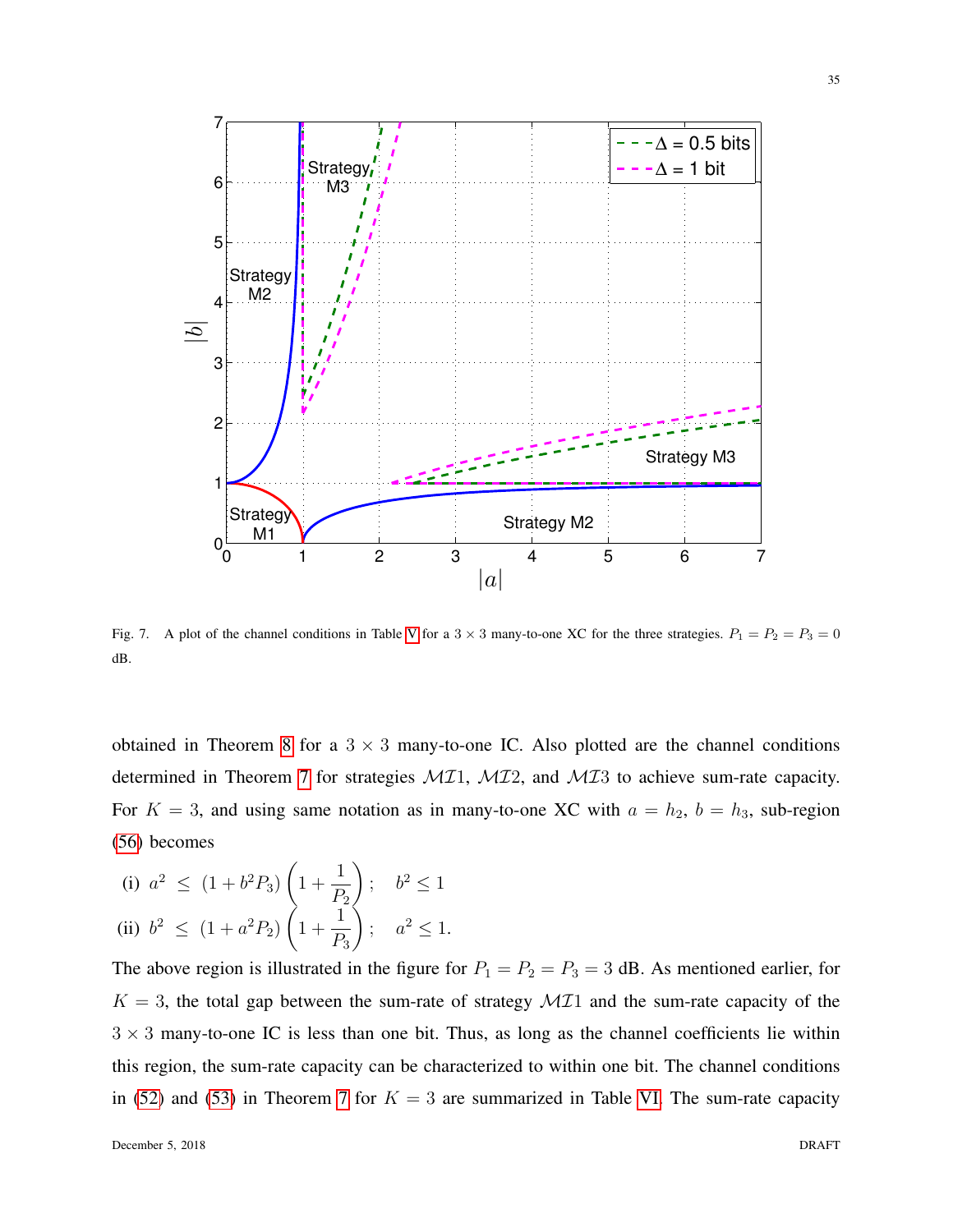

<span id="page-35-1"></span>Fig. 8. A plot of the channel conditions in Table [V](#page-20-0) for a  $3 \times 3$  many-to-one XC for the three strategies.  $P_1 = P_2 = P_3 = 10$ dB.

<span id="page-35-0"></span>in the low-interference regime, i.e., strategy  $\mathcal{M}I1$  was proved in [\[7\]](#page-38-0).

# VII. CONCLUSIONS

We considered the Gaussian many-to-one X channel with messages on all the links. We formulated different transmission strategies and obtained sufficient channel conditions under which the strategies were either optimal or within a gap from an outer bound. In the process, sumrate capacity was characterized in some sub-regions of the many-to-one X channel. Subsequently, we identified a region in which the many-to-one X channel can be operated as a many-to-one interference channel without loss of sum-rate and further showed that in this region, the sumrate capacity can be characterized to within a constant number of bits. We next formulated transmission strategies for the Gaussian many-to-one interference channel and obtained channel conditions under which the strategies achieved sum-rate capacity. We also identified a region where sum-rate capacity can be characterized to within a constant number of bits. This region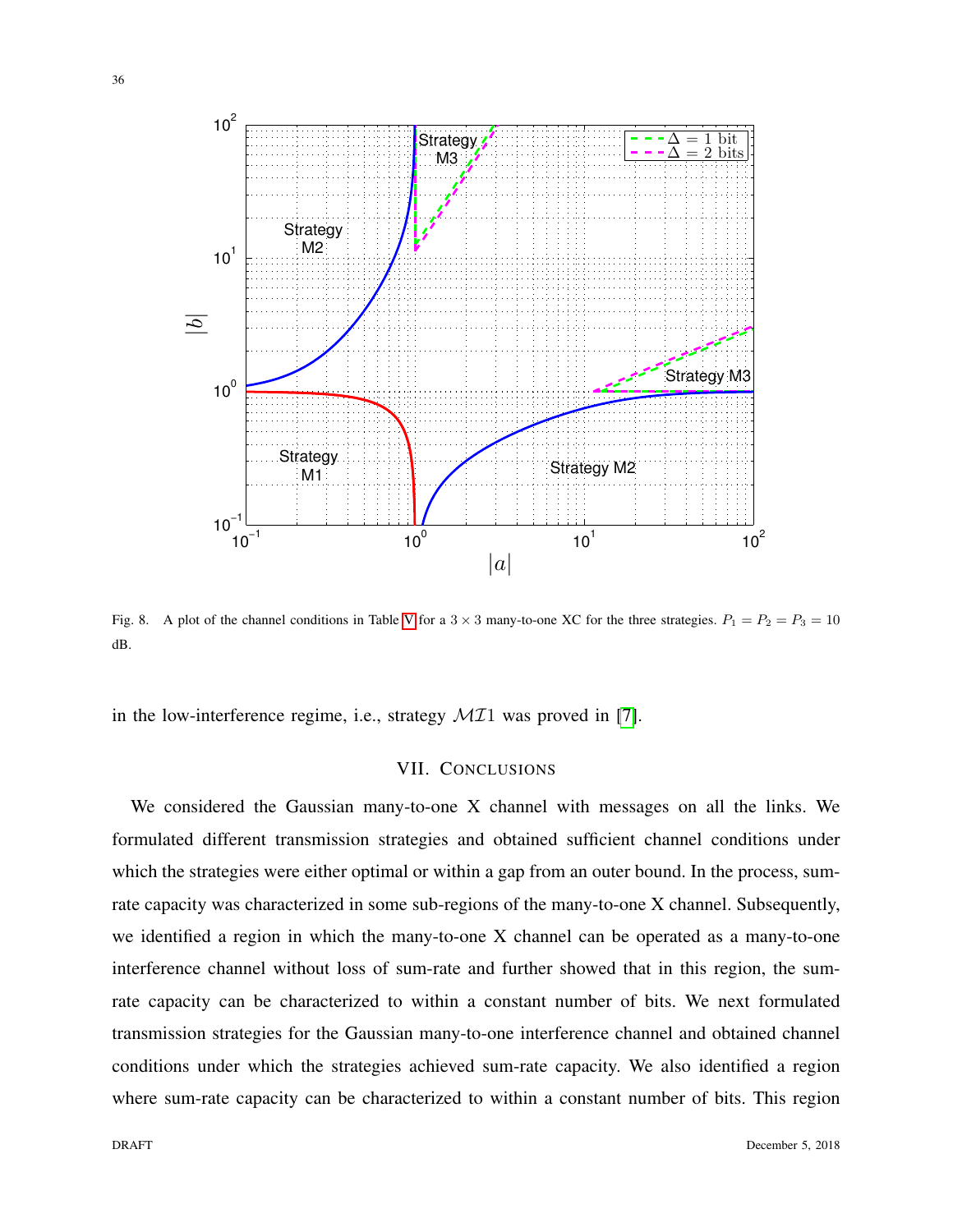| Strategy        | Channel conditions                               |
|-----------------|--------------------------------------------------|
| $\mathcal{MI}1$ | $a^2 + b^2 \leq 1$                               |
| $\mathcal{MI}2$ | (i) $a^2 > 1 + P_1 + b^2 P_3$ , $b^2 < 1$        |
|                 | (ii) $b^2 > 1 + P_1 + a^2 P_2$ , $a^2 < 1$       |
| $\mathcal{MIS}$ | (i) $a^2 > 1 + P_1 + b^2 P_3$ , $b^2 > 1 + P_1$  |
|                 | (ii) $b^2 > 1 + P_1 + a^2 P_2$ , $a^2 > 1 + P_1$ |

#### TABLE VI

<span id="page-36-0"></span>SUM-RATE CAPACITY RESULTS FOR A  $3 \times 3$  MANY-TO-ONE IC IN THEOREM [7.](#page-28-0)

is larger than the region implied by the corresponding result for the Gaussian many-to-one X channel.

We have restricted ourselves to the Gaussian many-to-one XC, since it is much harder to obtain exact sum-rate capacity results for the general fully connected  $K \times K$  XC. The main difficulty lies in proving the decodability of intended message sets at the receivers for the various transmission strategies. For example, in case of the  $K \times K$  many-to-one XC in standard form, we made use of Lemma [1](#page-8-0) to show that under certain channel conditions,  $y_1$  is a degraded version of  $y_i$  with respect to message  $W_{1i}$  and hence  $H(W_{1i}, W_{ii} | \mathbf{y}_i^n) \le 2n\epsilon_n$ . We subsequently made use of this result in Theorem [1](#page-12-2) to prove the sum-rate optimality of strategy  $\mathcal{M}$ 1, which involves using Gaussian codebooks and treating interference as noise. However, extending this result to the general  $K \times K$  XC is not easy. It is not clear if identification of a smart genie is possible for this setting. In [\[17\]](#page-38-11), [\[18\]](#page-38-12), it has been shown that treating interference as noise (strategy  $\mathcal{M}1$  in this paper) is optimal for the  $K \times K$  XC for the sum-rate capacity up to a constant gap. It would be interesting to study the applicability of techniques used in [\[17\]](#page-38-11), [\[18\]](#page-38-12) to analyze strategy  $\mathcal{M}2$ .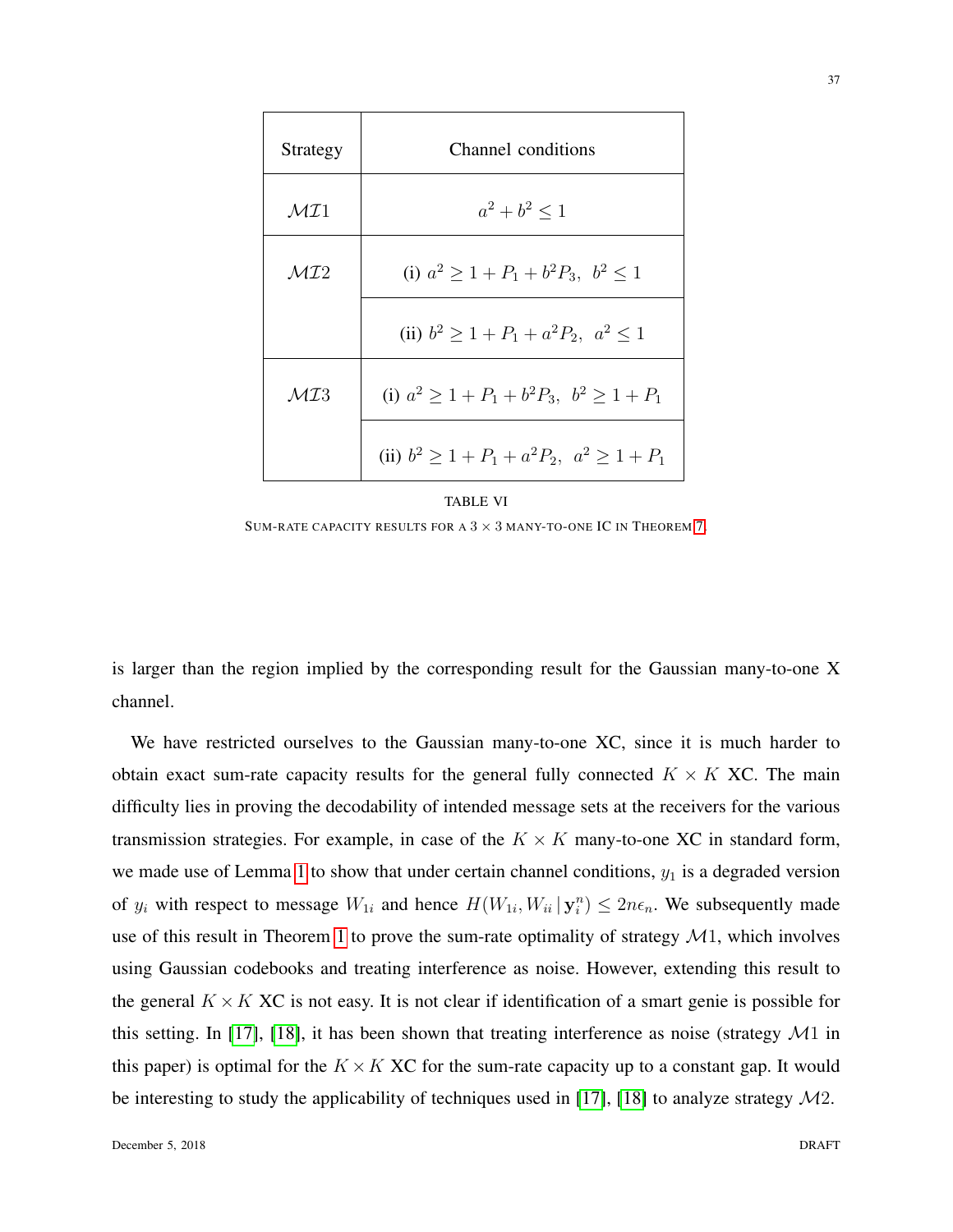

<span id="page-37-5"></span>Fig. 9. A plot of the channel conditions in Theorem [7](#page-28-0) (summarized in Table [VI\)](#page-36-0) and Theorem [8](#page-31-1) for a  $3 \times 3$  many-to-one IC.  $P_1 = P_2 = P_3 = 3$  dB.

#### **REFERENCES**

- <span id="page-37-0"></span>[1] A. B. Carleial, "Interference channels," *IEEE Trans. Inform. Theory*, vol. IT-24, pp. 60–70, Jul. 1978.
- <span id="page-37-1"></span>[2] T. Han and K. Kobayashi, "A new achievable rate region for the interference channel," *IEEE Trans. Inform. Theory*, vol. 27, no. 1, pp. 49–60, Jan. 1981.
- [3] G. Kramer, "Outer bounds on the capacity of Gaussian interference channels," *IEEE Trans. Inform. Theory*, vol. 50, no. 3, pp. 581–586, Mar. 2004.
- <span id="page-37-2"></span>[4] R. H. Etkin, D. N. C. Tse, and H. Wang, "Gaussian interference channel capacity to within one bit," *IEEE Trans. Inform. Theory*, vol. 54, no. 12, pp. 5534–5562, Dec. 2008.
- <span id="page-37-3"></span>[5] X. Shang, G. Kramer, and B. Chen, "A new outer bound and the noisy-interference sum-rate capacity for the Gaussian interference channels," *IEEE Trans. Inform. Theory*, vol. 55, no. 2, pp. 689–699, Feb. 2009.
- <span id="page-37-4"></span>[6] A. S. Motahari and A. K. Khandani, "Capacity bounds for the Gaussian interference channel," *IEEE Trans. Inform. Theory*, vol. 55, no. 2, pp. 620–643, Feb. 2009.